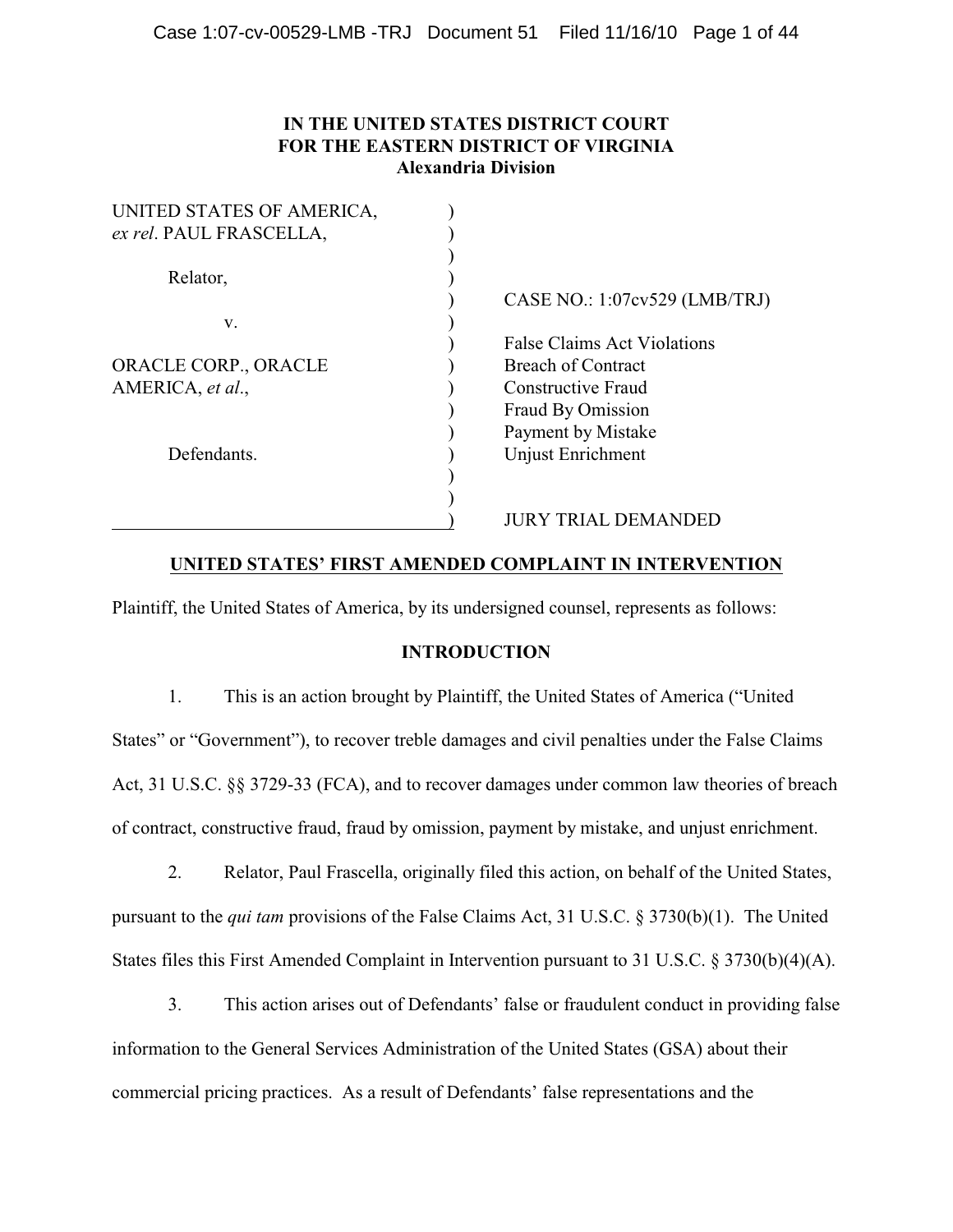### Case 1:07-cv-00529-LMB -TRJ Document 51 Filed 11/16/10 Page 2 of 44

Government's reliance upon those false representations, GSA was induced to enter into contract modifications and maintain contract terms and conditions to which it would not have agreed had Defendants accurately and truthfully disclosed their commercial sales practices to the Government.

4. As discussed in detail herein, Defendants' false and fraudulent statements and conduct and material omissions took several interconnected forms. First, Defendants submitted requests to modify GSA Multiple Award Schedule (MAS) Contract GS-35F-0108J (the Contract) which stated that their commercial pricing and discounting practices were consistent with the practices that had previously been disclosed to the United States. These statements were false because, at the time they were made, Defendants were offering far higher discounts to commercial customers than had been disclosed to the Government during the negotiation of the Contract or at any subsequent time. Second, Defendants breached their contractual obligations to 1) report to GSA that they had offered higher discounts to commercial customers than had been disclosed to GSA, and 2) provide proportionally higher discounts to Government purchasers.

5. In addition, Defendants manipulated their commercial sales in an attempt to avoid a contractual obligation to reduce the prices offered to Government agencies consistent with reduced prices given to commercial customers, a practice never previously disclosed to GSA. From at least May 29, 2001 through December 31, 2006, Defendants used a small group of high level managers to systematically provide discounts to commercial customers that they should have, but did not, disclose to the Government. Defendants' purported purpose for operating this group was to monitor their commercial sales practices in order to comply with the requirements of the Contract. In practice, however, this group circumvented and violated the Contract

-2-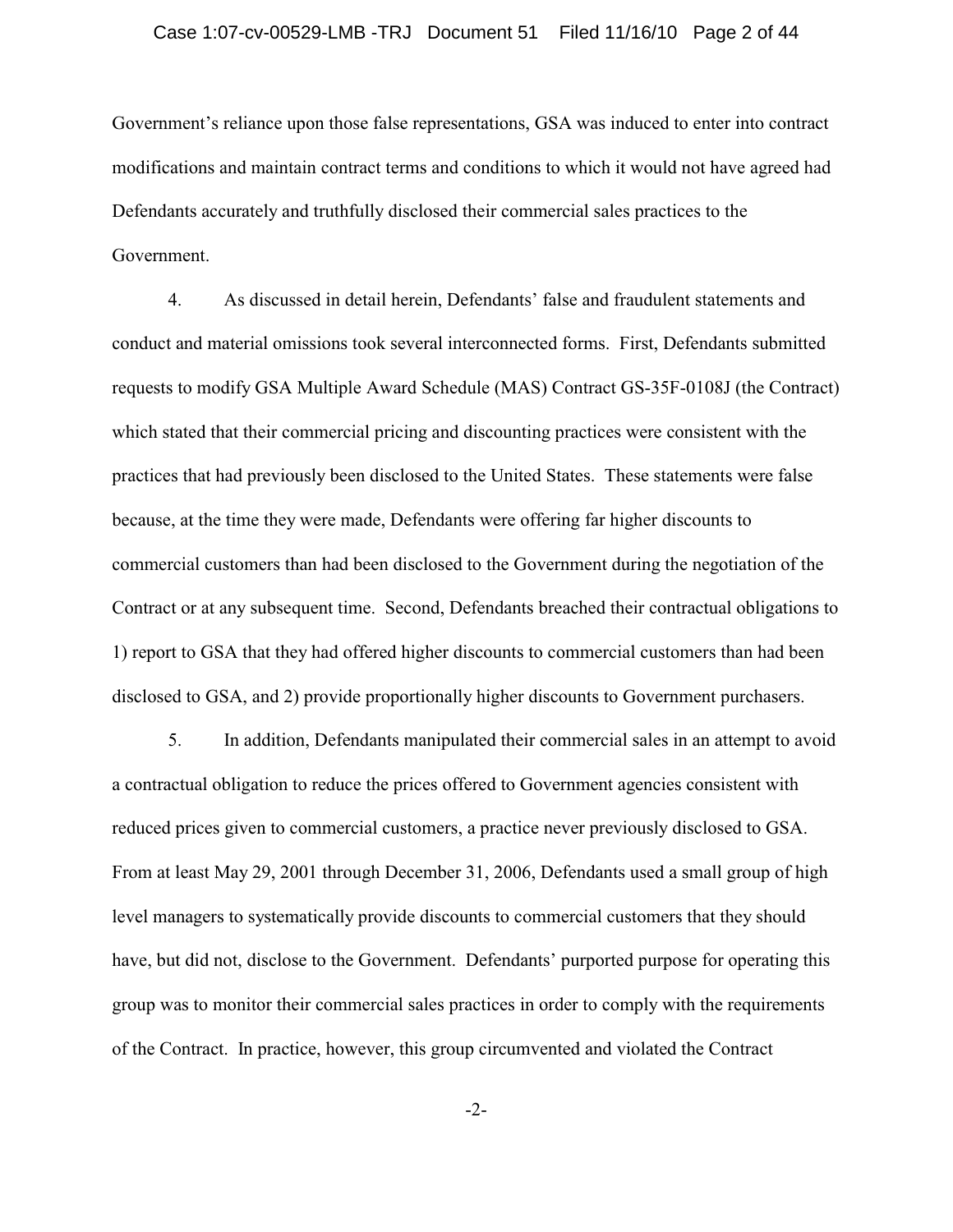requirements by manipulating commercial sales so that those sales appeared to fall outside the Contract's reporting requirements.

6. As a result of Defendants' false and fraudulent statements and conduct and material omissions, Defendants knowingly submitted and caused to be submitted false or fraudulent claims for payment to the United States for products that they sold to the United States.

## **JURISDICTION AND VENUE**

7. This Court has subject matter jurisdiction over this action under 31 U.S.C. §§ 3730 and 3732.

8. This Court has personal jurisdiction over Defendants pursuant to 31 U.S.C. § 3732(a) because Defendants transact business and are found in this District.

9. Venue is proper in this District pursuant to 31 U.S.C. § 3732(a), and under 28 U.S.C. §§ 1391(b) and 1395(a).

## **PARTIES**

10. Plaintiff in this action is the United States of America.

11. Relator Paul Frascella is a former Oracle employee. Mr. Frascella began working at Oracle in the fall of 1997. When Mr. Frascella left Oracle in late 2008 he was Senior Director of Contract Services.

12. Defendants are Oracle Corp. and Oracle America, Inc., and any and all of their predecessors in interest, successors in interest or assigns.

13. Defendant Oracle Corp. is a Delaware corporation with its headquarters in Redwood City, California.

-3-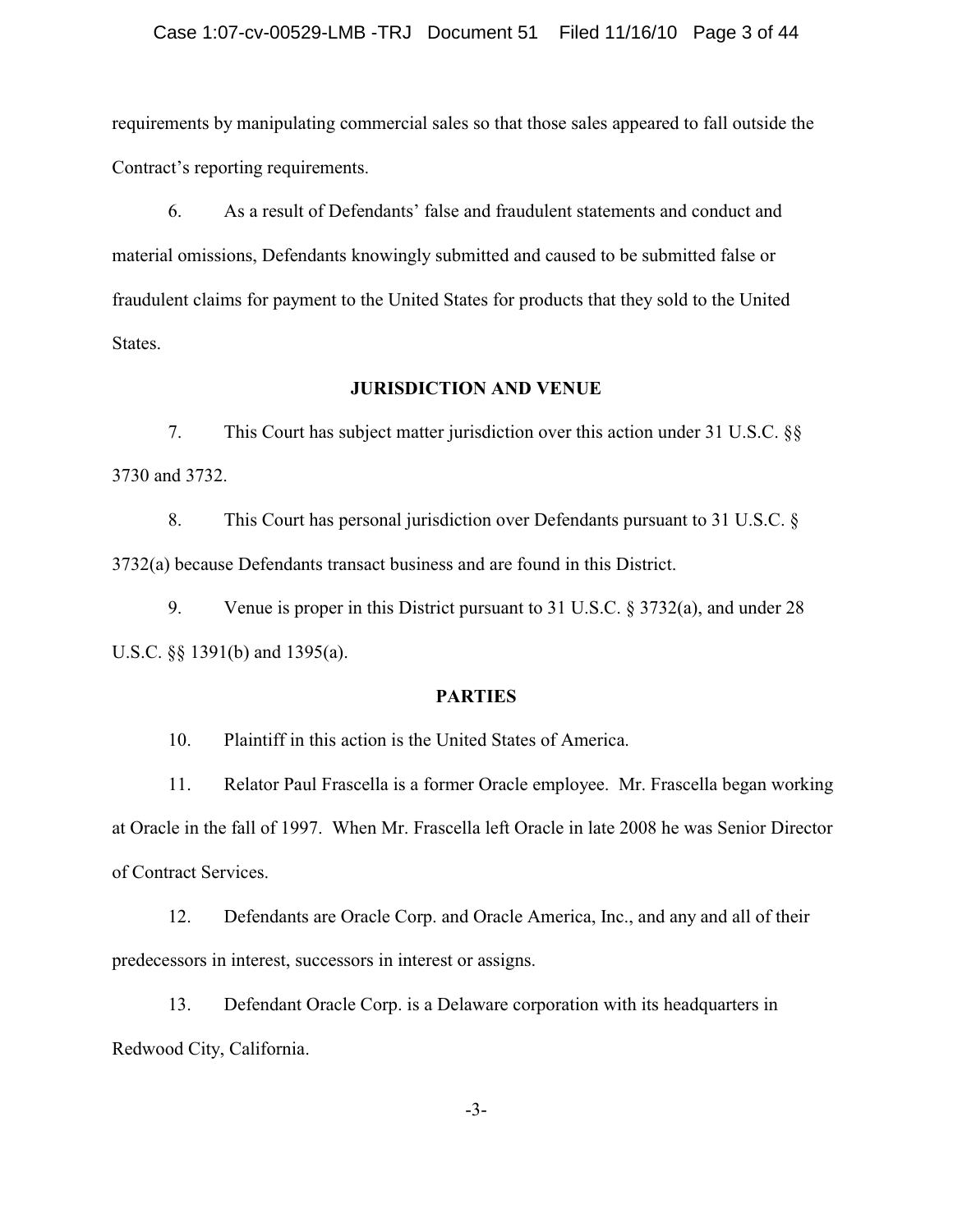#### Case 1:07-cv-00529-LMB -TRJ Document 51 Filed 11/16/10 Page 4 of 44

14. Defendant Oracle America, Inc. is a Delaware Corporation with its headquarters in Redwood City, California.

15. On information and belief, Oracle USA, Inc. was a wholly owned subsidiary of Oracle Corp. On February 15, 2010, Oracle USA, Inc. merged with Sun Microsystems, Inc. The surviving corporation, Sun Microsystems, Inc., was then renamed Oracle America, Inc. Oracle America, Inc. is the legal successor in interest to Oracle USA, Inc.

16. Defendants are referred to collectively herein as "Oracle."

17. During all relevant time periods, Oracle has been doing business in the Commonwealth of Virginia, throughout the United States, and within the geographical limits of the United States District Court for the Eastern District of Virginia. Oracle manufactures and sells information technology products – hardware, software, maintenance, and services. During the relevant time period, Oracle sold its products to the United States pursuant to the Contract.

## **STATEMENT OF FACTS**

## **A. The GSA Multiple Award Schedule Program**

18. Executive agencies of the United States may procure products and services only through full and open competition, unless they meet certain exceptions. 41 U.S.C.  $\S 253(a)(1)$ .

19. The competitive bidding process, and the negotiation of contractual terms, is a lengthy and costly process. In order to expedite the procurement process for executive agencies and contractors wishing to sell products to executive agencies, the GSA, through the Federal Acquisition Service, solicits, negotiates, awards, and administers MAS contracts to procure products and services for federal agencies. 41 U.S.C. § 251, *et seq*.; 40 U.S.C. § 501(b).

20. Under the MAS program, GSA negotiates prices and contract terms that will

-4-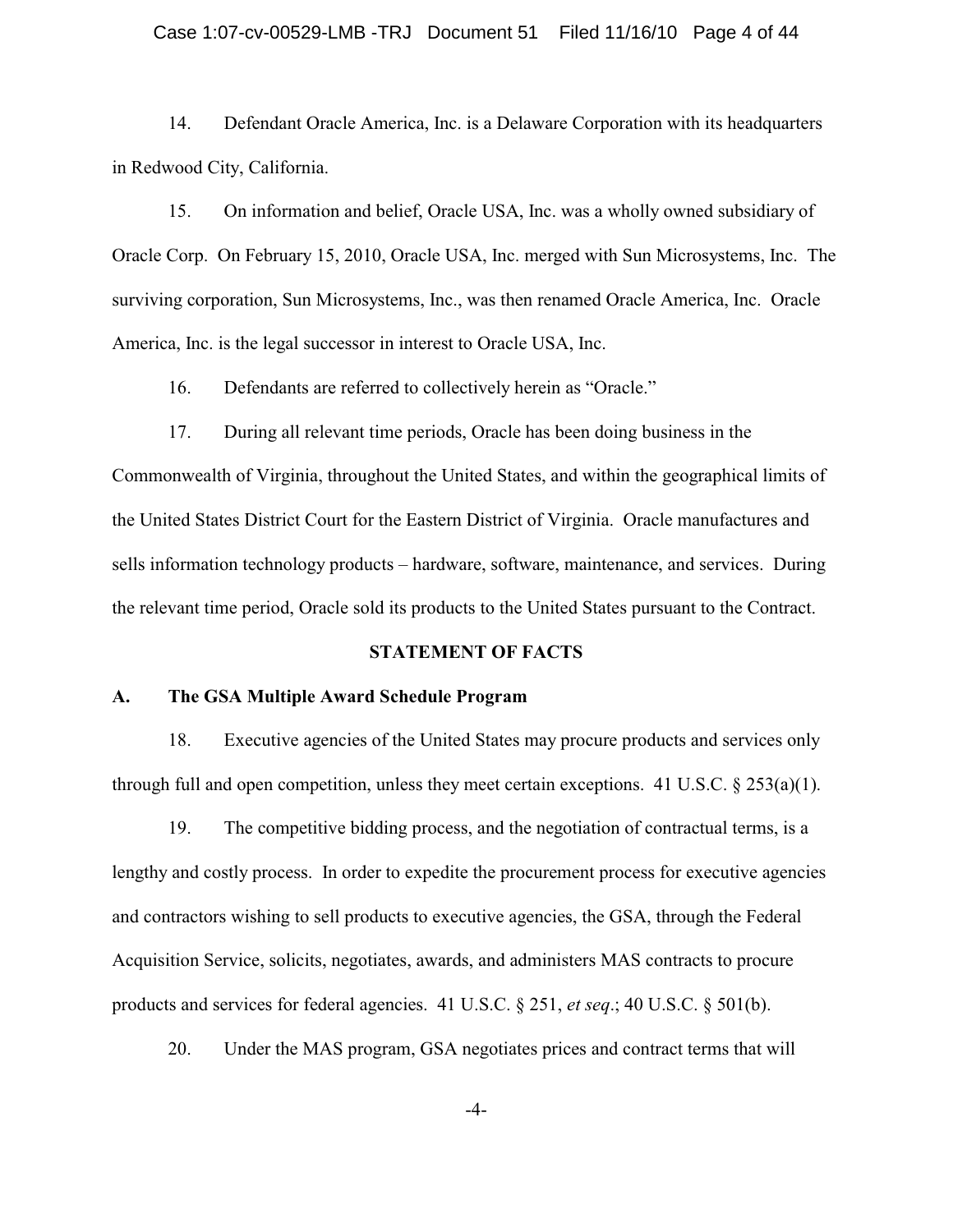### Case 1:07-cv-00529-LMB -TRJ Document 51 Filed 11/16/10 Page 5 of 44

apply to subsequent orders placed for all of the items that are covered by the MAS contract. The list of products or services that are available for purchase under a particular MAS contract is referred to as the contract "schedule." The pre-negotiation of the terms of sale for a large number of products and services under the MAS program saves a significant amount of administrative time for Government agencies ordering off of MAS contract schedules and for contractors wishing to sell products to the Government.

21. The MAS program allows the Government to obtain commercial supplies and services at prices associated with volume buying. 41 U.S.C. § 259(b)(3). Additionally, agencies placing orders under MAS contracts are considered to meet the requirements of full and open competition.  $48 \text{ C.F.R.}$  §  $8.404(a)$ . Contractors also benefit from the MAS program, because they do not have to compete in sealed bidding or negotiated acquisitions, and their products are more widely available to federal agencies, thus making it easier for the agencies to place orders.

22. The Administrator of GSA establishes the procedures that govern the MAS program, including the requirements that contractors must follow in order to participate in the program. 40 U.S.C. §§ 121(c), 501(b)(2). These rules and regulations are set forth in the Federal Acquisition Regulations (FAR) and the General Services Administration Acquisition Manual (GSAM).

23. GSA initiates the MAS process by publishing a contract solicitation. Interested contractors then submit responses to the solicitation to GSA. Any contractor that enters into an MAS contract with the United States Government must abide by 1) the obligations that are outlined in the Government's solicitation; 2) the FAR and GSAM clauses that are incorporated into the contract; 3) any additional requirements negotiated between the parties; and 4) any other

-5-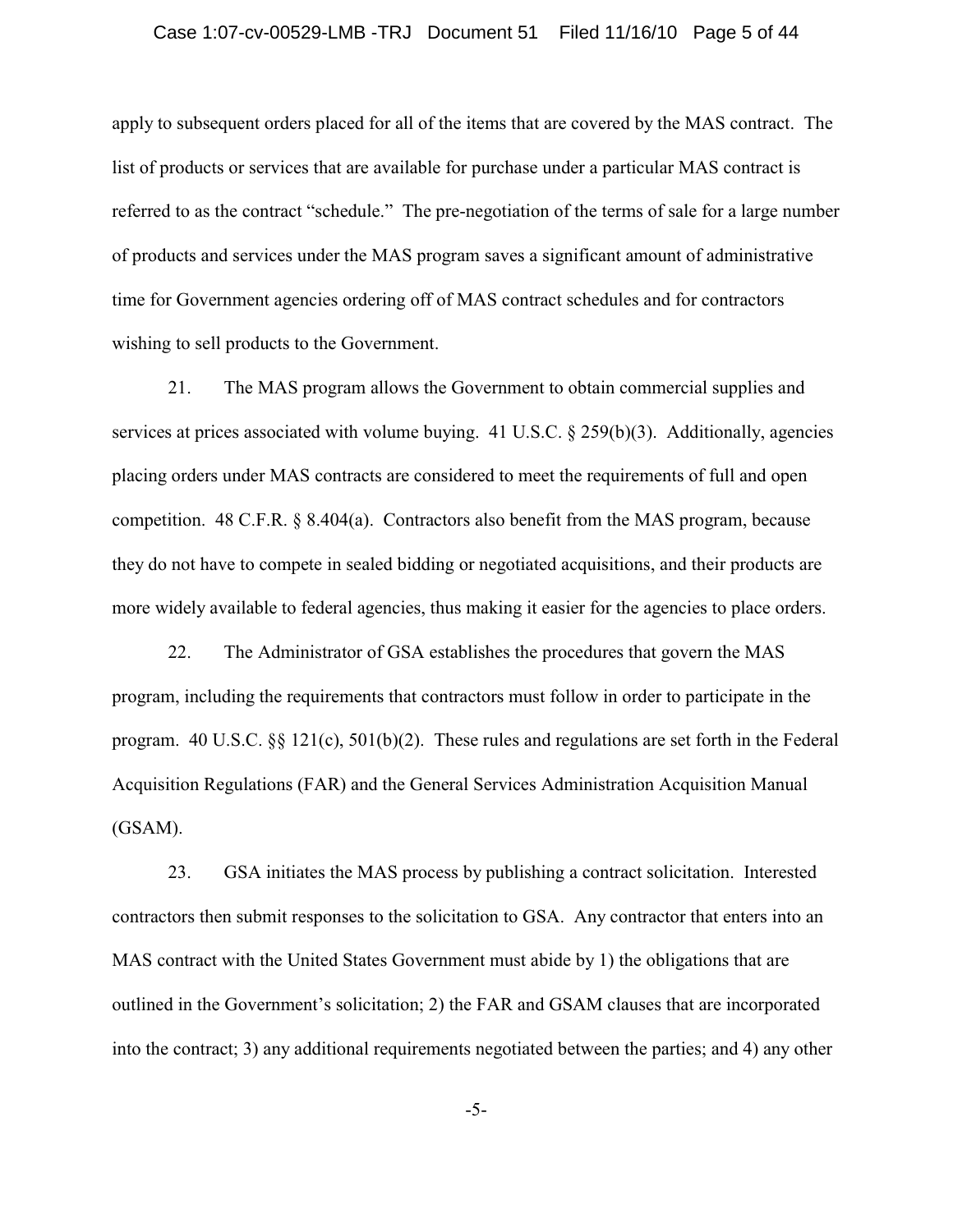### Case 1:07-cv-00529-LMB -TRJ Document 51 Filed 11/16/10 Page 6 of 44

general federal contracting requirements set forth in the applicable regulations.

24. The MAS contract solicitation requires prospective contractors to provide GSA with extensive information about their commercial sales and practices, including price and discount information. GSA contracting officers use this information to negotiate MAS contract prices. Pursuant to 48 C.F.R. § 538.270(a), GSA contracting officers are required to "seek to obtain the offeror's best price (the best price given to the most favored customer)." In negotiating the terms of an MAS contract, the contracting officer must determine whether the price offered to GSA is reasonable by "comparting] the terms and conditions of the [offeror's response to the] MAS solicitation with the terms and conditions of agreements with the offeror's commercial customers." 48 C.F.R. § 538.270(c). GSA contracting officers therefore rely heavily on the accuracy and truthfulness of the information provided by the offeror regarding its commercial sales in negotiating the terms of an MAS contract. *Id*.

25. The MAS contract provides that if GSA discovers that the prices in a contract or modification were inflated due to the contractor's failure to provide current, accurate, and complete information, or to update that information, the Government is entitled to a reduction in the price of each order issued pursuant to the MAS contract. 48 C.F.R. § 552.215-72 states as follows:

Price Adjustment – Failure to Provide Accurate Information

(a) The Government, at its election, may reduce the price of this contract or contract modification if the Contracting Officer determines after award of this contract or contract modification that the price negotiated was increased by a significant amount because the Contractor failed to:

(1) Provide information required by this solicitation/contract or otherwise

-6-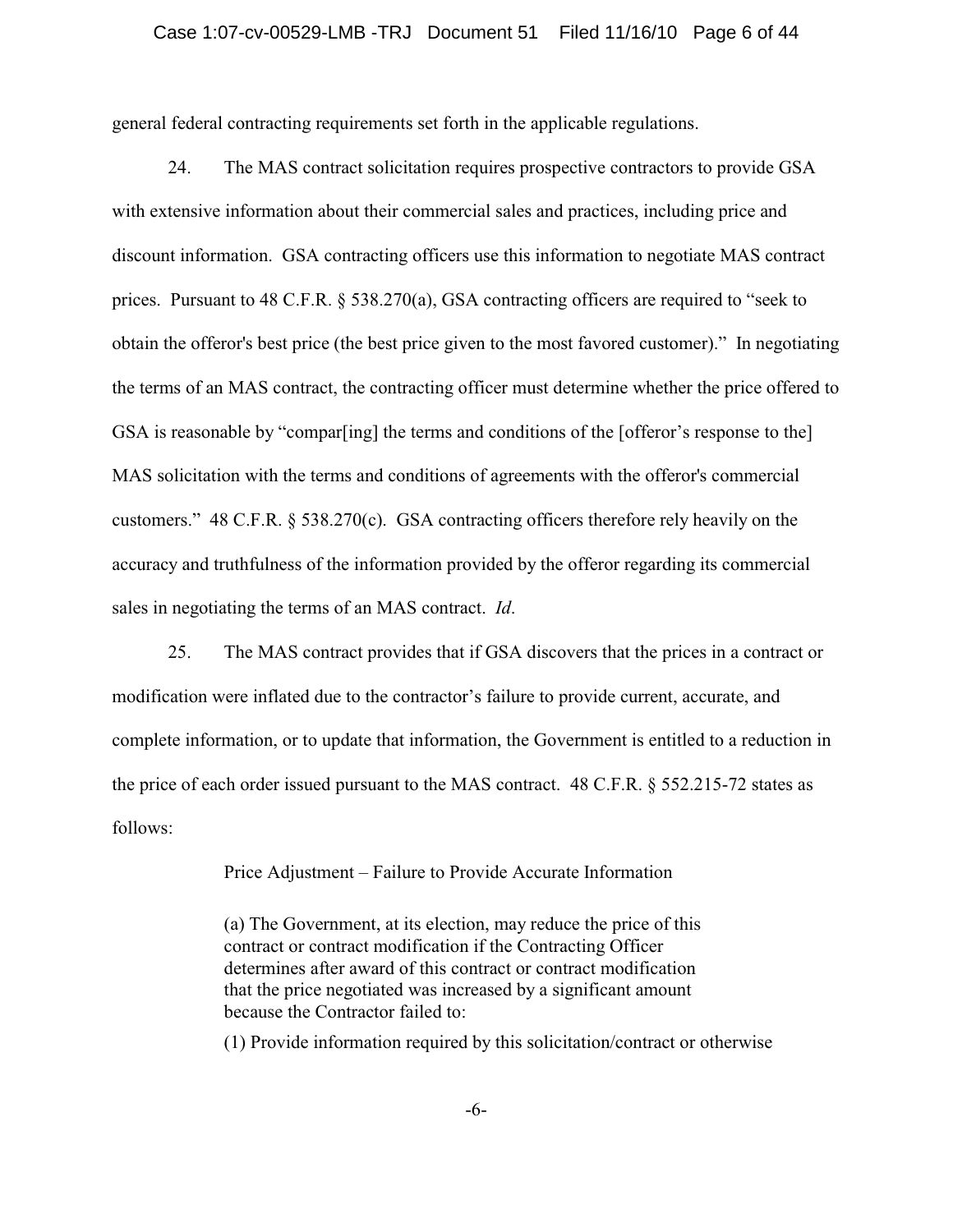requested by the Government; or

(2) Submit information that was current, accurate, and complete; or

(3) Disclose changes in the Contractor's commercial pricelist(s), discounts or

discounting policies which occurred after the original submission and prior to the completion of negotiations.

(b) The Government will consider information submitted to be current, accurate and complete if the data is current, accurate and complete as of 14 calendar days prior to the date it is submitted.

The amount of the reduction is the amount by which the Government orders were inflated

as a result of the inaccurate or undisclosed information. *Id*.; GSAM 552.238-75(c).

26. The regulations governing MAS contracts include a mechanism that is known as

the "Price Reductions clause" (PRC). GSAM 552.238-75 states as follows:

# Price Reductions

(a) Before award of a contract, the Contracting Officer and the Offeror will agree

upon (1) the customer (or category of customers) which will be the basis of award, and (2) the Government's price or discount relationship to the identified customer (or category of customers). This relationship shall be maintained throughout the contract period. Any change in the Contractor's commercial pricing or discount arrangement applicable to the identified customer (or category of customers) which disturbs this relationship shall constitute a price reduction.

(b) During the contract period, the Contractor shall report to the Contracting

Officer all price reductions to the customer (or category of customers) that was the basis of award. The Contractor's report shall include an explanation of the conditions under which the reductions were made.

27. As set forth above, the regulations require the contracting officer and the offeror

to agree upon 1) the customer or category of customers which will be known as the "Basis of

Award" (BOA) customer, and 2) a fixed relationship between the prices that the offeror gives to

the BOA customer and those that it gives to the Government. If, during the period that the

contract is in effect, the Contractor offers the BOA customer prices, discounts, or other terms that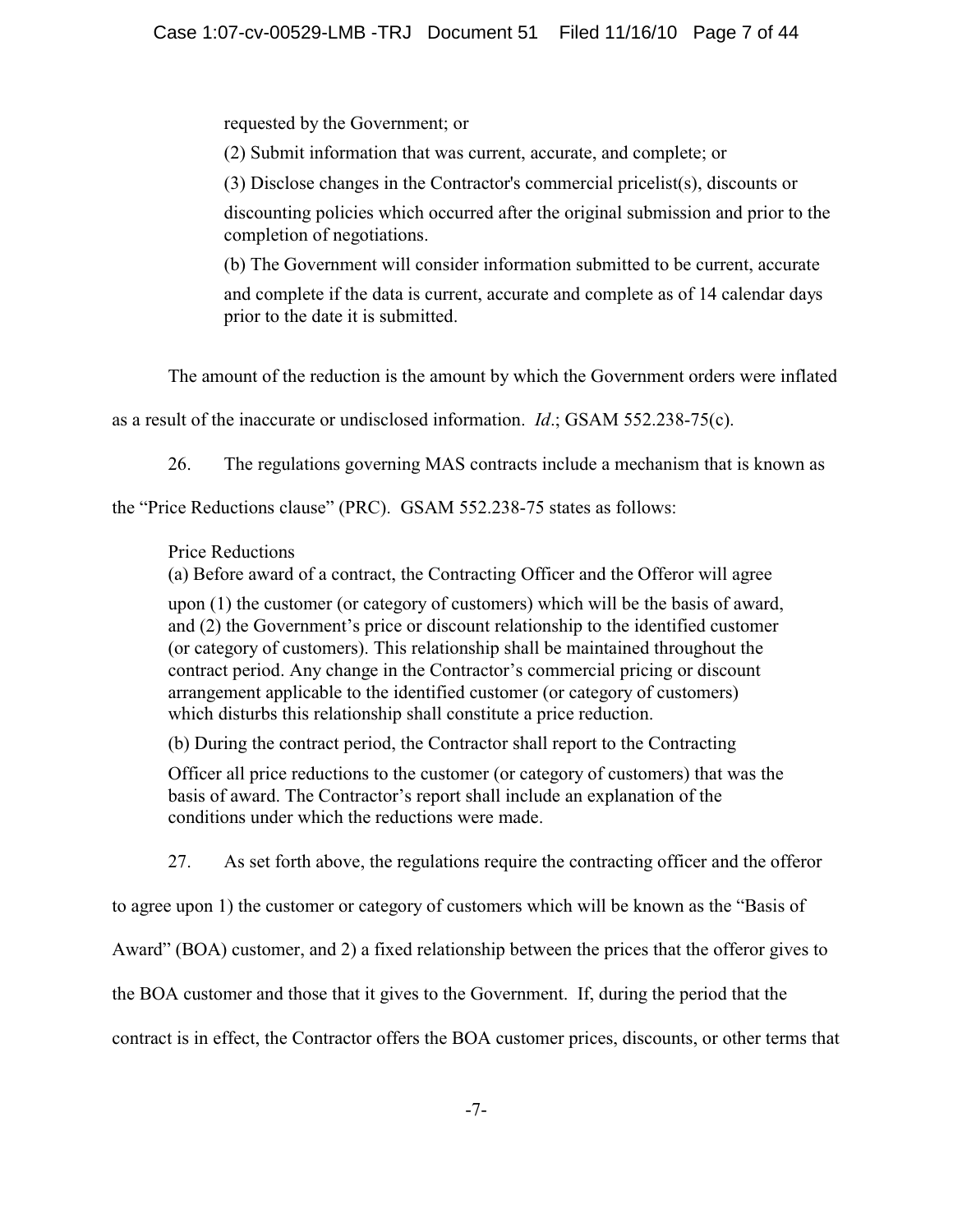are better than those previously offered to the BOA customer, the prices that are offered to the Government must be adjusted accordingly. Any such change offered by the Contractor to the BOA customer must be reported to the Government no later than 15 days after its effective date, and the resulting change in prices on products sold to the Government is effective retroactive to the date on which the change in price was offered to the BOA customer. GSAM 552.238-75(f)

28. In addition to the requirement that the Contractor inform the Government of any changes in prices offered to the BOA customer, the PRC also requires the Contractor to report any changes in the commercial pricing practices or policies that were disclosed to GSA during pricing negotiations:

- (1) A price reduction shall apply to purchases under this contract if, after the date negotiations conclude, the Contractor--
	- (i) Revises the commercial catalog, pricelist, schedule or other document upon which the award was predicated to reduce prices;
	- (ii) Grants more favorable discounts or terms and conditions than those contained in the commercial catalog, pricelist, schedule or other documents upon which contract award was predicated;

 $*$  \*  $*$  \*

(2) The Contractor shall offer the price reduction to the Government with the same effective date, and for the same time period, as extended to the commercial customer (or category of customers).

GSAM 552.238-75(c).

29. Orders under MAS contracts are submitted by executive agencies directly to

contractors such as Oracle. 48 C.F.R. § 8.406-1.

30. Oracle participated in the GSA MAS program beginning in the early 1990s. At

that time, the Oracle MAS contracts were awarded for a one-year period of time and eligible for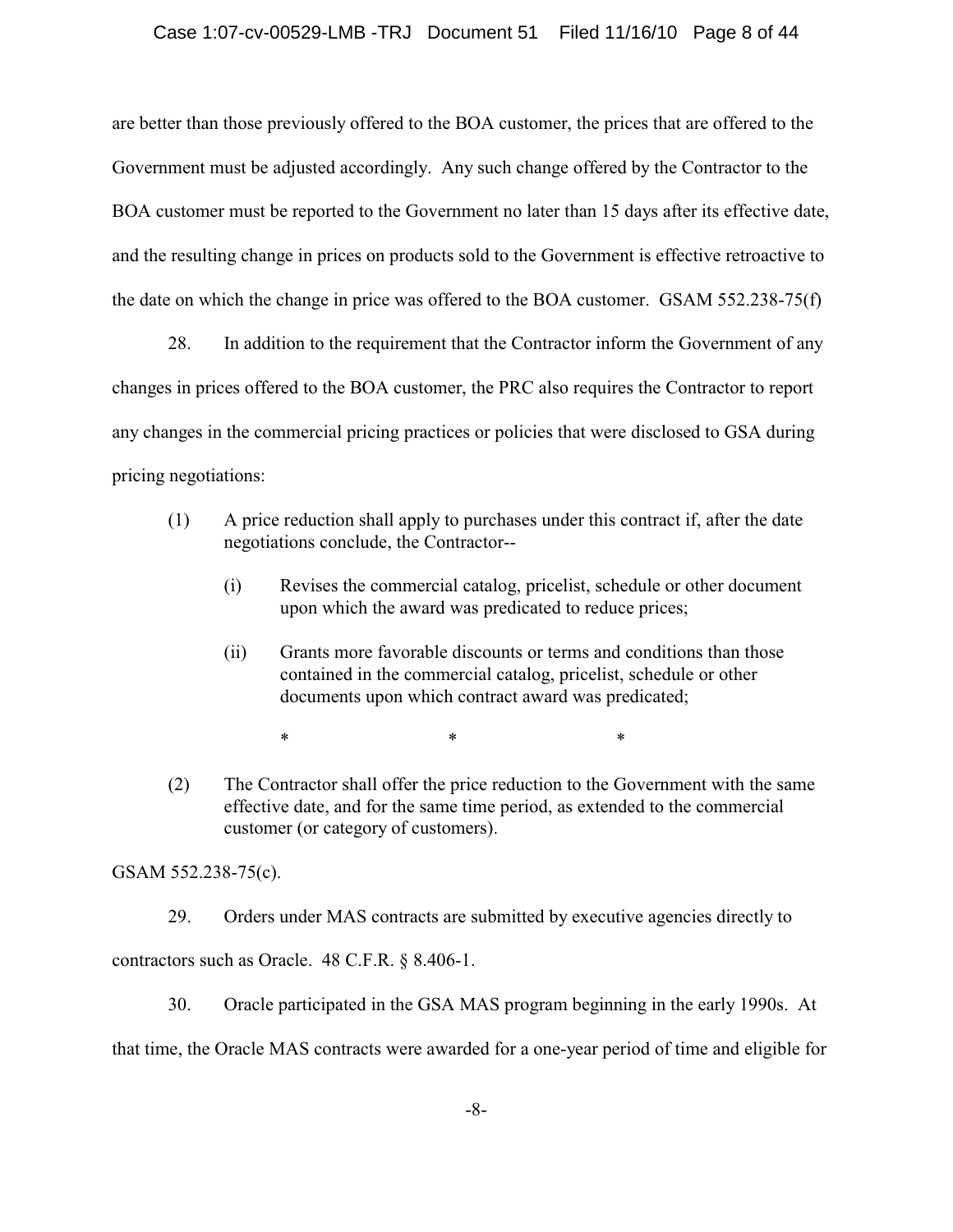renewal annually. In early 1994, for example, Oracle was participating through MAS Contract number GS00K 94 AGS 5694.

## **B. Oracle's Responses To Section M.1 Of The Solicitation**

31. In 1997, GSA issued Solicitation Number FCI-96-DL0001B (the Solicitation).

Section M.1.A.3 of the Solicitation is titled "Fair and Reasonable Prices" and states as follows:

In order to assist the Government in making a fair and reasonable price determination, the following information is requested of all offerors:

- (a) Commercial pricelist(s)
- (b) Commercial contract forms, including terms, conditions, and warranty information.
- (c) Discount and pricing policies, to include but not limited to end users, end user volume customers, original equipment manufacturers (OEM), dealers/resellers, distributors, and state and local governments.
- (d) A summary of business practices. This summary would consist of a discussion of the nonstandard discounting practices, including the circumstances involving these practices, and their frequency of occurrence. Included with the business practices could be a summary of the pricing/discounts granted to the offeror's five (5) largest commercial customers.

32. On August 5, 1997, Oracle provided its initial proposal to GSA in response to Section M.1 of the Solicitation. As required by the Solicitation and the regulations, these disclosures provided GSA with information regarding the pricing policies and practices that Oracle followed with its commercial customers. Oracle provided additional information to GSA regarding its commercial practices on September 30, 1997. Following its review of these disclosures, GSA requested additional information regarding Oracle's commercial practices. By letter dated November 4, 1997, Oracle's Contract Negotiator, Patrick Burch, provided GSA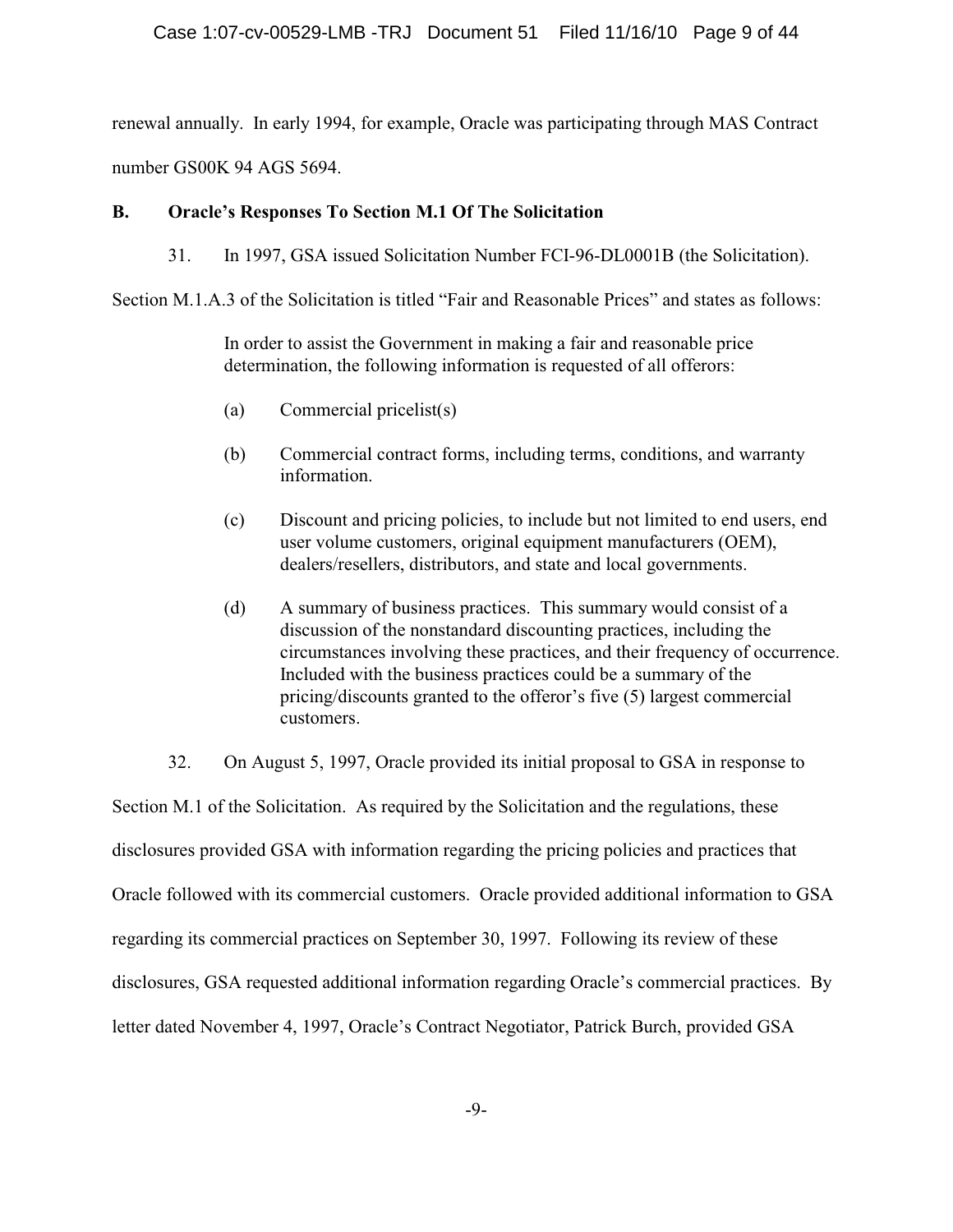Contracting Officer (CO) Yvonne Jones with additional information regarding Oracle's commercial sales practices.<sup>1</sup>

33. Oracle made numerous representations to GSA regarding its commercial pricing and discounting practices in its original disclosures.

34. Oracle represented that its discounts were based on the class of customer to whom the products were sold. Oracle's September 30, 1997, and November 4, 1997, submissions both include a chart in which the first column is titled "Type of Customer," the second column is titled "Standard Discounts and Pricing Policies," and the third column is titled "Non-Standard Discounts, incl[uding] deg[ree] of freq[uency]." This chart includes the following entries:

| Type of Customer                   | <b>Standard Discounts</b><br>and Pricing Policies | Non-Standard Discounts,<br>incl. deg. of freq. |
|------------------------------------|---------------------------------------------------|------------------------------------------------|
| State and Local<br>Governments     | $20\%$ [to] $30\%$                                | see Exhibits $(1)$ & $(4)$                     |
| National and Corporate<br>Accounts | $20\%$ to $70\%$                                  | see Exhibits $(1)$ & $(3)$                     |
| <b>Commercial End Users</b>        | 15\% to 20\%                                      | see Exhibit $(1)$                              |

Oracle defined "National and Corporate Accounts" as "major accounts" such as "AT&T Corp. & Boeing Company," and defined "Commercial End Users" as "'general business accounts' where companies are less than \$250 million in size."

35. Oracle represented that it offered "Standard Discounts" to non-GSA customers and that these discounts fell within certain specified ranges. The chart set forth above indicates

<sup>&</sup>lt;sup>1</sup>Oracle's August 5, September 30, and November 4, 1997 disclosures are referred to hereafter as the "original disclosures."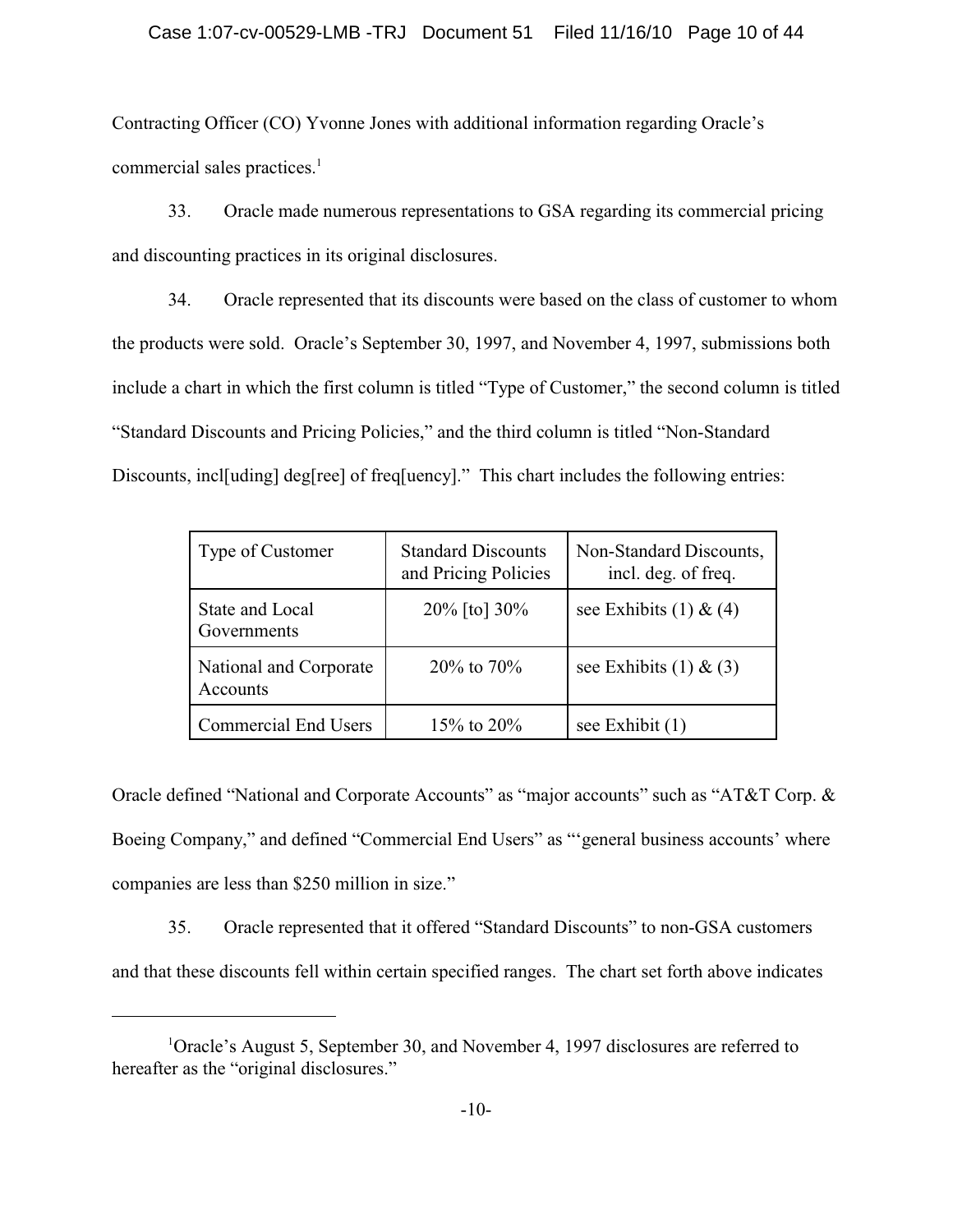#### Case 1:07-cv-00529-LMB -TRJ Document 51 Filed 11/16/10 Page 11 of 44

that it was Oracle's standard practice to provide State and Local Governments with 20 to 30 percent discounts, National and Corporate Accounts with 20 to 70 percent discounts and Commercial End Users with 15 to 20 percent discounts.

36. Oracle represented that it only departed from its standard discounts in 5 percent of commercial transactions. Exhibit 1 of Oracle's November 4, 1997 disclosures is titled "Oracle Corporation Summary of Business Practices" and, under the subheading "Frequency of Non-Standard Discounts," states:

Oracle uses non-standard discounts in unique situations where an individual transaction/contract size warrants additional considerations, generally in the form of additional concessions to the end user customer. Oracle estimates that nonstandard discounts are used in less than five percent (5%) of the total number of commercial transactions.

37. Oracle represented that the discounts offered to GSA were better than the discounts offered to commercial customers or state/local customers. Oracle's September 30, 1997, and November 4, 1997, disclosures both state at Exhibit 1 that the "total effective discount of 26.7% to 40% for single orders" offered to GSA is "significantly above those single order discounts offered to commercial or state/local customers." Similarly, Exhibit 1 of the September 30, 1997 disclosures and Exhibit 2 of the November 4, 1997, disclosures both represent that "[b]ased on materially different terms and conditions and firm commitments, Oracle offers additional non-standard discounts to its commercial customers. The importance of the GSA IT Schedule to Oracle results in the *offering of single order initial discounts that are superior to those generally extended to commercial customers* and are fair and reasonable to the Federal Government customer based on net order size." (Emphasis added).

38. In its original disclosures in response to Section M.1 of the Solicitation, therefore,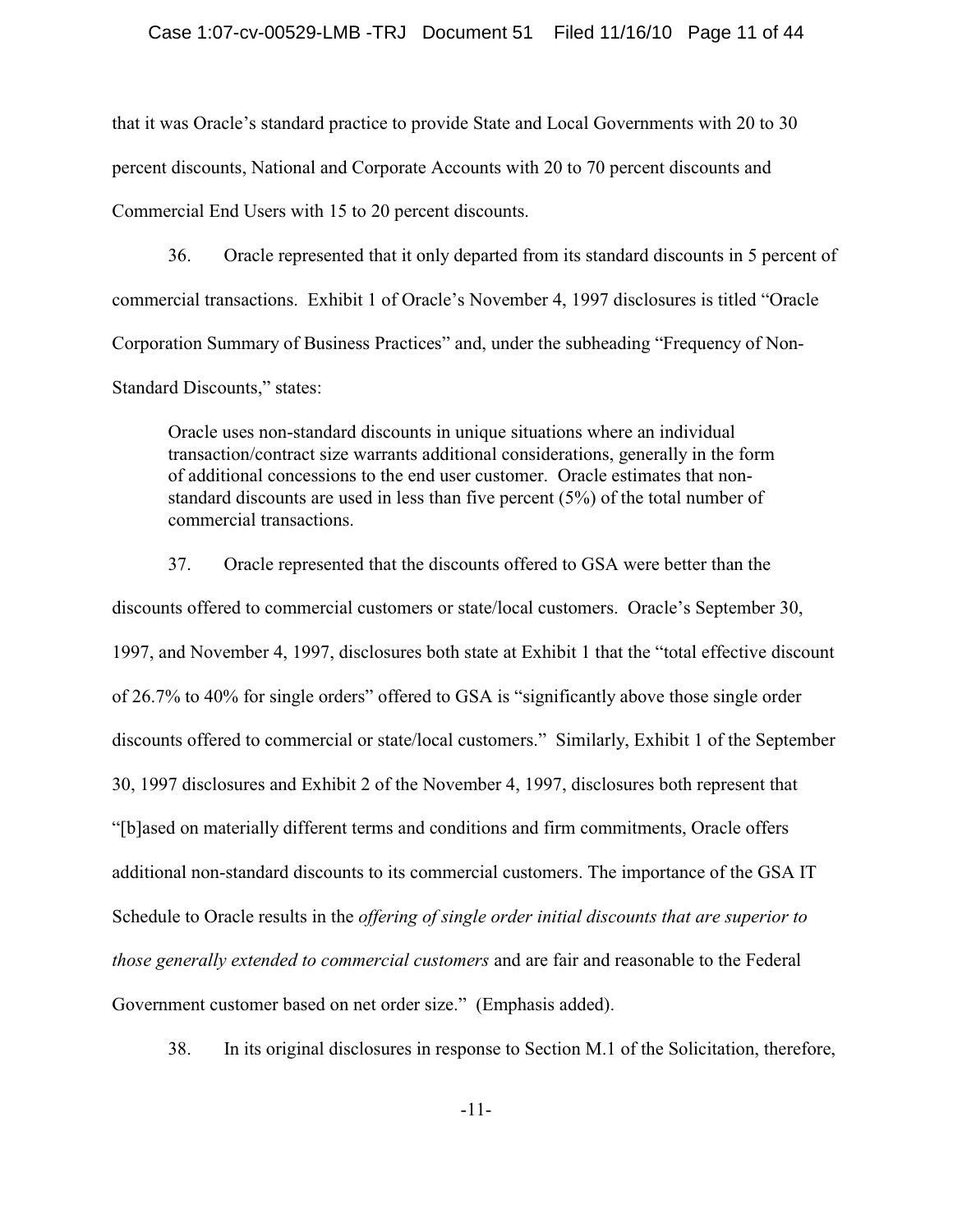Oracle expressly represented that:

1) discounts were based on distinctions between classes of customers;

2) Oracle offered "standard discounts" that fell within specified ranges to its non-GSA customers, and the "standard discount" for commercial end users was 15 to 20 percent off of list prices;

3) "non-standard discounts are used in less than five percent (5%) of the total number of commercial transactions" and that "Oracle uses non-standard discounts [only] in unique situations where an individual transaction/contract size warrants additional considerations;"

4) the "total effective discount of 26.7% to 40% for single orders" offered to the Government was "significantly above those single order discounts offered to commercial or state/local customers," and that Oracle had offered the Government "single order initial discounts that are . . . fair and reasonable to the Federal Government customer based on net order size"; and

39. Oracle sent its Best and Final Offer (BAFO) to the GSA CO on December 1,

1998.

40. The BAFO certified that "Oracle Corporation acknowledges that all data

submitted in response to Solicitation Number FCI-96-DL0001B is accurate, complete, and current."

41. Oracle's BAFO proposed "Oracle's U.S. commercial end-user customers" as the

BOA customer for the Contract. Thus, Oracle proposed to align the Government with the category of customers designated "Commercial End Users," for the purposes of monitoring Oracle's compliance with the Contract's Price Reductions clause. Oracle proposed to "monitor and administer all requirements of the Price Reduction Clause of the contract," but specified that the PRC, "will not apply to Oracle's commercial end-user customers under firm-fixed price definite quantity contracts for software licenses with specified delivery in excess of \$200,000 per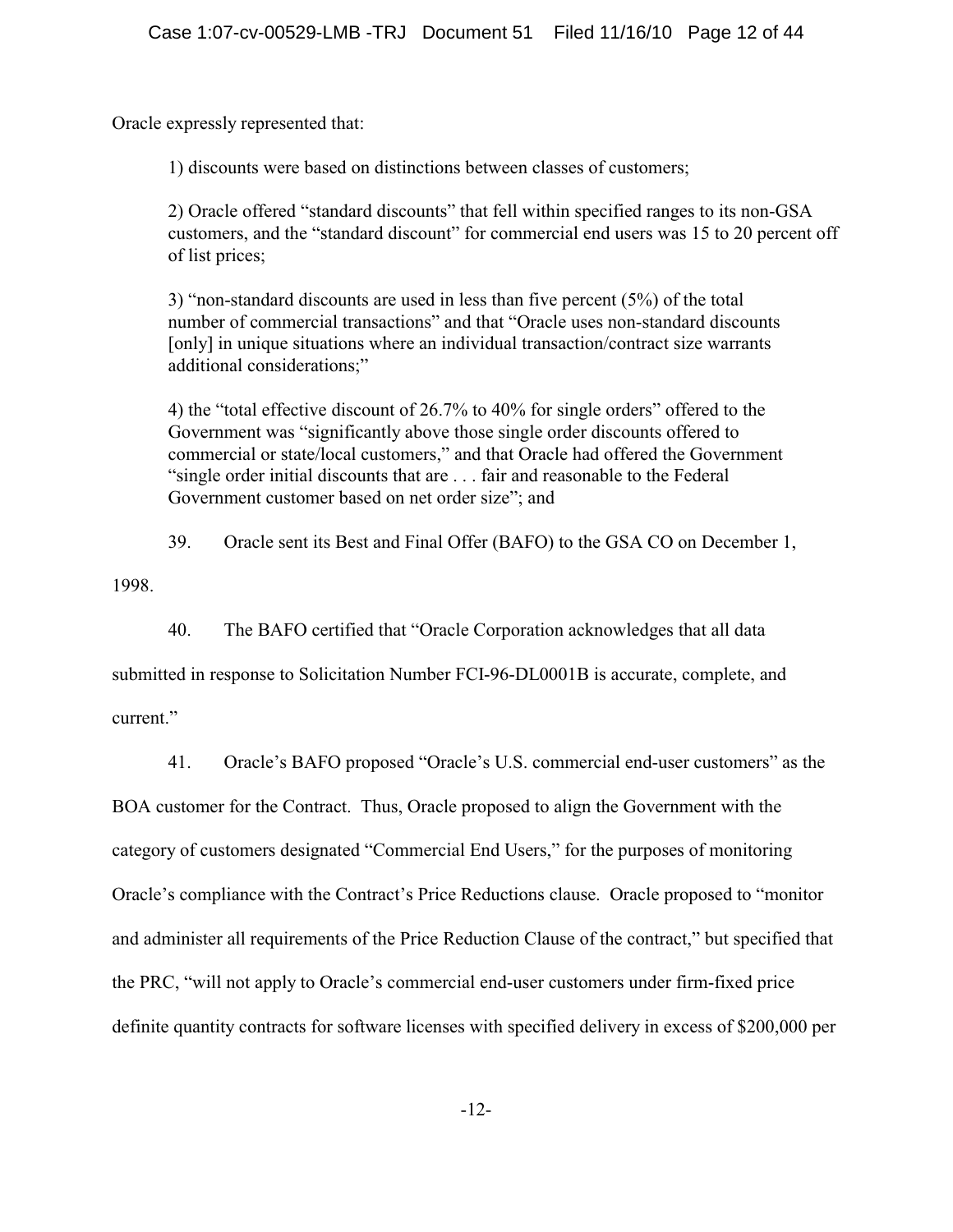order."

42. Under this proposal, any sale at or under the amount of \$200,000 net price made to "commercial end-user customers" that was discounted at a greater percentage than had been disclosed to the Government was required to be reported to the Government, and would have the effect of automatically increasing the discount provided to the Government. In addition, Oracle would be obligated to refund to the Government the difference between 1) the amounts the Government had paid, and 2) the increased discount to which the Government was entitled in light of the increased discount provided to the BOA customer.

43. Oracle was awarded GSA MAS contract number GS-35F-0108J on December 15, 1998, effective December 1, 1998, through November 30, 2003. The Contract was subsequently temporarily extended through October 2006 to allow time for an audit and negotiation of a follow-on contract. Oracle's last report to GSA of sales made under the Contract covered the period ending December 31, 2006.

## **C. Oracle's 2001 E-Business Modifications**

44. In May 2001 Oracle informed GSA that it wished to modify the Contract to include upgraded versions of many of the software licenses on the MAS schedule which Oracle was now marketing as part of its "E-Business" suite of products. In a letter dated May 2, 2001 Oracle provided the GSA CO with disclosures regarding the pricing of its E-Business products.

45. In its May 2, 2001, letter, Oracle makes several statements regarding its commercial discounting practices for its E-Business products. Attachment 2 to this letter is titled "Oracle Commercial Business Practices" and, consistent with statements that Oracle had made in its original disclosures, states that E-Business discounts are determined by the dollar value of the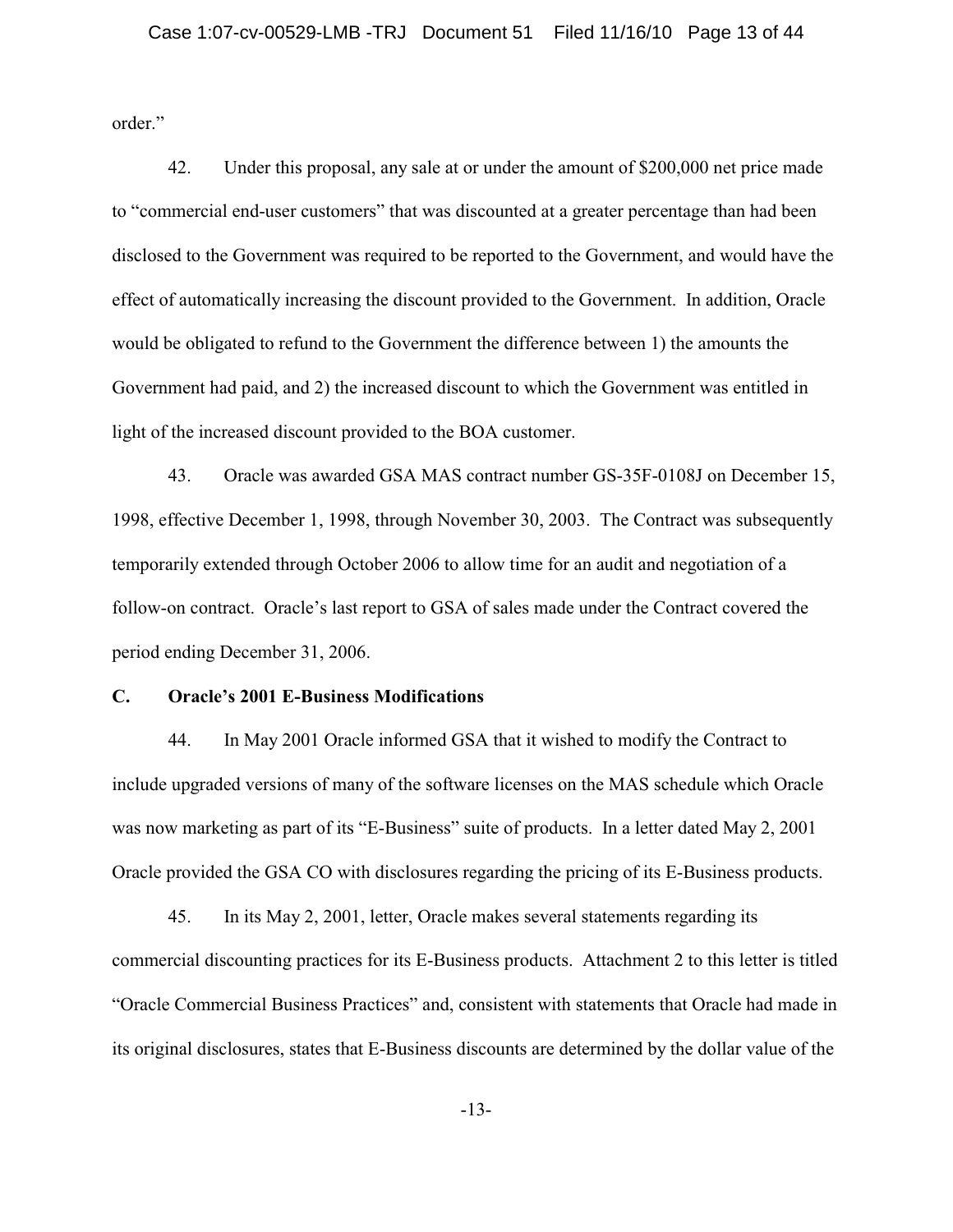Order:

Discounting Policy Order Size (list price of Software License and first year Software Maintenance) determines the discount offered. The larger the order, the larger the discount.

This representation is confirmed in Attachment 4 to the May 2, 2001 letter, which is titled

"Comparison of Commercial and Federal Discounts" and includes the following chart:

| <b>List Transaction Size</b> | <b>Commercial</b><br><b>Discount</b> | <b>GSA Offer</b> |
|------------------------------|--------------------------------------|------------------|
| \$0-\$5,000                  | $0\%$                                | 25%              |
| \$5,001-\$10,000             | $5\%$                                | 25%              |
| \$10,001-\$25,000            | 10%                                  | 25%              |
| \$25,001-\$50,000            | 15%                                  | 25%              |
| \$50,001-\$100,000           | 20%                                  | 25%              |
| \$100,001-\$250,000          | 25%                                  | 30%              |
| \$250,001-\$375,000          | 30%                                  | 35%              |
| \$375,001-\$1,000,000        | 30%                                  | 40%              |

Comparison of Standard Discounts

46. In a letter to GSA dated July 27, 2001, submitted with several of Oracle's requests for modification, Kevin J. Fitzgerald, Oracle's Senior Vice President Public Sector, disclosed further changes in the commercial discounts that were set forth in Oracle's May 2, 2001 Ebusiness modification. The letter states expressly that it is an "Update to CPC Table Information" and includes the following chart, which is intended to revise the May 2, 2001 chart to reflect Oracle pricing that went into effect on June 15, 2001: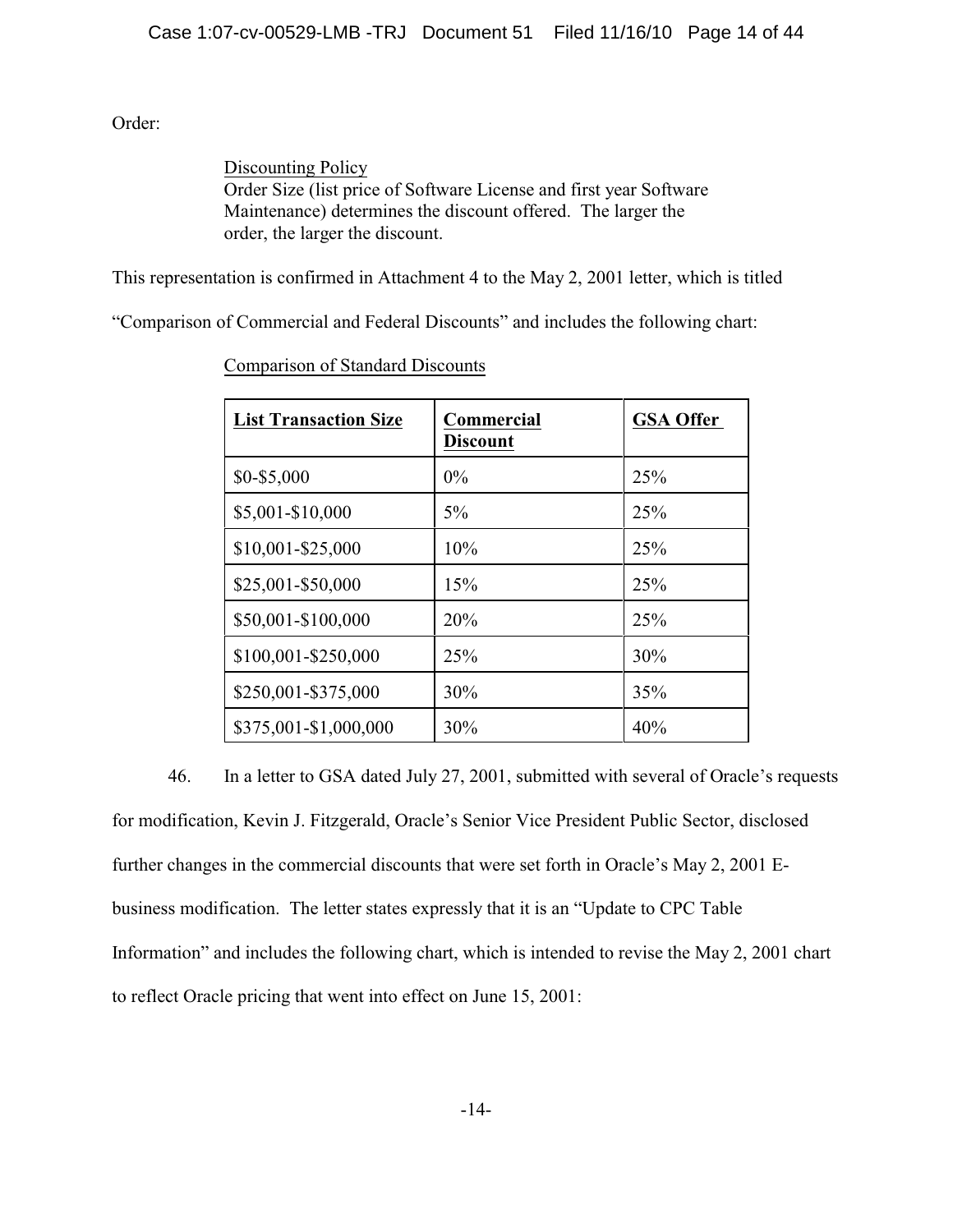| <b>Transaction Band</b><br>List License +<br><b>List Support</b> | <b>Old Commercial</b><br><b>Discount</b> | <b>New Commercial</b><br><b>Discount</b> | <b>GSA Offer</b> |
|------------------------------------------------------------------|------------------------------------------|------------------------------------------|------------------|
| \$0-\$5,000                                                      | $0\%$                                    | $0\%$                                    | 25%              |
| \$5,001-\$10,000                                                 | $5\%$                                    | $0\%$                                    | 25%              |
| $$10,001 - $25,000$                                              | 10%                                      | $0\%$                                    | 25%              |
| \$25,001-\$50,000                                                | 15%                                      | $5\%$                                    | 25%              |
| \$50,001-\$100,000                                               | 20%                                      | 10%                                      | 25%              |
| \$100,001-\$250,000                                              | 25%                                      | 15%                                      | 30%              |
| \$250,001-\$1,000,000                                            | 30%                                      | 20%                                      | 35%              |
| $$1,000,001+$                                                    | call for pricing                         | 25%                                      | 40%              |

47. The representations in Oracle's May 2, 2001 and July 27, 2001 disclosures were false because Oracle engaged in numerous E-Business transactions with non-GSA customers in which Oracle granted discounts that were inconsistent with the "Commercial Discounts" that are represented on the charts presented to GSA. These charts were particularly misleading in that they suggested that GSA would be receiving better discounts than commercial customers for each of the price tiers set forth in the charts, when, in fact, Oracle repeatedly granted discounts to commercial customers that were greater than those represented on these charts and greater than the discounts that were offered to GSA.

48. For E-Business products on the MAS schedule, Oracle charged the Government a standard amount of 22 percent of the license fee for maintenance. Accordingly, to the extent that Oracle failed to grant discounts to the Government for E-Business product license fees that were consistent with its commercial discounts for these products, Oracle also overcharged the Government for maintenance on E-Business licenses.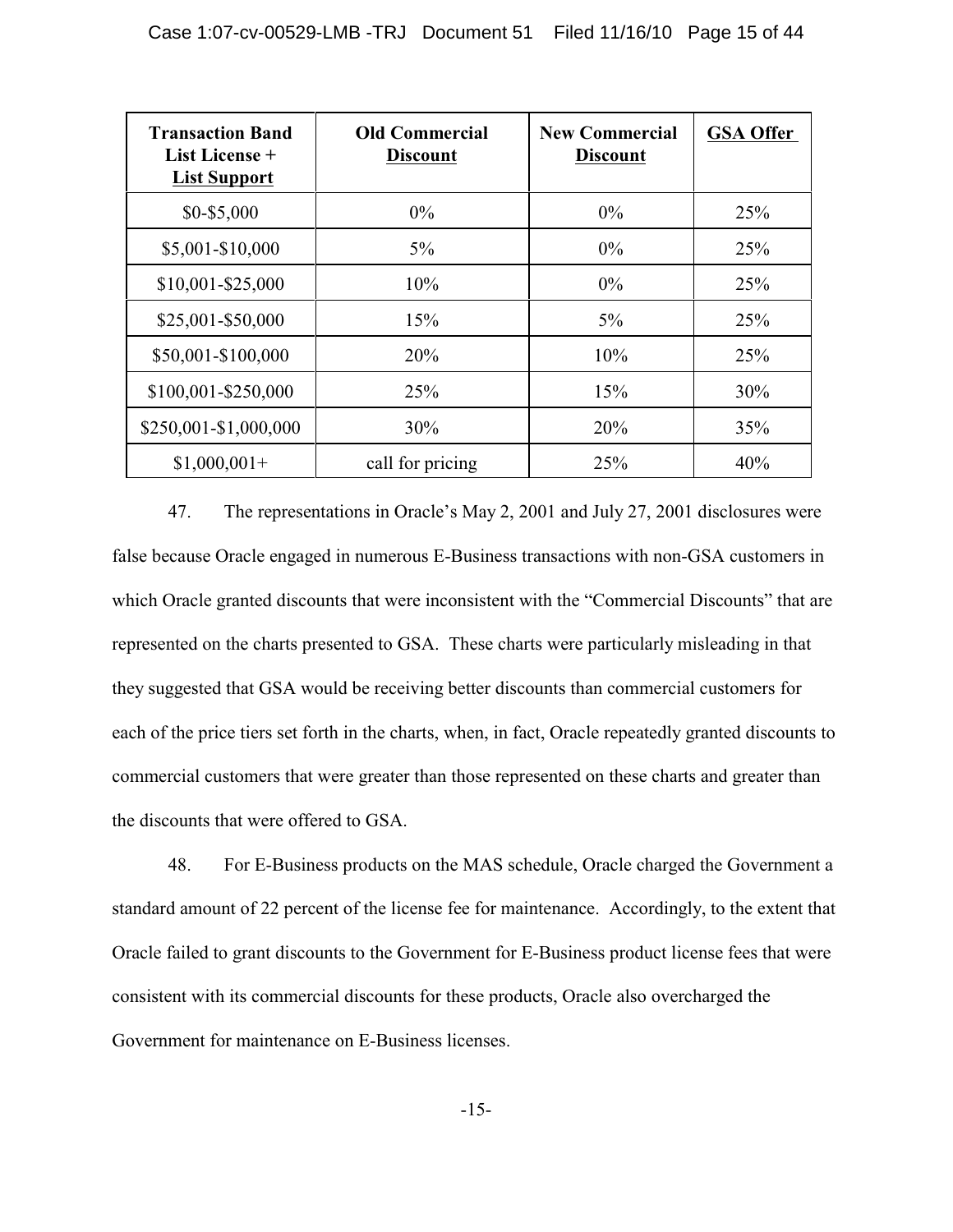# **D. Oracle's False Statements In Requests For Modification**

49. In a series of requests for modification of the Contract beginning in July 2001,

Oracle expressly represented to the Government that its commercial discounting and pricing

policies were the same as had been described in Oracle's original disclosures, except to the

extent that Oracle had identified changes in its practices in previous requests for modification:

- a. On July 27, 2001, Oracle certified over the signature of Kevin J. Fitzgerald, Senior Vice President, Public Sector, that "[e]xcept as previously discussed and identified in previous modification submissions, there have been no changes in commercial discount/pricing policies and practices from that originally provided in response to Section M.1 of the solicitation." (Modification PO0023, effective June 29, 2001.)
- b. On July 27, 2001, Oracle certified over the signature of Kevin J. Fitzgerald, Senior Vice President, Public Sector, that "[e]xcept as previously discussed and identified in previous modification submissions, there have been no changes in commercial discount/pricing policies and practices from that originally provided in response to Section M.1 of the solicitation." (Modification PO0024, effective August 2, 2001.)
- c. On July 27, 2001, Oracle certified over the signature of Kevin J. Fitzgerald, Senior Vice President, Public Sector, that "[e]xcept as previously discussed and identified in previous modification submissions, there have been no changes in commercial discount/pricing policies and practices from that originally provided in response to Section M.1 of the solicitation." (Modification PO0025, effective August 2, 2001.)
- d. On July 27, 2001, Oracle certified, over the signature of Kevin J. Fitzgerald, Senior Vice President, Public Sector, that "[e]xcept as previously discussed and identified in previous modification submissions, there have been no changes in commercial discount/pricing policies and practices from that originally provided in response to Section M.1 of the solicitation." (Modification PA0027, effective August 2, 2001.)
- e. On September 25, 2001, Oracle certified over the signature of Terrence P. Ford, Vice President, OSI Operations, that "[e]xcept as previously discussed, there have been no changes in commercial discount/pricing policies and practices from that originally provided in response to Section M.1 of the solicitation." (Modification PO0029, effective September 1, 2001.)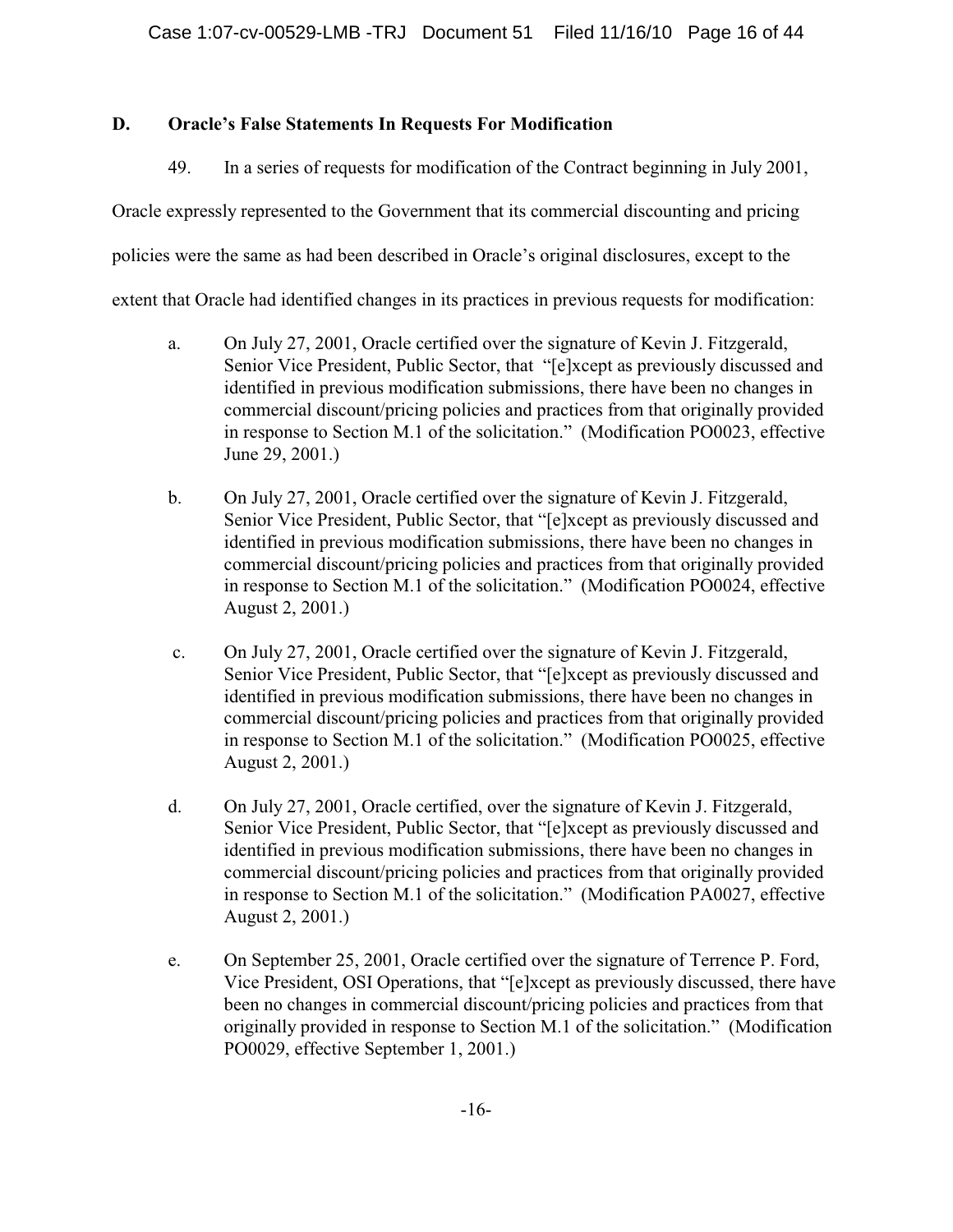- f. On October 10, 2001, Terrence P. Ford, Vice President, OSI Operations certified on Oracle's behalf that "Except as previously discussed, there have been no changes in commercial discount/pricing policies and practices from that originally provided in response to Section M.1 of the solicitation." (Modification PA0030, effective October 18, 2001.)
- g. On May 22, 2002, Oracle certified, over the signature of Kevin J. Fitzgerald, Senior Vice President, Public Sector, that "[e]xcept as previously discussed and identified in previous modification submissions, there have been no changes in commercial discount/pricing policies and practices from that originally provided in response to Section M.1 of the solicitation." (Modification PO0034.)
- h. On August 5, 2002, Oracle certified, over the signature of Kevin J. Fitzgerald, Senior Vice President, Public Sector, that"[e]xcept as previously discussed and identified in previous modification submissions, there have been no changes in commercial discount/pricing policies and practices from that originally provided in response to Section M.1 of the solicitation." (Modification PO0039, effective August 5, 2002.)
- 50. Oracle's requests for modification repeatedly assert that "there have been no

changes" in the information regarding its "commercial discount/pricing policies and practices . . .

originally provided in response to Section M.1 of the solicitation," except to the extent that the

Government has been notified of such changes. Thus Oracle's requests for modification

reaffirmed its original statements to the effect that:

1) Oracle's discounts were based on distinctions between classes of customers;

2) Oracle offered "standard discounts" that fell within specified ranges to its non-GSA customers, and the "standard discount" for commercial end users was 15 to 20 percent off of list prices; and

3) "non-standard discounts are used in less than five percent (5%) of the total number of commercial transactions" and that "Oracle uses non-standard discounts [only] in unique situations where an individual transaction/contract size warrants additional considerations."

51. Similarly, Oracle's requests for modification expressly reaffirmed the

representations in Oracle's May 2, 2001 E-business disclosures to the effect that: 1) the discount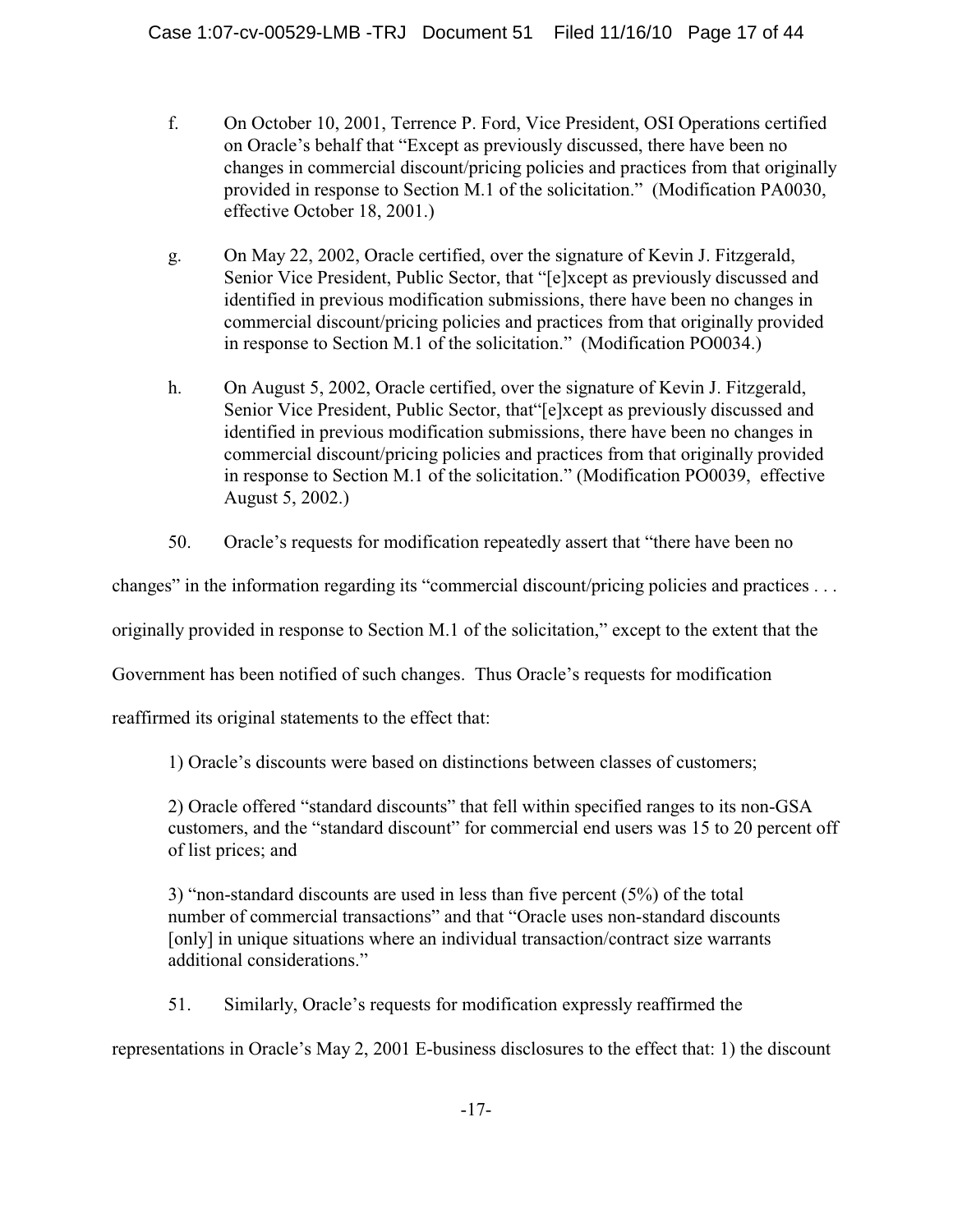### Case 1:07-cv-00529-LMB -TRJ Document 51 Filed 11/16/10 Page 18 of 44

percentage for single license orders was based on the dollar value of the order, and 2) Oracle's standard discounts to commercial customers for each transaction tier were consistent with the charts accompanying those disclosures.

52. In connection with modifications PO0023, PO0024, PO0025 and PA0027, Oracle submitted a letter dated July 27, 2001, over the signature of Michelle Howell, GSA Contract Manager, affirming that "all provided information is current, accurate and complete."

53. Similarly, a letter dated August 5, 2002, from Kevin J. Fitzgerald, Oracle Senior Vice President Public Sector, to GSA CO Regina Moore, includes the following language:

Oracle certifies the following for SINs 132-33 and 132-34:

. . . .

c. All data submitted is accurate, complete and current as of the modification's effective date.

54. A letter dated June 22, 2005, from Patricia Neiss, Oracle Director of North America Operations to GSA CO Regina Moore regarding a proposed modification, states that "[a]ll other discounts, terms and conditions remain the same."

55. Oracle's certifications that the data it had submitted to GSA was "accurate, complete and current" and its representation that "all other discounts . . . remain the same" were false, because, as discussed in Section E below, Oracle's actual commercial sales and discounting practices for the items on the GSA schedule were not consistent with its representations to GSA regarding those practices.

56. In describing the terms of requested modification No. FX-03, dated October 31, 2003, Oracle certified, over the signature of Kevin J. Fitzgerald, that: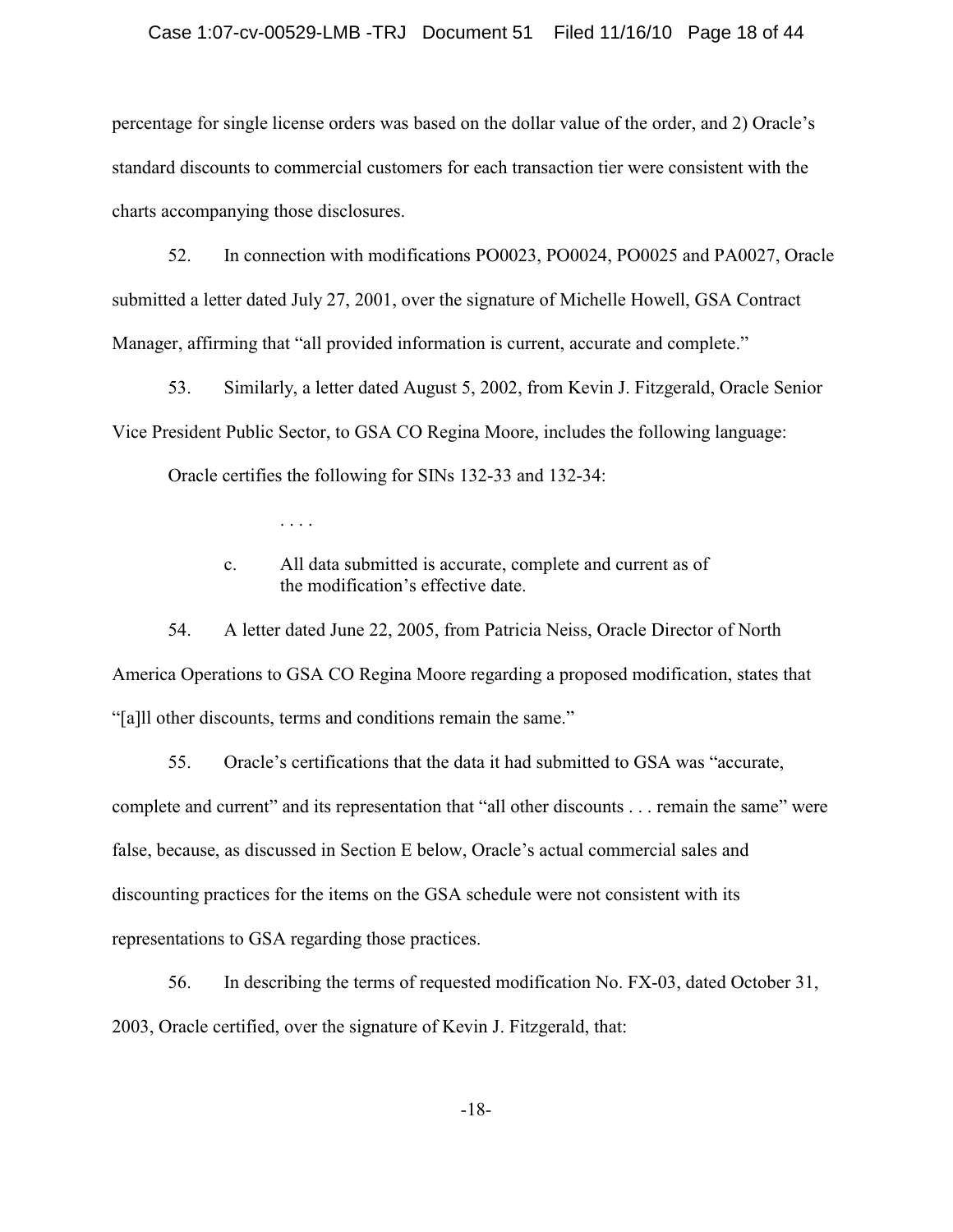For purposes of paragraph (a) of clause 552.238-75, Price Reductions, the price/discount relationship established between the negotiated prices, without consideration of the IFF, and those of the designated customer or class of customer, will remain unchanged.

This certification was false because Oracle had not accurately disclosed to the Government the prices it was offering to "the designated customer or class of customer" i.e. Commercial End Users, and therefore the actual "price/discount relationship" between GSA prices and Commercial End User prices was not the same as the price/discount relationship that had been disclosed to GSA.

# **E. Oracle's True Undisclosed Commercial Sales Practices**

57. Despite Oracle's express certifications to the contrary, the information that Oracle provided GSA regarding its commercial sales practices was not accurate, complete, or current, and its actual commercial discounting and pricing policies were not consistent with Oracle's disclosures to the Government.

# **1. Oracle's Repeated Certifications That Its Commercial Practices Were Consistent With Its Original Disclosures Were False**

58. Internal Oracle documents and data demonstrate that when Oracle requested modifications of the Contract it withheld significant information from GSA that was material to GSA's willingness to maintain the pricing structure in the Contract.

# **a. Oracle's Discounts Were Not Based On Customer Classifications**.

59. In its original disclosures to the Government, Oracle expressly represented that its discounts varied depending on whether the customer was classified as 1) National and Corporate Accounts ("major accounts"); 2) State and Local Government; or 3) Commercial End Users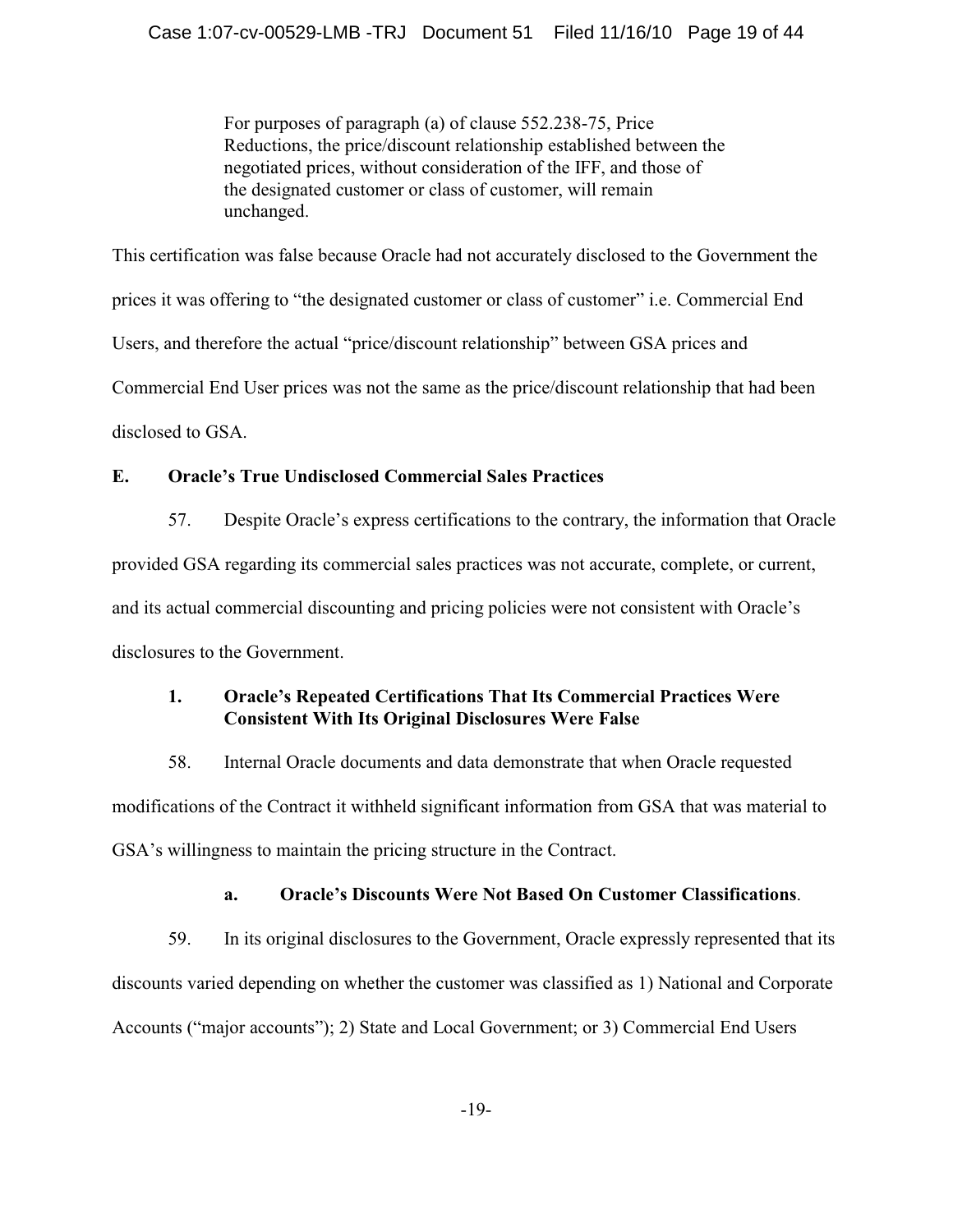("'general business accounts' where the companies are less than \$250 million in size").

60. Oracle never amended this representation and repeatedly certified to GSA, including from July 2001 forward, that its commercial practices remained consistent with its original disclosures. These certifications were false.

61. Oracle's internal guidelines for monitoring compliance with the PRC demonstrate that Oracle's actual discounting practices were not based on the customer classifications presented to GSA and reaffirmed during subsequent modifications. As discussed above, during the negotiations for the Contract, Oracle informed GSA that its standard discounts to Commercial End Users were 15 to 20 percent, and proposed to align the Government with these purchasers for purposes of the PRC. An internal Oracle document titled "GSA Schedule Discount Restrictions & Guidelines" dated April 23, 2003 states, however, that the GSA Discount Restrictions employed by Oracle because of the PRC apply to "Commercial End Users" (General Business Accounts) *and* may apply to National and Corporate Accounts (Major and Vertical Accounts). If, as Oracle told GSA, it made a distinction in its non-GSA sales between discounts given to "Commercial End Users" and those given to "National and Corporate Accounts," there would be no need to apply these restrictions to those deals that fell into the "National and Corporate Accounts" category.

62. Similarly, Oracle's "GSA Schedule Discount Restrictions & Guidelines" dated May 4, 2006, notes with regard to both "State and Local Government" and "National and Corporate Accounts" that "For Purposes of Managing the GSA we apply the discount restrictions to these categories of customer." This document also defines Commercial End Users as companies with annual revenues under \$1 billion, not companies "less than \$250 million in

-20-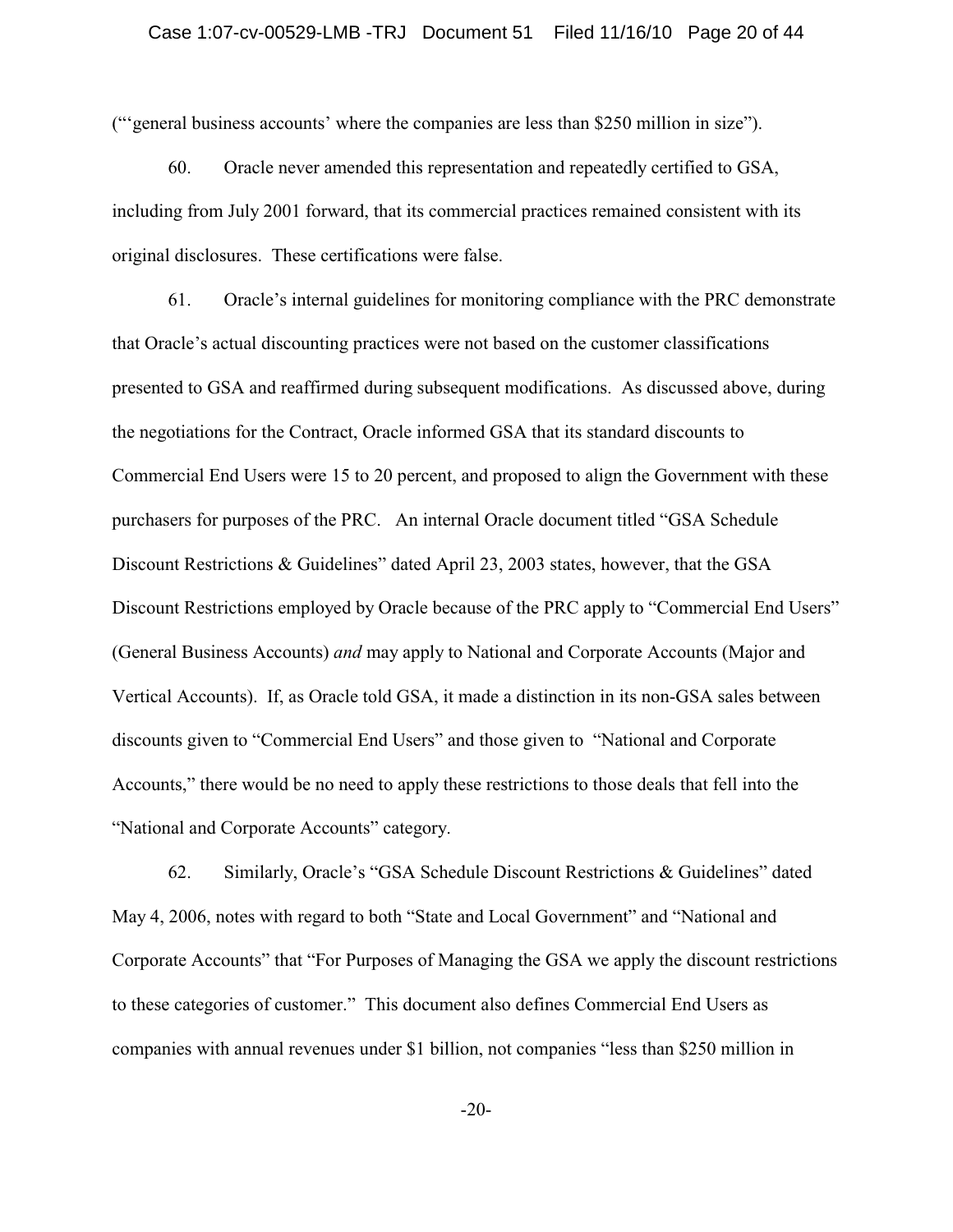size." *See* ¶ 34. Oracle's internal documents demonstrate that its discounting policies were not based on the customer classifications it presented to GSA, despite its express representation that this was the case during contract negotiations. Thus, Oracle's repeated statements from at least July 2001 forward that its actual discounting policies were consistent with its earlier disclosures were false.

# **b. Oracle Did Not Offer Standard Discounts In The Ranges Disclosed To GSA.**

63. Oracle's original disclosures expressly represented that its standard policy was to provide certain classes of customers with discounts within specified ranges. Oracle never amended this representation and repeatedly certified to GSA that its commercial practices remained consistent with its original disclosures. *See* ¶ 49. These disclosures, which were material to GSA's agreement to modify the Contract, were false.

64. For example, Oracle's original disclosures state expressly that Oracle's standard practice was to provide its Commercial End User customers with discounts between 15 and 20 percent. On May 2, 2001 and July 27, 2001 Oracle submitted additional information indicating standard discounts of up to 30 percent. However, an April 30, 2004 document titled "FY 2004 Approval and Options Matrix" specifically contemplates discounts to Commercial End Users ranging from 40 to 70 percent and greater with approvals. Earlier internal handbooks contained similar language. The existence of this formalized policy for discounts of 40 percent and above contradicts Oracle's assertion that 30 percent was the highest "standard discount" for commercial end users.

65. In addition, as discussed *infra,* the Government's preliminary analysis of data

-21-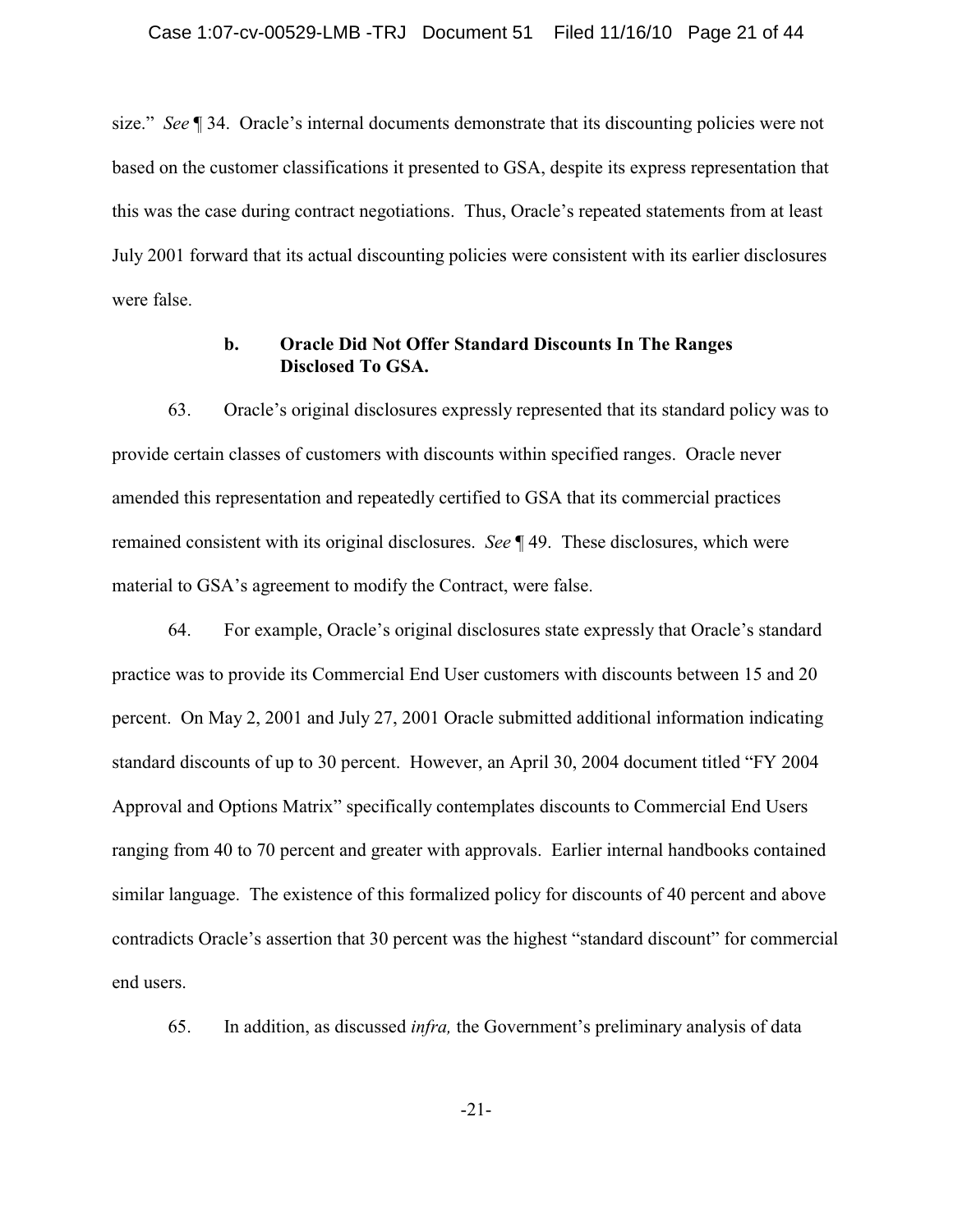provided by Oracle to its outside consulting firm, KPMG, for the period June 1, 2000, through May 31, 2004 ("the KPMG data") shows that throughout that time period Oracle routinely provided discounts to all classes of customer that were outside the ranges set forth in its disclosures.

# **c. Oracle Used "Non-Standard" Discounts More Frequently Than It Disclosed To GSA.**

66. In requests for modification made after May 29, 2001, Oracle never amended the express assertion in its November 4, 1997 disclosures that "non-standard discounts are used in less than 5 percent of the total number of commercial transactions." Once again, however, Oracle's own documents show that Oracle provided non-standard discounts in significantly more than 5 percent of transactions. Thus, Oracle's certifications from at least July 2001 forward were false.

67. Consistent with the information set forth in the "FY 2004 Approval and Options Matrix" of discounts to commercial end users well in excess of Oracle's purported 30 percent ceiling, the KPMG data reveals that Oracle routinely sold software licenses to "General Business Account" customers, i.e. Commercial End Users, at discounts greater than 30 percent. Indeed, the KPMG data shows that the vast majority of E-Business software license sales were provided at discounts greater than the range that was disclosed to GSA. These discounts flatly contradict Oracle's express representation that "non-standard discounts are used in less than five percent (5%) of the total number of commercial transactions."

68. Moreover, Oracle did not use non-standard discounts only in "unique situations." In fact, Oracle routinely offered "Price Holds" to its commercial customers as part of an initial

-22-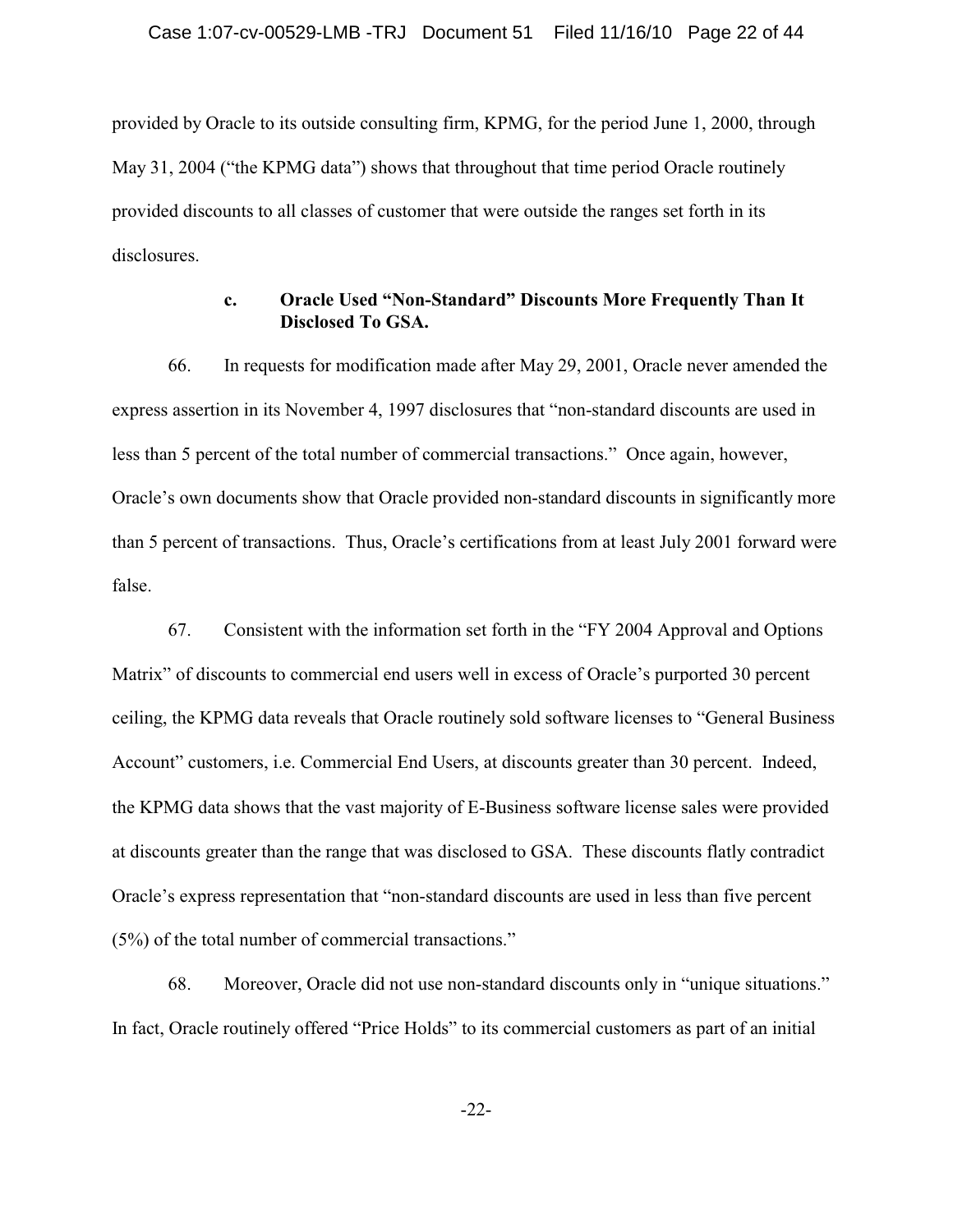### Case 1:07-cv-00529-LMB -TRJ Document 51 Filed 11/16/10 Page 23 of 44

order. Under a price hold, a customer could purchase additional products at a reduced price or discount percentage on future orders for a specified period of time. This effectively allowed a customer to "lock-in" a price or discount for future orders regardless of order size. Oracle manipulated its price holds such that Oracle's Commercial End User customers received discounts that were 1) larger than the discounts Oracle had disclosed to GSA and 2) larger than the discounts that Government customers received under the Contract. Oracle did not reveal to GSA the ways it used price holds in sales to its Commercial End User customers. Moreover, as discussed *infra,* Oracle had a practice of manipulating transactions in an attempt to evade the disclosure requirements of the PRC. The effect of this manipulation was to convert a substantial number of standard transactions into non-standard transactions. Nevertheless, Oracle never corrected its prior disclosure that only 5 percent of its transactions were non-standard. Instead, it repeatedly certified that there had been no changes in its discounting policies.

#### **d. Single License Discounts Were Not Based On Dollar Value**.

69. In its original disclosures to GSA and its May 2, 2001 and July 27, 2001 Ebusiness modification submissions, Oracle expressly represented that its single license order discounts for commercial customers were based on certain dollar value tiers. Oracle's requests for modification submitted after May 29, 2001, affirmed the continuing validity of this policy.

70. Based on the KPMG data provided by Oracle, the Government has done a preliminary analysis of Oracle's sales of software licenses on the GSA schedule to non-GSA customers from June 1, 2000 to May 31, 2004. The first two columns of the chart below show the tiered discounting structure that Oracle disclosed to GSA in its May 2, 2001 E-business modification submissions. The last four columns show the percentage of actual transactions

-23-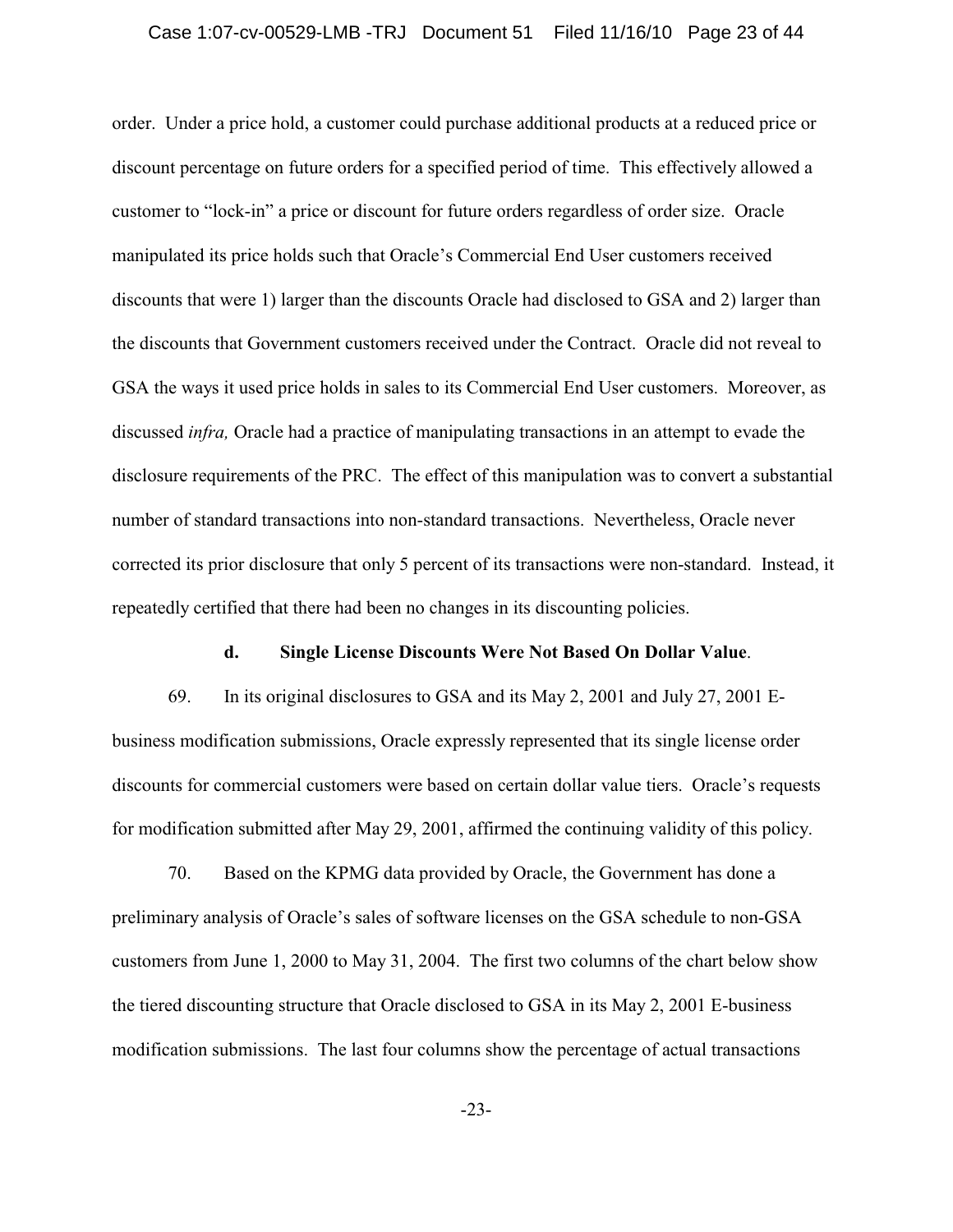| Sales of Schedule E-Business Products to All Non-GSA Customers Where the Order<br>Discount Exceeds the Disclosed Discounts, June 1, 2000 - May 31, 2004 |                         |                                                                                |                        |                        |                        |  |  |  |  |  |
|---------------------------------------------------------------------------------------------------------------------------------------------------------|-------------------------|--------------------------------------------------------------------------------|------------------------|------------------------|------------------------|--|--|--|--|--|
| Disclosed Tier                                                                                                                                          | Disclosed<br>Commercial | Percentage of Transactions Within Tier<br>That Exceeded The Disclosed Discount |                        |                        |                        |  |  |  |  |  |
|                                                                                                                                                         | Discount                | $6/1/00$ to<br>5/31/01                                                         | $6/1/01$ to<br>5/31/02 | $6/1/02$ to<br>5/31/03 | $6/1/03$ to<br>5/31/04 |  |  |  |  |  |
| \$0-\$5,000                                                                                                                                             | $0\%$                   | 41.1%                                                                          | 42.3%                  | 51.6%                  | 60.2%                  |  |  |  |  |  |
| \$5,001-\$10,000                                                                                                                                        | $5\%$                   | 61.6%                                                                          | 61.2%                  | 74.3%                  | 80.8%                  |  |  |  |  |  |
| \$10,001-\$25,000                                                                                                                                       | 10%                     | 59.9%                                                                          | 72.9%                  | 80.9%                  | 86.2%                  |  |  |  |  |  |
| \$25,001-\$50,000                                                                                                                                       | 15%                     | 66.2%                                                                          | 78.0%                  | 86.3%                  | 88.9%                  |  |  |  |  |  |
| \$50,001-\$100,000                                                                                                                                      | 20%                     | 70.4%                                                                          | 77.3%                  | 87.0%                  | 91.9%                  |  |  |  |  |  |
| \$100,001-\$250,000                                                                                                                                     | 25%                     | 78.5%                                                                          | 80.1%                  | 88.5%                  | 91.9%                  |  |  |  |  |  |
| \$250,001-<br>\$375,000                                                                                                                                 | 30%                     | 82.0%                                                                          | 84.7%                  | 89.7%                  | 93.5%                  |  |  |  |  |  |
| \$375,001-<br>\$1,000,000                                                                                                                               | 30%                     | 89.1%                                                                          | 94.1%                  | 96.3%                  | 97.5%                  |  |  |  |  |  |
| Total                                                                                                                                                   | N/A                     | 56.5%                                                                          | 67.0%                  | 76.8%                  | 81.7%                  |  |  |  |  |  |

within that tier that exceeded the disclosed discounts:

71. This chart shows that in the year prior to Oracle's E-Business modification and in the three years following that modification, the majority of Oracle's sales of E-Business licenses on the GSA schedule to customers other than GSA included discounts that exceeded the discounts that Oracle had disclosed to GSA.

72. The disparity between Oracle's disclosures and its actual practices is even greater if the first two columns of this chart are based on the purportedly reduced commercial discounts that were disclosed to GSA by Oracle on July 27, 2001: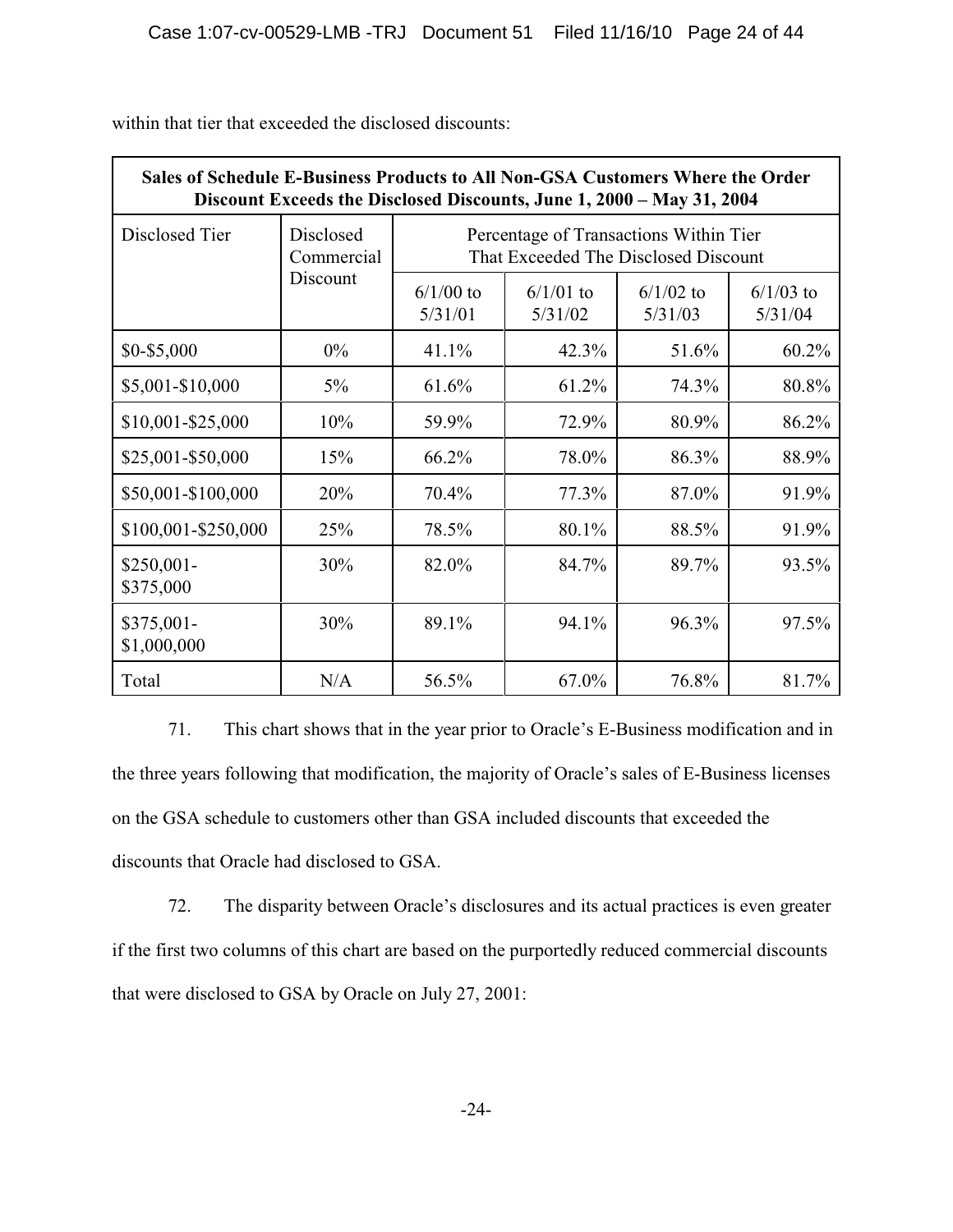| Sales of Schedule E-Business Products to All Non-GSA Customers Where the Order<br>Discount Exceeds the Disclosed Discounts, June 1, 2001 - May 31, 2004 |                         |                                                                                |                        |                        |  |  |  |  |  |  |
|---------------------------------------------------------------------------------------------------------------------------------------------------------|-------------------------|--------------------------------------------------------------------------------|------------------------|------------------------|--|--|--|--|--|--|
| Disclosed Tier                                                                                                                                          | Disclosed<br>Commercial | Percentage of Transactions Within Tier<br>That Exceeded The Disclosed Discount |                        |                        |  |  |  |  |  |  |
|                                                                                                                                                         | Discount                | $6/1/01$ to<br>5/31/02                                                         | $6/1/02$ to<br>5/31/03 | $6/1/03$ to<br>5/31/04 |  |  |  |  |  |  |
| \$0-\$5,000                                                                                                                                             | $0\%$                   | 42.3%                                                                          | 51.6%                  | 60.2%                  |  |  |  |  |  |  |
| \$5,001-\$10,000                                                                                                                                        | $0\%$                   | 65.8%                                                                          | 77.5%                  | 82.8%                  |  |  |  |  |  |  |
| \$10,001-\$25,000                                                                                                                                       | $0\%$                   | 78.0%                                                                          | 87.3%                  | 90.5%                  |  |  |  |  |  |  |
| \$25,001-\$50,000                                                                                                                                       | $5\%$                   | 82.7%                                                                          | 90.5%                  | 93.3%                  |  |  |  |  |  |  |
| \$50,001-\$100,000                                                                                                                                      | 10%                     | 86.0%                                                                          | 92.8%                  | 95.3%                  |  |  |  |  |  |  |
| \$100,001-\$250,000                                                                                                                                     | 15%                     | 89.9%                                                                          | 94.7%                  | 97.3%                  |  |  |  |  |  |  |
| \$250,001-\$375,000                                                                                                                                     | 20%                     | 92.7%                                                                          | 95.5%                  | 97.4%                  |  |  |  |  |  |  |
| \$375,001-\$1,000,000                                                                                                                                   | 20%                     | 97.5%                                                                          | 98.4%                  | 99.1%                  |  |  |  |  |  |  |
| $$1,000,001+$                                                                                                                                           | 25%                     | 99.4%                                                                          | 97.5%                  | 97.7%                  |  |  |  |  |  |  |
| <b>Grand Total</b>                                                                                                                                      | N/A                     | 75.5%                                                                          | 81.6%                  | 85.3%                  |  |  |  |  |  |  |

73. When Oracle repeatedly certified after May 29, 2001 that its original disclosures and requests for modification accurately described its current commercial practices, these certifications were false, and Oracle knew, as that term is defined in the FCA, that its statements were false. Moreover. each of these false statements was material to the Government's decision to maintain the Contract's price structure, and each of these representations was made for the purpose of inducing the Government to pay the resulting claims. Moreover, the natural and foreseeable result of Oracle's false statements regarding its commercial sales practices was that the United States would overpay for Oracle products under the Contract.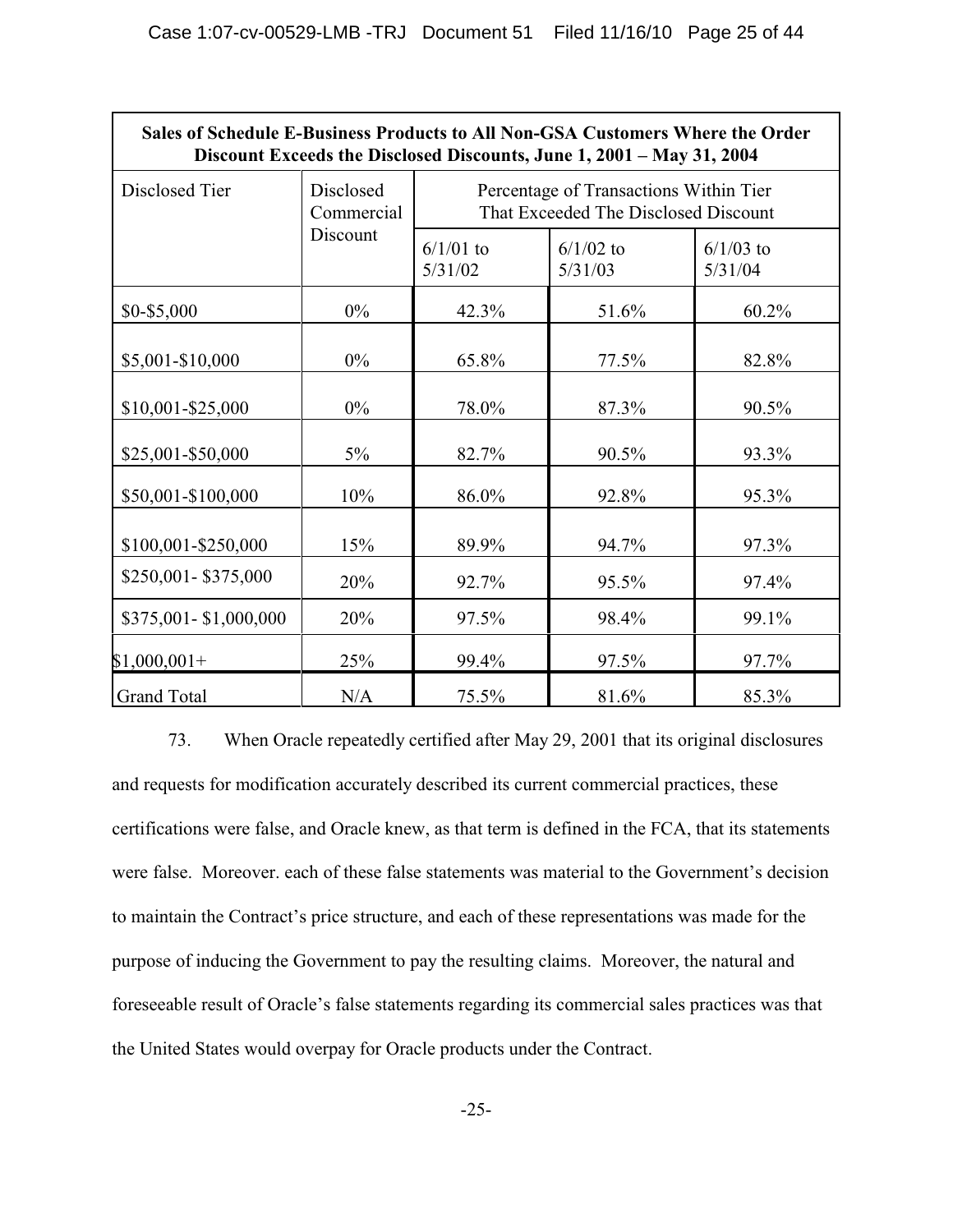# Case 1:07-cv-00529-LMB -TRJ Document 51 Filed 11/16/10 Page 26 of 44

## 74. On January 24, 2005, Oracle disclosed the following commercial discount

schedule to GSA. This chart largely restated the discount schedule disclosed on July 27, 2001, *see* ¶ 46*,* with slightly different price tiers:

| <b>Transaction Band</b><br>List License +<br><b>List Support</b> | <b>Standard Discount</b> | <b>GSA Discount</b> |
|------------------------------------------------------------------|--------------------------|---------------------|
| $$1 - $25,000$                                                   | $0\%$                    | 25%                 |
| \$25,001-\$50,000                                                | $5\%$                    | 25%                 |
| \$50,001-\$100,000                                               | 10%                      | 25%                 |
| \$100,001-\$250,000                                              | 15%                      | 35%                 |
| \$250,001-\$375,000                                              | 20%                      | 35%                 |
| \$375,001-\$1,000,000                                            | 20%                      | 40%                 |

# 75. Upon information and belief, this January 24, 2005 disclosure, like Oracle's

previous disclosures regarding its "standard discounts," was false at the time it was made.

# **2. Oracle Failed To Accurately Report Its Commercial Discounting During Performance Of The Contract And Manipulated Transactions To Avoid Its PRC Obligations.**

# 76. The Price Reductions clause states that "[a] price reduction shall apply to

purchases under this contract if, after the date negotiations conclude, the Contractor . . . [r]evises the commercial catalog, pricelist, schedule or other document upon which contract award was predicated to reduce prices" or "[g]rants more favorable discounts . . . than those contained in the commercial catalog, pricelist, schedule or other documents upon which the contract award was predicated," and requires the Contractor to offer the same price reductions to the Government. GSAM 552.238-75(c).

77. As discussed above, from May 29, 2001 forward, Oracle routinely granted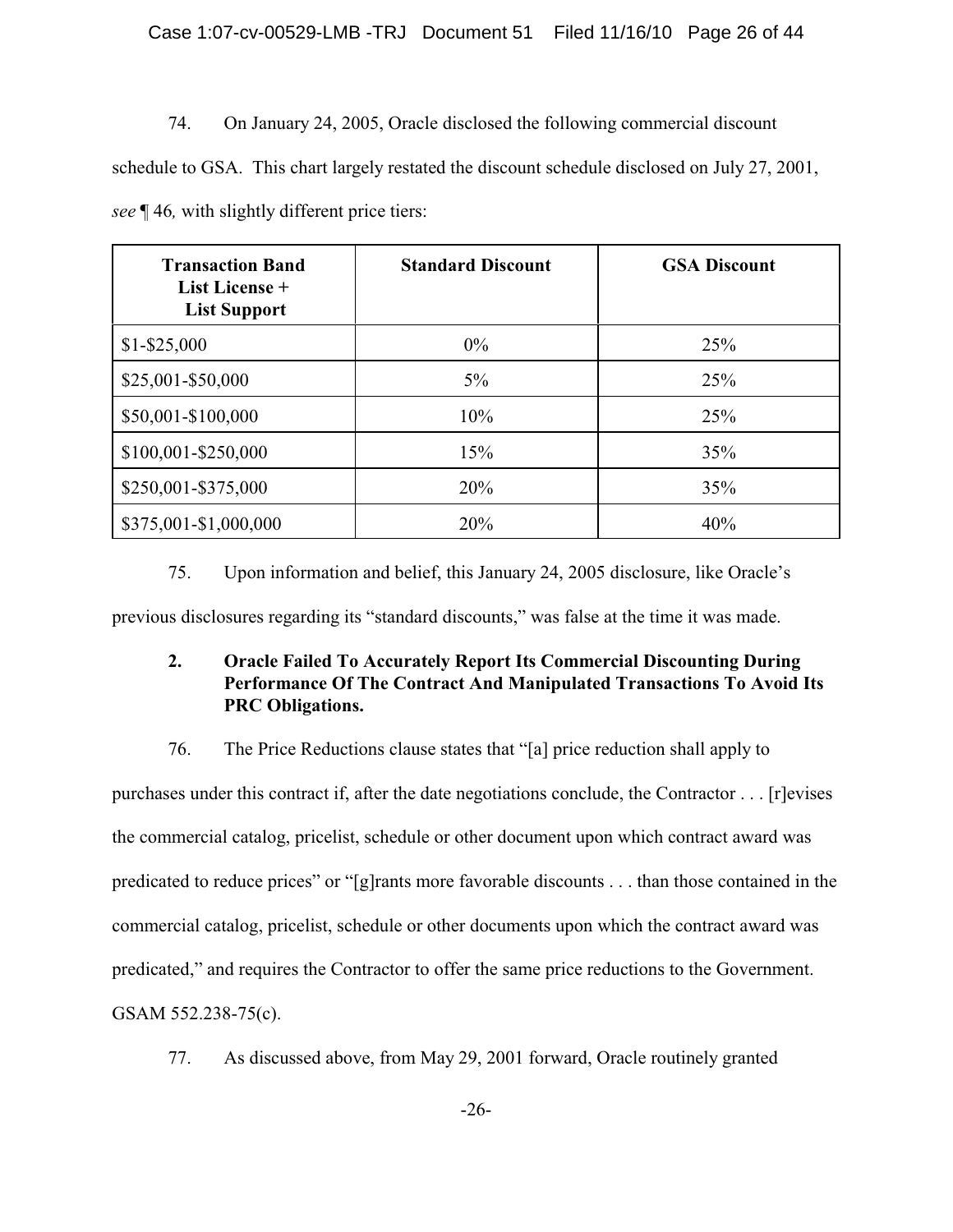### Case 1:07-cv-00529-LMB -TRJ Document 51 Filed 11/16/10 Page 27 of 44

discounts to all categories of customers that exceeded the discounts that were disclosed to GSA, and were inconsistent with the discounting methodology that Oracle had represented to GSA. Yet Oracle failed to inform GSA of the discrepancy between 1) the actual discounts it was providing to non-GSA customers and its description of those discounts in its disclosures; or 2) the actual discounting methodologies it was using for non-GSA customers and the discounting methodology it had disclosed to GSA, as it was expressly required to do under the PRC.

78. Oracle repeatedly certified during performance of the contract that "[t]here have been no changes in commercial discount/pricing policies and practices from that originally provided in response to Section M.1 of the solicitation," *see* ¶ 49 *supra*, even though Oracle knew that this statement was not true because its actual practices were not consistent with its disclosures.

79. Moreover, during the performance of the Contract, Oracle consistently manipulated its sales of software licenses to Commercial End Users so that it would not have to report these sales to GSA and would not have to provide Government purchasers with proportionally higher discounts. This practice was never disclosed to GSA.

80. Under the terms of the Contract, Oracle agreed to monitor all sales of software licenses to Commercial End Users worth \$200,000 or less to ensure that the negotiated relationship between discounts provided to the BOA customer and those provided to GSA stayed the same throughout the performance of the Contract. In practice, Oracle turned this requirement upside down. Instead of informing GSA whenever a Commercial End User received a discount greater than the disclosed standard discount on a sale under \$200,000, and increasing the discount to the Government proportionately, Oracle established a mechanism to ensure that any

-27-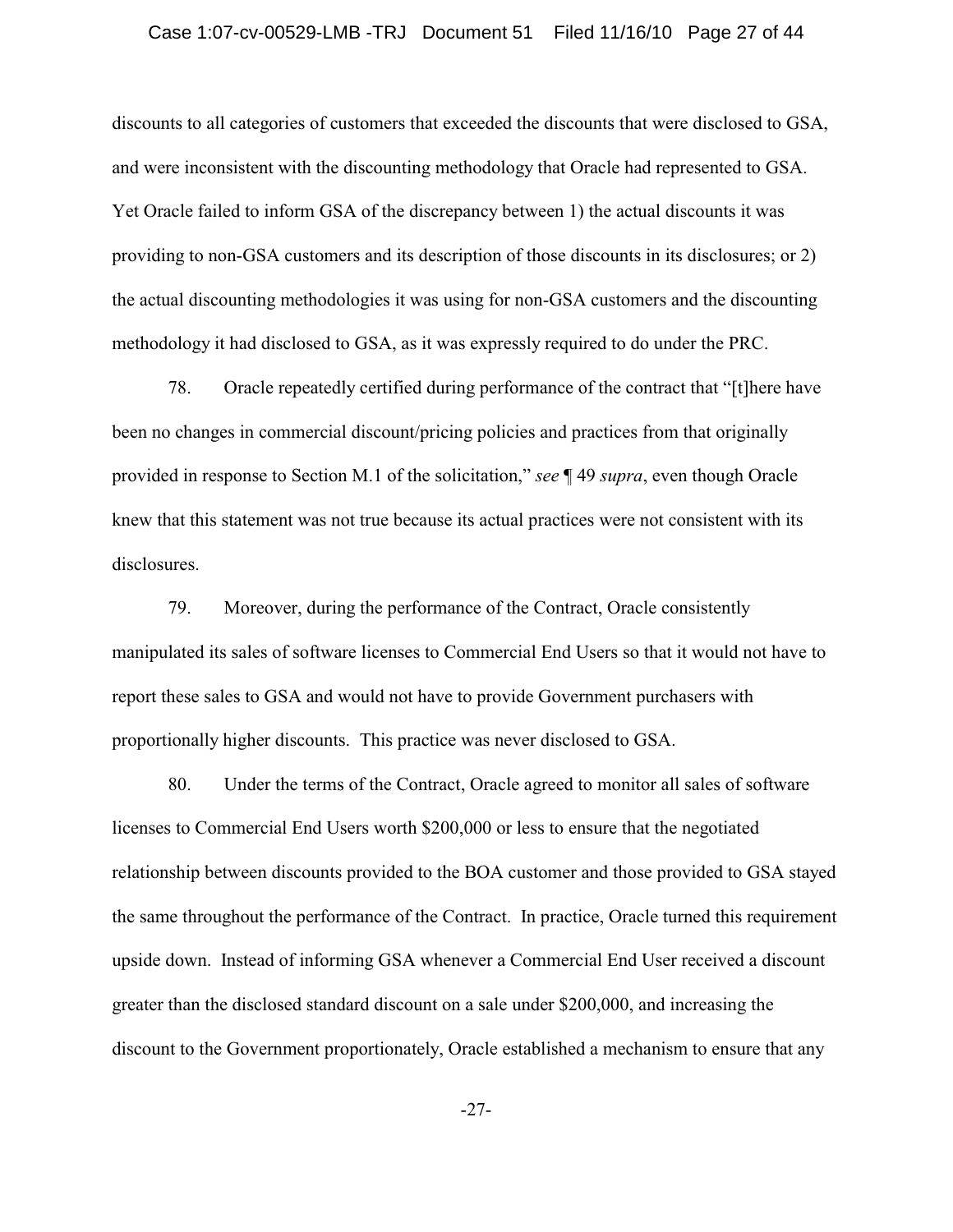### Case 1:07-cv-00529-LMB -TRJ Document 51 Filed 11/16/10 Page 28 of 44

proposed deal that fit these criteria was reworked so that it no longer met the criteria and GSA would not have to be informed of, or provided with, a higher discount. Oracle's manipulation of its commercial sales to avoid the contractual requirement to reduce the prices offered to the Government dramatically increased the cost to the Government of purchases that were made under the Contract.

81. The small group of Oracle managers authorized to grant non-standard discounts routinely suggested to Oracle sales personnel how to manipulate discounts for sales of software licenses to evade the assurances of equity of discounts between the BOA customer and the Government. If a BOA customer sought to purchase a software license and requested a discount beyond that permitted by the Contract's PRC, Oracle's "America's Approvals" group (AMAPP, later known as the HQAPPS group), would suggest ways to manipulate the sale so that it could be distinguished from the sales to the Government.

82. Examples of this manipulation included the following: 1) increasing the order size to just over \$200,000; 2) if there was a proposed deal for a perpetual software license that was similar to an item on the MAS schedule, Oracle would change the terms to represent that the software license was not perpetual, but limited in terms or access; 3) if a BOA customer had a prior sale that was subject to a future discount price hold, Oracle would amend and extend the discount price hold to grant the customer a greater discount than the Government purchaser would get for the same product; and 4) Oracle would sell the same license through a reseller.

83. Internal Oracle emails show that this type of manipulation of the terms of a sale by Oracle management became a commonplace method of avoiding Oracle's obligation to offer higher discounts to Government purchasers.

-28-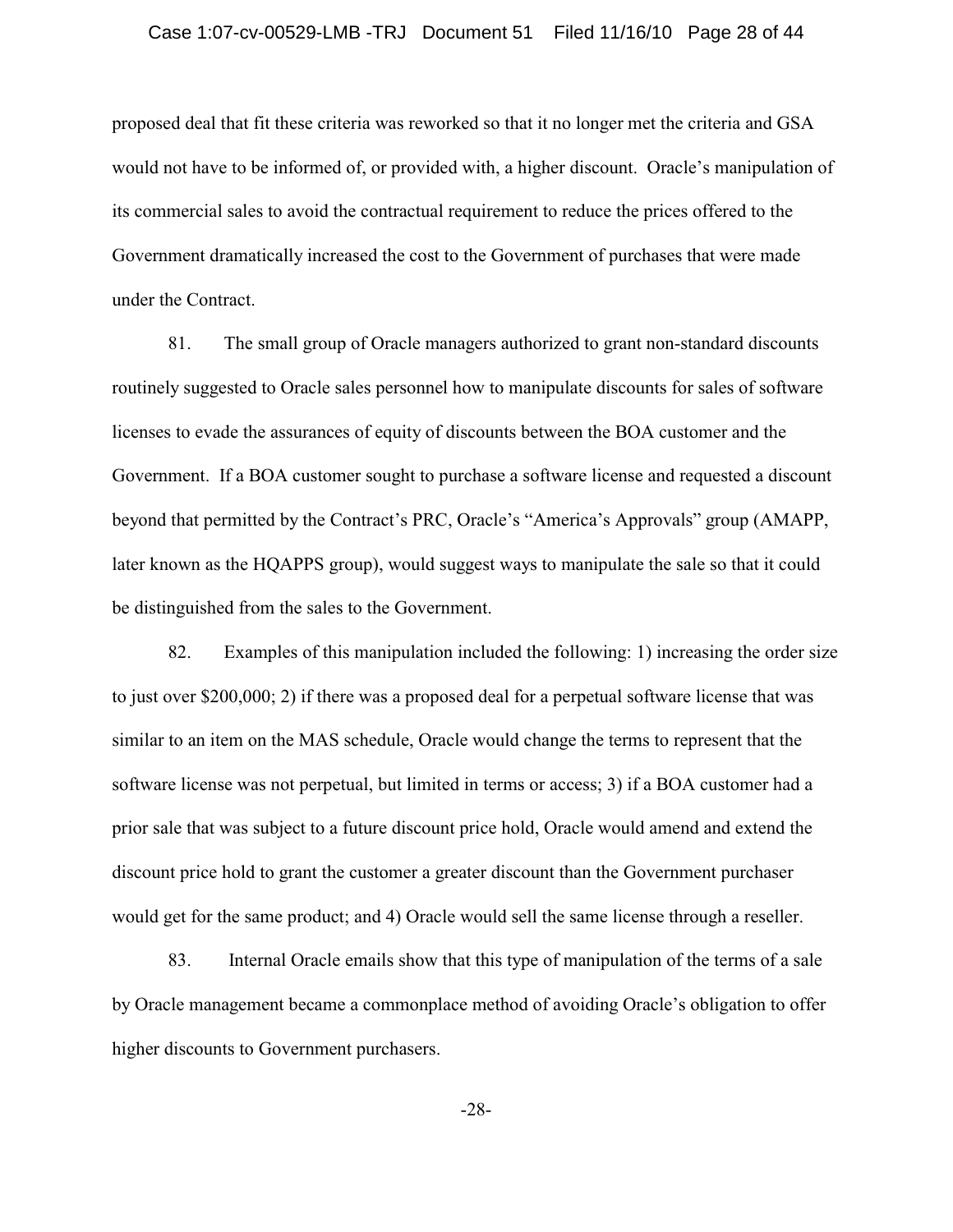### Case 1:07-cv-00529-LMB -TRJ Document 51 Filed 11/16/10 Page 29 of 44

84. In a February 2004 internal Oracle email seeking permission to offer a discount to a customer, the response from Oracle's approval chain suggested that the sales representative, "grow this deal and make it GSA compliant… Let's just make this clean and get them over the required deal size."

85. A May 2004 Oracle email chain requested approval for a 60 percent discount for a net license fee (NLF) of \$170,280. The Oracle HQAPPS responded that "This is not approved unless the current deal is raised above 200K to make this GSA compliant." The deal was subsequently raised to \$200,040 "to meet GSA guidelines" and approved.

86. A September 2006 Oracle email chain which approved a transaction for \$201,465 in Net License Fees at a 67 percent discount states, "Assuming the \$201K NLF reflects final NLF . . . this does not violate the Price Reductions clause."

87. A September 2003 email from an Oracle salesperson requesting approval discussed, "a possible workaround" to provide a discount above the discount being provided to Government purchasers under the Contract. The response from the approval chain rejected the proposed solution while instead suggesting, "going through a reseller, restricting the licenses, using exclusivity commitment language."

88. In a July 31, 2002 email to Oracle employee Michelle Howell from Oracle employee Wendy Smith, the two discussed a deal that involved a 66.6 percent discount on a commercial transaction of less than \$50,000. Ms. Smith states that:

> I feel very uncomfortable being told to ignore issues regarding GSA when we have been trained on them and have always enforced them. I would like a note from Ellen stating that we are supposed to ignore what we know and allow these deals to go through in order to cover myself if this becomes an issue between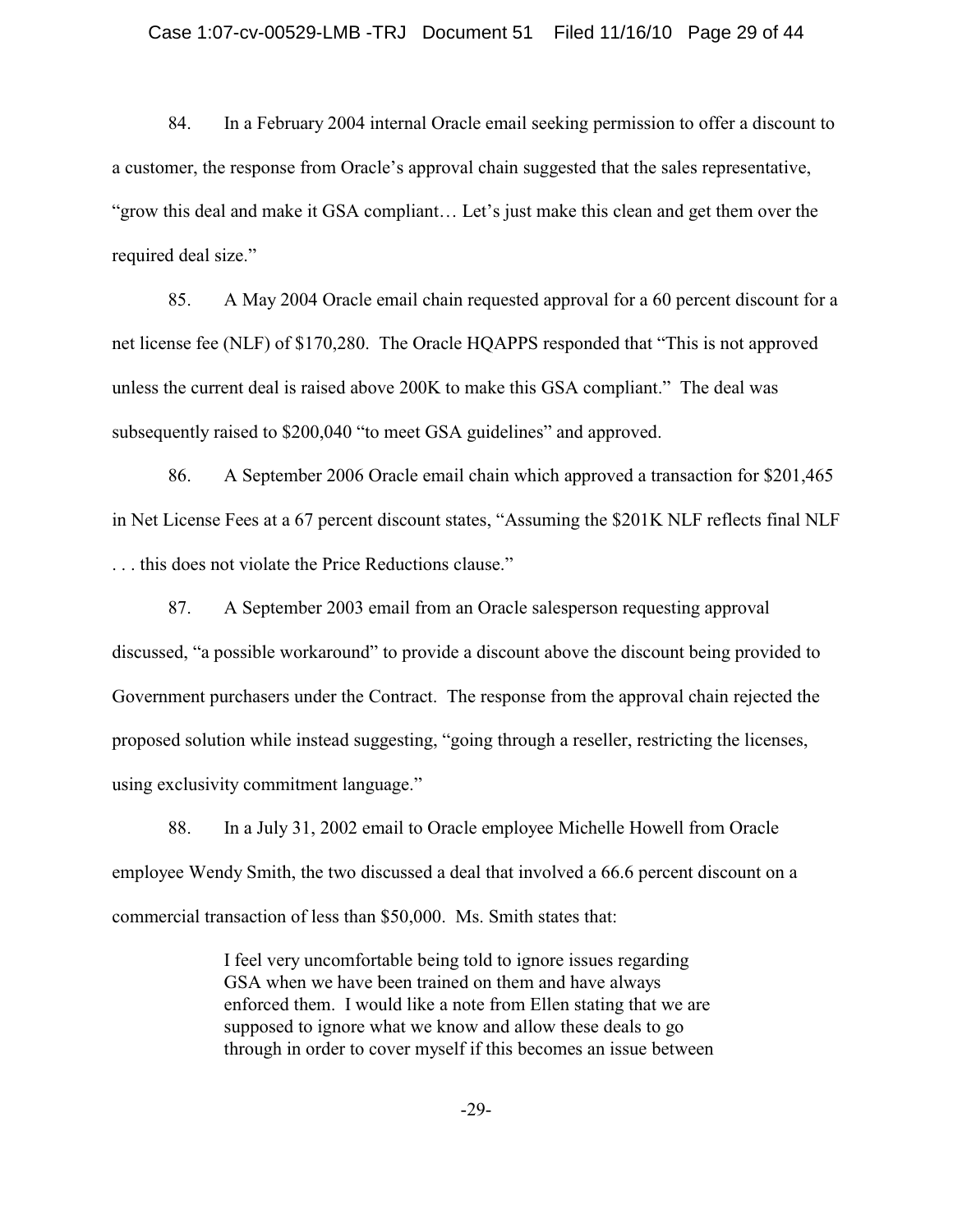GSA and Oracle.

Ms. Smith then quotes an earlier email in which she wrote to another Oracle employee:

I feel very uncomfortable blatantly ignoring rules that in place [sic] that I have been previously trained on, especially knowing the ramifications to Oracle when GSA finds out that *60% of the company has been ignoring the contractual terms we have in place with them*. (Emphasis added).

89. Email guidance provided by Oracle's Daniel McMurrer in October 2002,

discussed the Contract's PRC liability and outlined specific methods for transforming a standard transaction into a non-standard transaction. Mr. McMurrer advised the salesperson to consider alternative methods of discounting to circumvent the Contract's PRC, such as:

- ! "Stick to the discounts listed above for deals less than \$200k in NLF."
- ! "Go through resellers (you could seek higher discounts for partners as well)."
- "Sell term licenses."
- "Make the licenses limited use (i.e. application specific)."

90. A number of other internal Oracle communications demonstrate that Oracle sales personnel and those above them in the chain of command who were responsible for approving sales were well aware of the various schemes available to them to provide deeper discounts to commercial customers while evading their obligations to GSA under the Price Reductions clause. In a July 1998 email Hilarie Koplow-McAdams, VP DMD Western Region/Verticals, discussed changes to discounts offered under a prior Oracle GSA schedule contract. The email includes discussions of "workarounds" used by the sales department such as 1) the use of Network Licenses as a licensing vehicle because Network Licenses are not on the schedule; 2) sending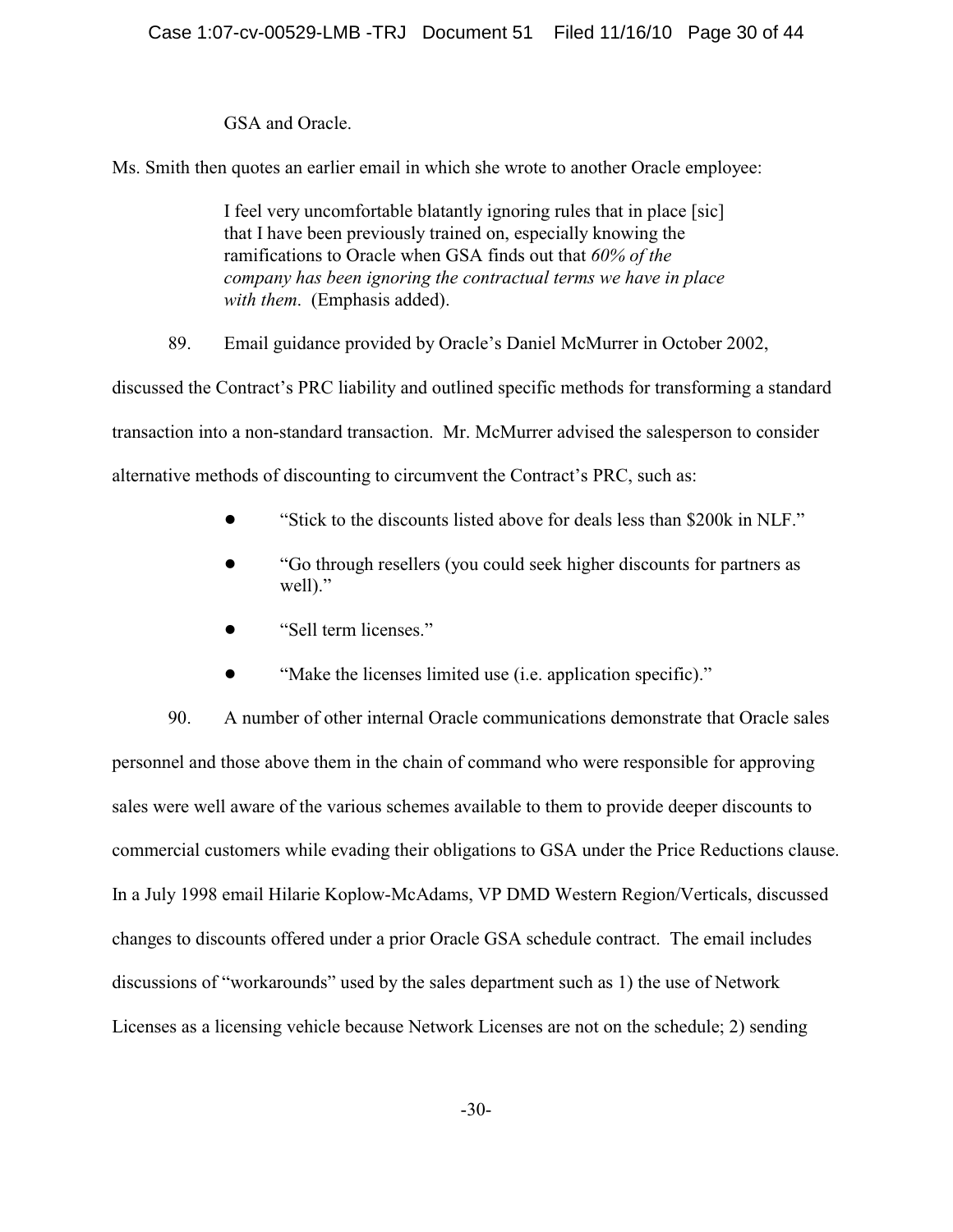### Case 1:07-cv-00529-LMB -TRJ Document 51 Filed 11/16/10 Page 31 of 44

business through partners to provide greater discounts; 3) providing application specific licenses instead of perpetual licenses to prevent the licenses from being too broad; and 4) excluding internal journal entries in calculations of the total net fees to increase the \$200,000 net price and evade the Contract's PRC. These workarounds are substantially similar to the alternatives advised by Daniel McMurrer in his October 2002 email, which demonstrates that Oracle's practice of circumventing PRC obligations to GSA was in place from at least May 29, 2001 forward.

## **F. Specific Transactions By Oracle In Violation Of The False Claims Act**

91. As set forth above, Oracle's false statements and fraudulent conduct in the performance of the Contract from May 29, 2001 forward led to the submission of false, i.e. inflated, claims for payment to the United States.

92. As set forth in detail above, the Government relied on the false statements made by Oracle in its requests for modification of the Contract, and Oracle knew that these statements were false at the time that it made them. Because Oracle's false statements and manipulation of the PRC were material to the United States' willingness to maintain the pricing structure under the Contract, and deprived the United States of price reductions to which it was entitled, Oracle caused the United States to pay more than it should have for Oracle's products, and any claim for payment made by Oracle subsequent to these false statements and manipulations was a false claim.

93. The United States was damaged on each claim on which the ordering agency received a discount that was less than it would have received had Oracle made accurate, complete, and current disclosures regarding its non-GSA pricing during the performance of the Contract.

-31-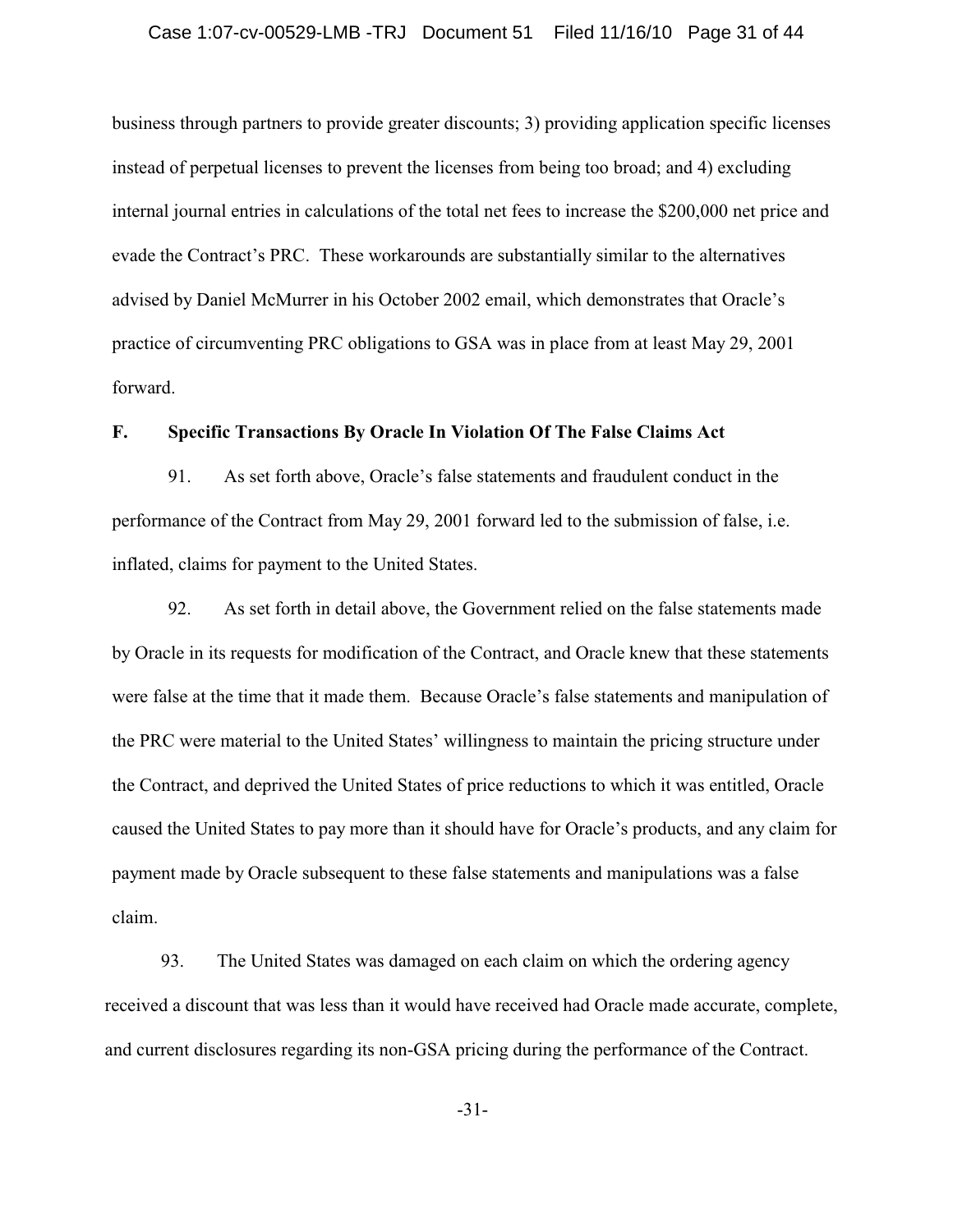## Case 1:07-cv-00529-LMB -TRJ Document 51 Filed 11/16/10 Page 32 of 44

94. Oracle reported total sales under the Contract of approximately \$775,000,000 for software licenses and maintenance from May 29, 2001 through the end of the Contract.

95. The executive agencies of the United States Government that made purchases from Oracle under the Contract during that time period included, but were not limited to the following:

- 1. The Bureau of Indian Affairs
- 2. The Central Intelligence Agency
- 3. The Department of Agriculture
- 4. The Department of the Air Force
- 5. The Department of the Army
- 6. The Department of Commerce
- 7. The Department of Defense
- 8. The Department of Education
- 9. The Department of Energy
- 10. The Department of Environmental Protection
- 11. The Department of Health & Human Services
- 12. The Department of Homeland Security
- 13. The Department of Interior
- 14. The Department of Justice
- 15. The Department of Navy
- 16. The Department of State
- 17. The Department of Transportation
- 18. The Department of Veterans Affairs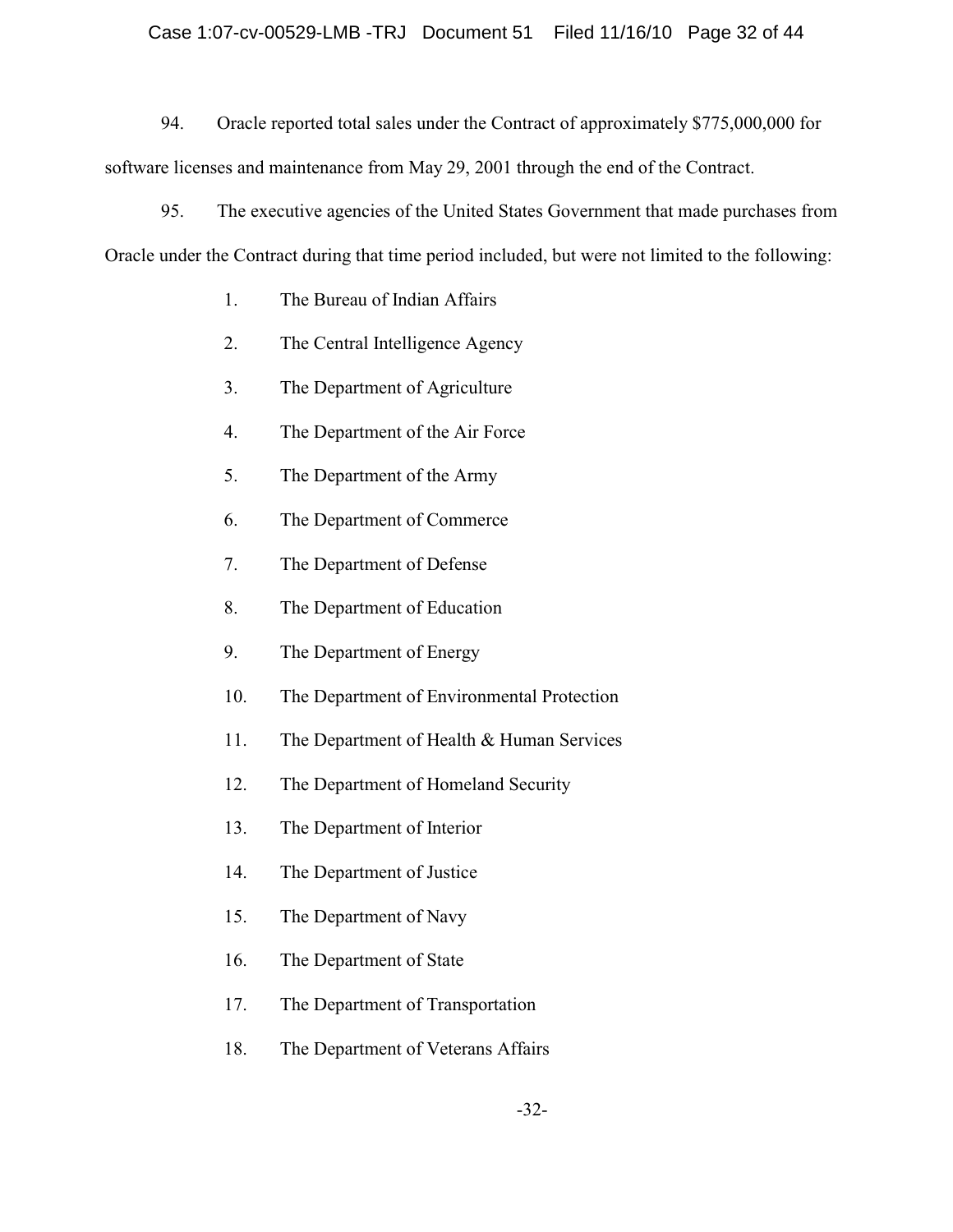- 19. The Federal Aviation Administration
- 20. The Federal Highway Administration
- 21. The Minerals Management Service
- 22. The Office of Federal Housing Enterprise Oversight
- 23. The Social Security Administration
- 24. The United States Customs Service
- 25. The United States Geological Survey
- 26. The United States Immigration & Naturalization Service
- 27. The United States Postal Service

96. As discussed above, GSA negotiated the prices to be applied to orders placed by Government customers under the Contract, in an effort to obtain the best price for the Government. GSA, however, is not involved in the ordering process by Government customers. As a result, GSA is generally not aware of particular purchases by Government customers, and GSA does not receive any of the transaction documents related to particular purchases.

97. Oracle maintains all such data and was required under the Contract to provide full cooperation with GSA auditors to verify that Oracle was pricing its sales to the Government as required by the Contract.

98. GSA also does not routinely receive details of Oracle's commercial transactions. That data is maintained by Oracle and not generally disclosed to the Government.

99. In response to inquiries related to this *qui tam*, Oracle provided certain limited data to GSA auditors. Based upon that data, the following, provided by way of example only, are illustrations of Government purchases that are similar to commercial transactions, and where,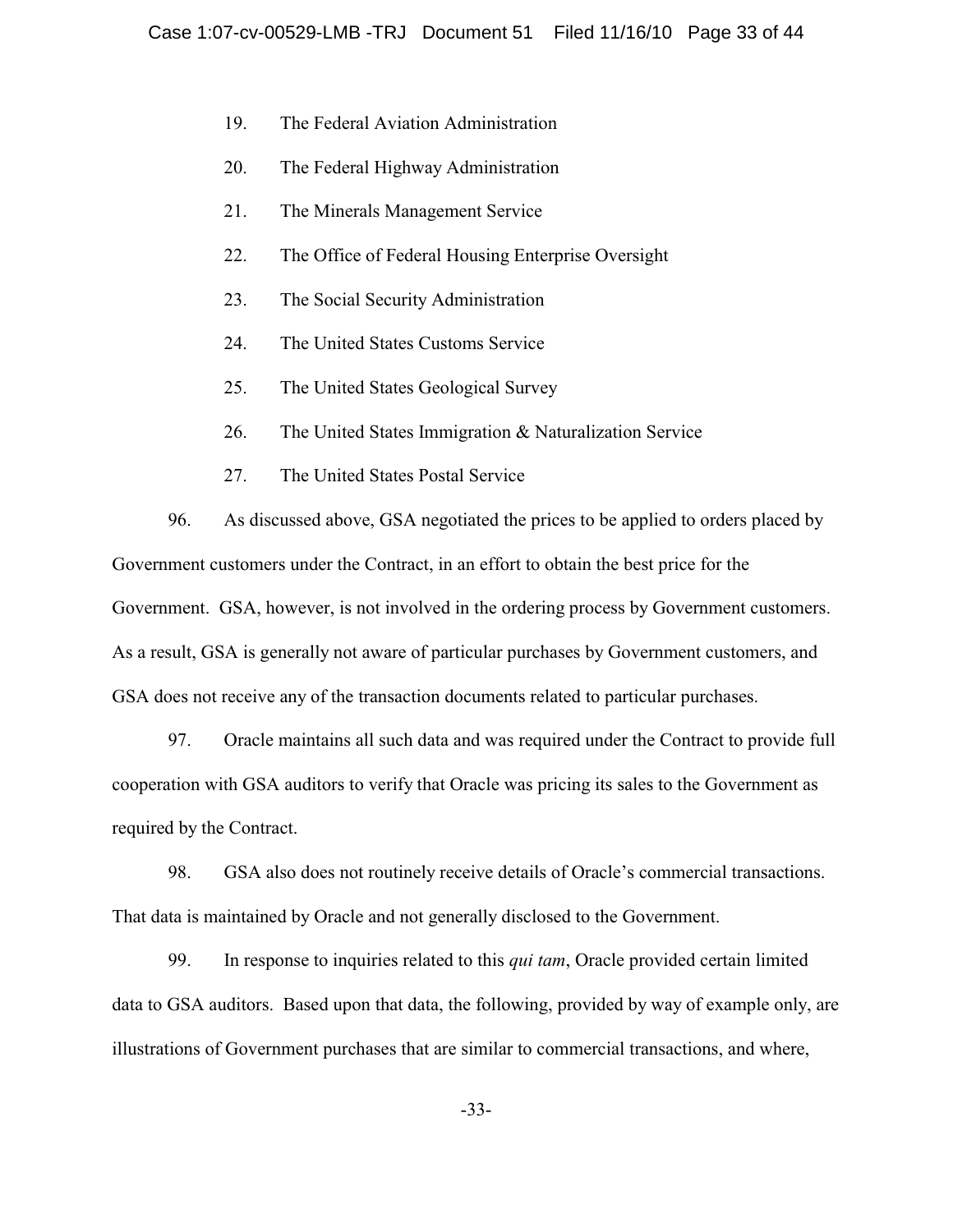based on the information made available to it, the Government was overcharged. Oracle submitted to the Government invoices for payment on the following transactions, all of which, based upon the information provided by Oracle, were inflated.

| Order Number              |
|---------------------------|
| Order Date                |
| Order Total (Net)         |
| Order Total (List)        |
| Order Discount            |
| <b>Disclosed Discount</b> |

| (1)                       | Tier: $$0 - $5,000$ |            |    |                     |     |                     |                     |
|---------------------------|---------------------|------------|----|---------------------|-----|---------------------|---------------------|
|                           |                     | <b>GSA</b> |    | <b>Commercial A</b> |     | <b>Commercial B</b> | <b>Commercial C</b> |
| Order Number              |                     | 6523559    |    | 6603278             |     | 6609295             | 6520805             |
| Order Date                |                     | 6/14/2001  |    | 10/31/2001          |     | 11/13/2001          | 6/8/2001            |
| Order Total (Net)         |                     | 3,655.18   | \$ | 2,928.00            |     | $2,054.95$ \$       | 480.00              |
| Order Total (List)        |                     | 4,913.85   | \$ | 4,880.00            | I\$ | 3,699.95            | 1,836.00            |
| Order Discount            |                     | 25.6%      |    | 40.0%               |     | 44.5%               | 73.9%               |
| <b>Disclosed Discount</b> |                     | 25.0%      |    | 0.0%                |     | 0.0%                | 0.0%                |

| (2)                       | Tier: $$0 - $5,000$ |     |                     |     |                     |  |                     |  |
|---------------------------|---------------------|-----|---------------------|-----|---------------------|--|---------------------|--|
|                           | <b>GSA</b>          |     | <b>Commercial A</b> |     | <b>Commercial B</b> |  | <b>Commercial C</b> |  |
| Order Number              | 6777328             |     | 6808391             |     | 6766995             |  | 6758960             |  |
| Order Date                | 12/10/2002          |     | 3/13/2003           |     | 11/13/2002          |  | 10/24/2002          |  |
| Order Total (Net)         | 430.87              | 1\$ | 1,098.00            | Ι\$ | 2,256.66            |  | 2,196.00            |  |
| Order Total (List)        | 608.75              | l\$ | 1,830.00            |     | 4,757.17            |  | 3,660.00            |  |
| Order Discount            | 29.2%               |     | 40.0%               |     | 52.6%               |  | 40.0%               |  |
| <b>Disclosed Discount</b> | 25.0%               |     | 0.0%                |     | 0.0%                |  | 0.0%                |  |

| (3)                       | Tier: $$5,001 - $10,000$ |            |      |                     |     |                     |  |                     |  |
|---------------------------|--------------------------|------------|------|---------------------|-----|---------------------|--|---------------------|--|
|                           |                          | <b>GSA</b> |      | <b>Commercial A</b> |     | <b>Commercial B</b> |  | <b>Commercial C</b> |  |
| Order Number              |                          | 6642260    |      | 6675087             |     | 6641214             |  | 6686219             |  |
| Order Date                |                          | 1/31/2002  |      | 4/10/2002           |     | 1/29/2002           |  | 5/6/2002            |  |
| Order Total (Net)         |                          | 7,300.79   | l \$ | 986.95              | 1\$ | 2,450.25            |  | 4,367.50            |  |
| Order Total (List)        |                          | 9,677.95   | ۱\$  | 6,139.95            | Ι\$ | 5,490.00            |  | 7,320.00            |  |
| Order Discount            |                          | 24.6%      |      | 83.9%               |     | 55.4%               |  | 40.3%               |  |
| <b>Disclosed Discount</b> |                          | 25.0%      |      | 0.0%                |     | 0.0%                |  | 0.0%                |  |

| (4)                       | Tier: $$5,001 - $10,000$ |            |     |                     |     |                     |    |                     |
|---------------------------|--------------------------|------------|-----|---------------------|-----|---------------------|----|---------------------|
|                           |                          | <b>GSA</b> |     | <b>Commercial A</b> |     | <b>Commercial B</b> |    | <b>Commercial C</b> |
| Order Number              |                          | 6519865    |     | 6634231             |     | 6583159             |    | 6581609             |
| Order Date                |                          | 6/7/2001   |     | 1/16/2002           |     | 9/26/2001           |    | 9/24/2001           |
| Order Total (Net)         |                          | 6,863.40   | ß.  | 1.502.45            | 1\$ | 5,557.50            | .S | 6,832.00            |
| Order Total (List)        |                          | 9,787.75   | 1\$ | 6,139.95            | l\$ | 8,550.00            |    | 9,760.00            |
| Order Discount            |                          | 29.9%      |     | 75.5%               |     | 35.0%               |    | 30.0%               |
| <b>Disclosed Discount</b> |                          | 25.0%      |     | 0.0%                |     | 0.0%                |    | 0.0%                |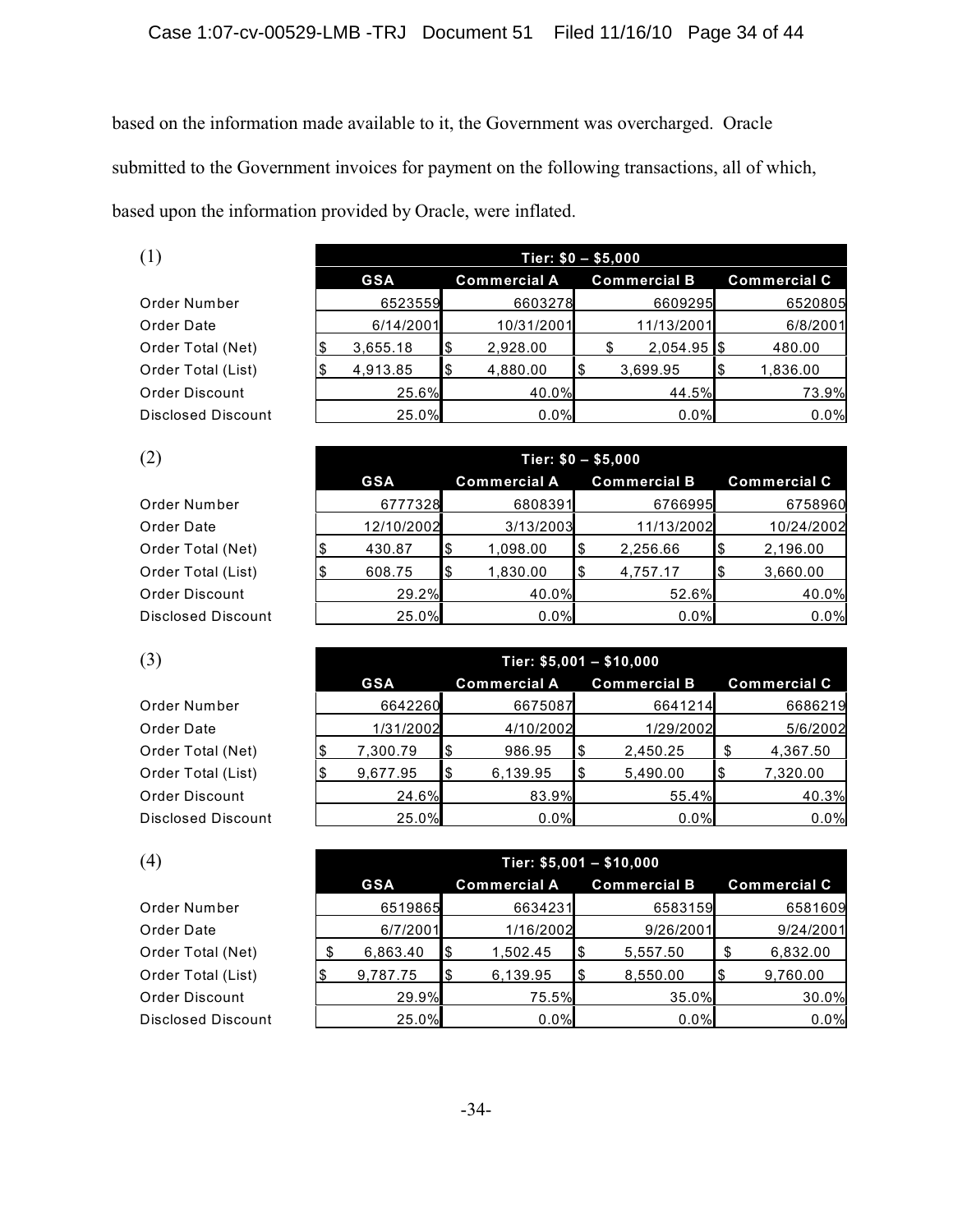| Order Number       |
|--------------------|
| Order Date         |
| Order Total (Net)  |
| Order Total (List) |
| Order Discount     |
| Disclosed Discoun  |

| (5)                       | Tier: $$10,001 - $25,000$ |     |                     |     |                     |    |                     |  |  |  |
|---------------------------|---------------------------|-----|---------------------|-----|---------------------|----|---------------------|--|--|--|
|                           | <b>GSA</b>                |     | <b>Commercial A</b> |     | <b>Commercial B</b> |    | <b>Commercial C</b> |  |  |  |
| Order Number              | 6901386                   |     | 6937825             |     | 6917530             |    | 6916422             |  |  |  |
| Order Date                | 1/5/2004                  |     | 4/29/2004           |     | 2/24/2004           |    | 2/20/2004           |  |  |  |
| Order Total (Net)         | 13,862.24                 | \$  | 7,379.95            | l\$ | 9,331.95            | £. | 9,760.00            |  |  |  |
| Order Total (List)        | 18,339.95                 | l\$ | 24,459.95           |     | 24,459.95           |    | 24,400.00           |  |  |  |
| Order Discount            | 24.4%                     |     | 69.8%               |     | 61.8%               |    | 60.0%               |  |  |  |
| <b>Disclosed Discount</b> | 25.0%                     |     | 0.0%                |     | 0.0%                |    | 0.0%                |  |  |  |

| (6)                       | Tier: $$10,001 - $25,000$ |     |                     |     |                     |  |                     |  |  |  |
|---------------------------|---------------------------|-----|---------------------|-----|---------------------|--|---------------------|--|--|--|
|                           | <b>GSA</b>                |     | <b>Commercial A</b> |     | <b>Commercial B</b> |  | <b>Commercial C</b> |  |  |  |
| Order Number              | 6694100                   |     | 6699314             |     | 6652126             |  | 6682956             |  |  |  |
| Order Date                | 5/22/2002                 |     | 5/30/2002           |     | 2/20/2002           |  | 4/29/2002           |  |  |  |
| Order Total (Net)         | 15,150.00                 | \$  | 9,272.00            |     | 4,309.95            |  | 10,065.00           |  |  |  |
| Order Total (List)        | 20,039.95                 | 1\$ | 23,180.00           | l\$ | 12,239.95           |  | 18,300.00           |  |  |  |
| Order Discount            | 24.4%                     |     | 60.0%               |     | 64.8%               |  | 45.0%               |  |  |  |
| <b>Disclosed Discount</b> | 25.0%                     |     | 0.0%                |     | 0.0%                |  | 0.0%                |  |  |  |

| (7)                       | Tier: $$25,001 - $50,000$ |     |                     |     |                     |  |                     |  |  |  |
|---------------------------|---------------------------|-----|---------------------|-----|---------------------|--|---------------------|--|--|--|
|                           | <b>GSA</b>                |     | <b>Commercial A</b> |     | <b>Commercial B</b> |  | <b>Commercial C</b> |  |  |  |
| Order Number              | 6829252                   |     | 6843083             |     | 6818694             |  | 6814082             |  |  |  |
| Order Date                | 5/15/2003                 |     | 6/23/2003           |     | 4/15/2003           |  | 3/31/2003           |  |  |  |
| Order Total (Net)         | 26,236.62                 | 1\$ | 5,856.00            | l\$ | 10,025.18           |  | 16,400.00           |  |  |  |
| Order Total (List)        | 34,755.65                 |     | 29,280.00           | 1\$ | 25,621.00           |  | 32,800.00           |  |  |  |
| Order Discount            | 24.5%                     |     | 80.0%               |     | 60.9%               |  | 50.0%               |  |  |  |
| <b>Disclosed Discount</b> | 25.0%                     |     | 5.0%                |     | 5.0%                |  | 5.0%                |  |  |  |

| (8)                       |   | Tier: $$25,001 - $50,000$ |     |                     |     |                     |  |                     |  |  |
|---------------------------|---|---------------------------|-----|---------------------|-----|---------------------|--|---------------------|--|--|
|                           |   | <b>GSA</b>                |     | <b>Commercial A</b> |     | <b>Commercial B</b> |  | <b>Commercial C</b> |  |  |
| Order Number              |   | 6666730                   |     | 6682782             |     | 6675785             |  | 6677748             |  |  |
| Order Date                |   | 3/21/2002                 |     | 4/29/2002           |     | 4/11/2002           |  | 4/16/2002           |  |  |
| Order Total (Net)         | J | 36,966.00                 |     | 12,958.80           |     | 16,808.87           |  | 23,912.00           |  |  |
| Order Total (List)        |   | 48,839.95                 | l\$ | 46,360.00           | l\$ | 36,601.00           |  | 48,800.00           |  |  |
| Order Discount            |   | 24.3%                     |     | 72.0%               |     | 54.1%               |  | 51.0%               |  |  |
| <b>Disclosed Discount</b> |   | 25.0%                     |     | 5.0%                |     | 5.0%                |  | 5.0%                |  |  |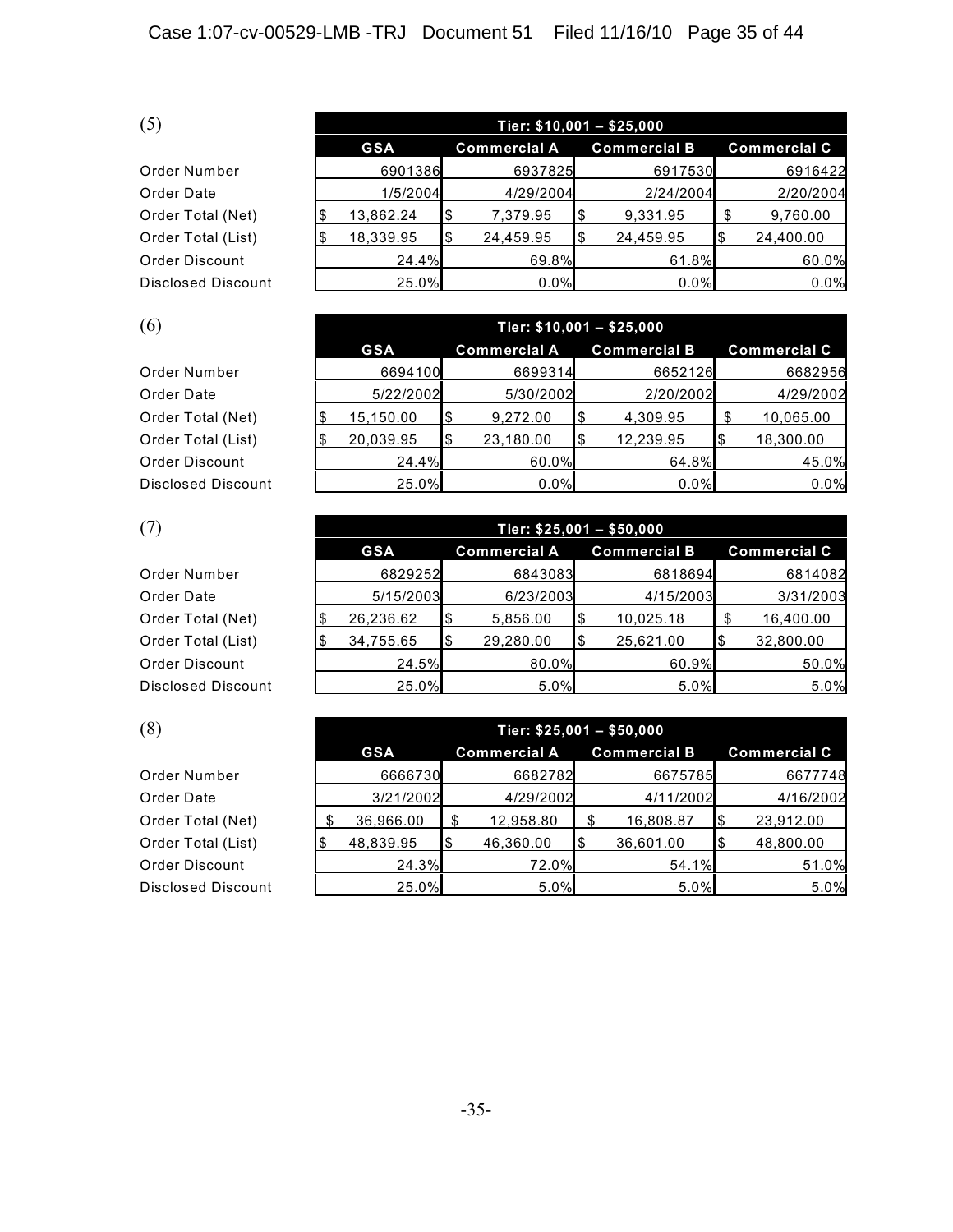| Order Number          |
|-----------------------|
| Order Date            |
| Order Total (Net)     |
| Order Total (List)    |
| <b>Order Discount</b> |
| Disclosed Discoun     |

| (9)                       | Tier: $$50,001 - $100,000$ |     |                     |     |                     |  |                     |  |  |  |
|---------------------------|----------------------------|-----|---------------------|-----|---------------------|--|---------------------|--|--|--|
|                           | <b>GSA</b>                 |     | <b>Commercial A</b> |     | <b>Commercial B</b> |  | <b>Commercial C</b> |  |  |  |
| Order Number              | 6812344                    |     | 6813288             |     | 6803084             |  | 6823535             |  |  |  |
| Order Date                | 3/26/2003                  |     | 3/28/2003           |     | 2/27/2003           |  | 4/29/2003           |  |  |  |
| Order Total (Net)         | 73,932.00                  |     | 19,032.00           |     | 11,414.79           |  | 43,920.00           |  |  |  |
| Order Total (List)        | 97,639.95                  | l\$ | 95,160.00           | l\$ | 54,657.00           |  | 97,600.00           |  |  |  |
| Order Discount            | 24.3%                      |     | 80.0%               |     | 79.1%               |  | 55.0%               |  |  |  |
| <b>Disclosed Discount</b> | 25.0%                      |     | 10.0%               |     | 10.0%               |  | 10.0%               |  |  |  |

| (10)                      | Tier: $$50,001 - $100,000$ |            |     |                     |     |                     |  |                     |  |
|---------------------------|----------------------------|------------|-----|---------------------|-----|---------------------|--|---------------------|--|
|                           |                            | <b>GSA</b> |     | <b>Commercial A</b> |     | <b>Commercial B</b> |  | <b>Commercial C</b> |  |
| Order Number              |                            | 6614583    |     | 6615719             |     | 6627125             |  | 6604379             |  |
| Order Date                |                            | 11/27/2001 |     | 11/28/2001          |     | 12/27/2001          |  | 11/2/2001           |  |
| Order Total (Net)         |                            | 53,025.00  | 1\$ | 6,889.00            | Ι\$ | 13,081.06           |  | 20,496.00           |  |
| Order Total (List)        |                            | 70,000.00  | I\$ | 63,440.00           | l\$ | 67,100.00           |  | 58,560.00           |  |
| Order Discount            |                            | 24.3%      |     | 89.1%               |     | 80.5%               |  | 65.0%               |  |
| <b>Disclosed Discount</b> |                            | 25.0%      |     | 10.0%               |     | 10.0%               |  | 10.0%               |  |

| (11)                      |            |                     |     |                     |                     |
|---------------------------|------------|---------------------|-----|---------------------|---------------------|
|                           | <b>GSA</b> | <b>Commercial A</b> |     | <b>Commercial B</b> | <b>Commercial C</b> |
| Order Number              | 6820282    | 6793768             |     | 6804331             | 6836416             |
| Order Date                | 3/28/2003  | 1/31/2003           |     | 2/28/2003           | 5/31/2003           |
| Order Total (Net)         | 138,006.40 | 35,594.99           |     | 48,312.00           | 57, 133. 15         |
| Order Total (List)        | 195,239.95 | 122,039.95          | 1\$ | 161,040.00          | 146,401.00          |
| Order Discount            | 29.3%      | 70.8%               |     | 70.0%               | 61.0%               |
| <b>Disclosed Discount</b> | 30.0%      | $15.0\%$            |     | 15.0%               | 15.0%               |

| (12)                      | Tier: $$100,001 - $250,000$ |     |                     |     |                     |  |                     |  |  |  |
|---------------------------|-----------------------------|-----|---------------------|-----|---------------------|--|---------------------|--|--|--|
|                           | <b>GSA</b>                  |     | <b>Commercial A</b> |     | <b>Commercial B</b> |  | <b>Commercial C</b> |  |  |  |
| Order Number              | 6699197                     |     | 6695499             |     | 6670446             |  | 6699787             |  |  |  |
| Order Date                | 5/30/2002                   |     | 5/23/2002           |     | 3/29/2002           |  | 5/31/2002           |  |  |  |
| Order Total (Net)         | 93,696.00                   |     | 39,650.00           | 1\$ | 21,143.24           |  | 69,540.00           |  |  |  |
| Order Total (List)        | 146,400.00                  | l\$ | 158,600.00          |     | 141,862.60          |  | 231,800.00          |  |  |  |
| Order Discount            | 36.0%                       |     | 75.0%               |     | 85.1%               |  | 70.0%               |  |  |  |
| <b>Disclosed Discount</b> | 30.0%                       |     | 15.0%               |     | 15.0%               |  | 15.0%               |  |  |  |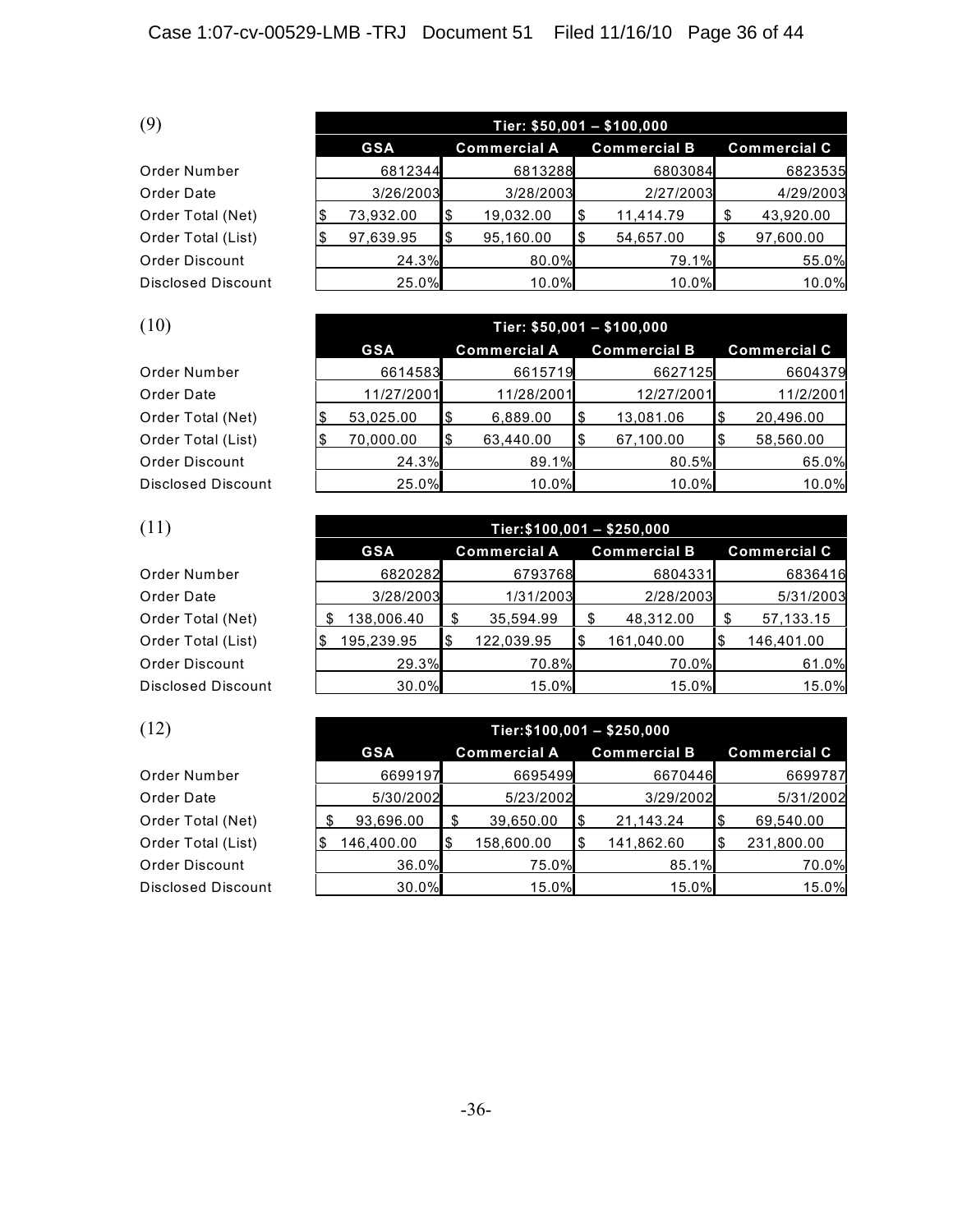| Order Number       |
|--------------------|
| Order Date         |
| Order Total (Net)  |
| Order Total (List) |
| Order Discount     |
| Disclosed Discoun  |

| (13)                      | Tier: $250,001 - $375,000$ |   |                     |  |                     |  |                     |  |  |  |
|---------------------------|----------------------------|---|---------------------|--|---------------------|--|---------------------|--|--|--|
|                           | <b>GSA</b>                 |   | <b>Commercial A</b> |  | <b>Commercial B</b> |  | <b>Commercial C</b> |  |  |  |
| Order Number              | 6635529                    |   | 6652875             |  | 6670201             |  | 6641066             |  |  |  |
| Order Date                | 1/18/2002                  |   | 2/21/2002           |  | 3/29/2002           |  | 1/29/2002           |  |  |  |
| Order Total (Net)         | 168,195.30                 |   | 20,003.20           |  | 105,400.23          |  | 102,349.15          |  |  |  |
| Order Total (List)        | 256,239.95                 | S | 282,000.00          |  | 317,200.00          |  | 292,351.95          |  |  |  |
| Order Discount            | 34.4%                      |   | 92.9%               |  | 66.8%               |  | 65.0%               |  |  |  |
| <b>Disclosed Discount</b> | 35.0%                      |   | 20.0%               |  | 20.0%               |  | 20.0%               |  |  |  |

| (14)                      |                 | Tier: 250,001 - \$375,000 |                     |     |                     |  |                     |
|---------------------------|-----------------|---------------------------|---------------------|-----|---------------------|--|---------------------|
|                           | <b>GSA</b>      |                           | <b>Commercial A</b> |     | <b>Commercial B</b> |  | <b>Commercial C</b> |
| Order Number              | 6795113         |                           | 6831000             |     | 6782734             |  | 6773606             |
| Order Date                | 2/5/2003        |                           | 5/20/2003           |     | 12/31/2002          |  | 11/27/2002          |
| Order Total (Net)         | 222,040.00<br>S | l\$                       | 78,770.00           |     | 127,734.00          |  | 136,978.90          |
| Order Total (List)        | 341,679.90      | 1\$                       | 280,600.00          | l\$ | 319,335.00          |  | 331,919.90          |
| Order Discount            | 35.0%           |                           | 71.9%               |     | 60.0%               |  | 58.7%               |
| <b>Disclosed Discount</b> | 35.0%           |                           | 20.0%               |     | 20.0%               |  | 20.0%               |

| (15)                      | Tier: $$375,001 - $1,000,000$ |  |                     |    |                     |  |                     |
|---------------------------|-------------------------------|--|---------------------|----|---------------------|--|---------------------|
|                           | <b>GSA</b>                    |  | <b>Commercial A</b> |    | <b>Commercial B</b> |  | <b>Commercial C</b> |
| Order Number              | 6821376                       |  | 6832924             |    | 6835724             |  | 6804139             |
| Order Date                | 4/23/2003                     |  | 5/23/2003           |    | 5/30/2003           |  | 2/28/2003           |
| Order Total (Net)         | 414,019.20                    |  | 122,976.00          |    | 184,328.64          |  | 250,014.95          |
| Order Total (List)        | 683,239.95                    |  | 409,920.00          | \$ | 602,814.90          |  | 750,039.95          |
| Order Discount            | 39.4%                         |  | 70.0%               |    | 69.4%               |  | 66.7%               |
| <b>Disclosed Discount</b> | 40.0%                         |  | 20.0%               |    | 20.0%               |  | 20.0%               |

| (16)               | Tier: $$375,001 - $1,000,000$ |     |                     |  |                     |  |                     |
|--------------------|-------------------------------|-----|---------------------|--|---------------------|--|---------------------|
|                    | <b>GSA</b>                    |     | <b>Commercial A</b> |  | <b>Commercial B</b> |  | <b>Commercial C</b> |
| Order Number       | 6669525                       |     | 6697132             |  | 6671074             |  | 6656106             |
| Order Date         | 3/28/2002                     |     | 5/28/2002           |  | 4/1/2002            |  | 2/26/2002           |
| Order Total (Net)  | 354,522.39                    | l\$ | 61,362.26           |  | 128,219.65          |  | 130,725.14          |
| Order Total (List) | 585,020.50                    | 1\$ | 403,181.45          |  | 419,673.90          |  | 383,159.90          |
| Order Discount     | 39.4%                         |     | 84.8%               |  | 69.4%               |  | 65.9%               |
| Disclosed Discount | 40.0%                         |     | 20.0%               |  | 20.0%               |  | 20.0%               |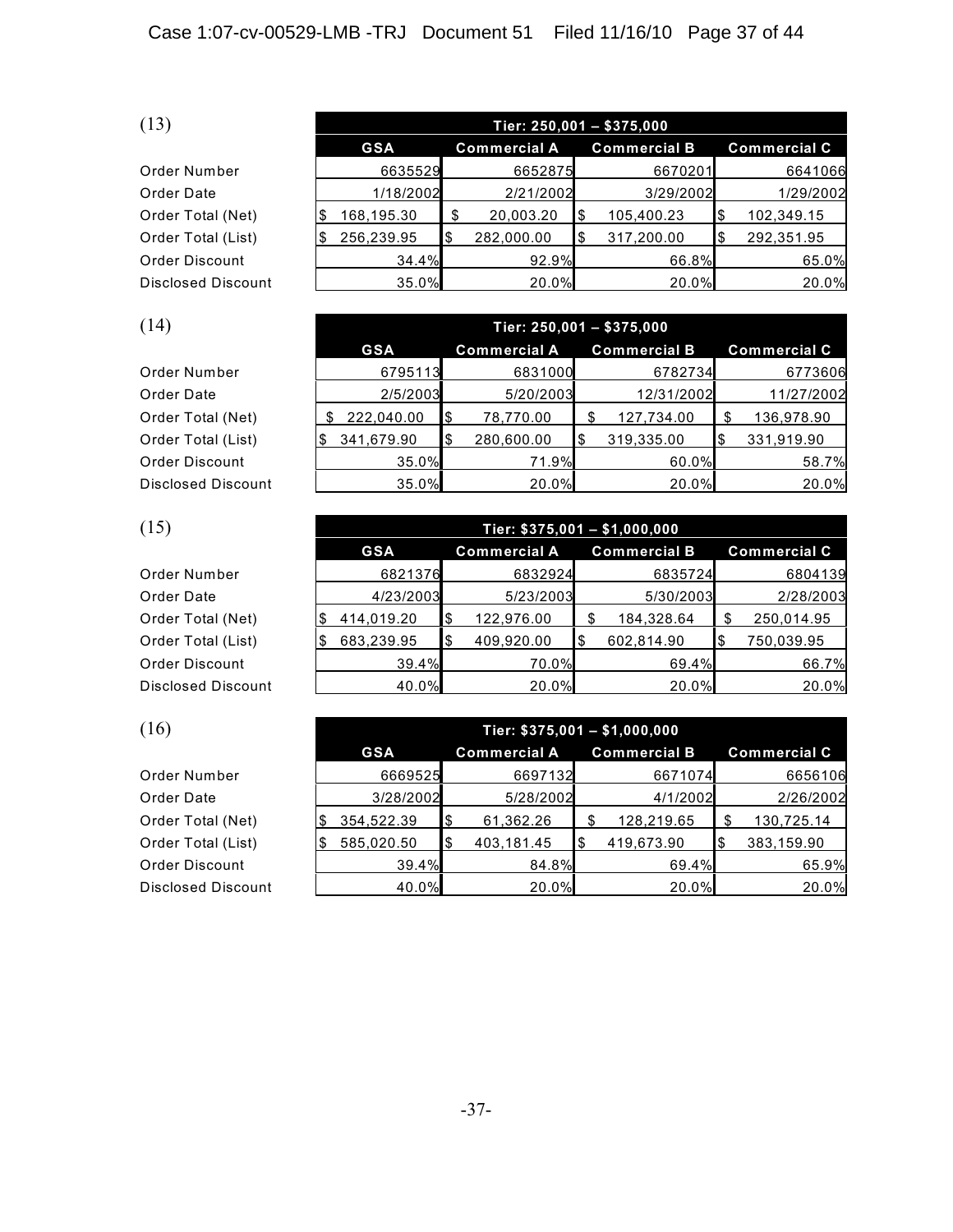| (17)               | Tier: \$1,000,000+ |                     |                     |                     |  |  |
|--------------------|--------------------|---------------------|---------------------|---------------------|--|--|
|                    | <b>GSA</b>         | <b>Commercial A</b> | <b>Commercial B</b> | <b>Commercial C</b> |  |  |
| Order Number       | 6916248            | 6911066             | 6909291             | 6920280             |  |  |
| Order Date         | 2/20/2004          | 2/5/2004            | 1/30/2004           | 2/29/2004           |  |  |
| Order Total (Net)  | 801,881.60         | 1,741,549.24        | 711,903.40          | 549,977.04          |  |  |
| Order Total (List) | \$1,561,659.95     | \$22,101,245.05     | 6,765,016.70<br>l\$ | \$3,720,977.50      |  |  |
| Order Discount     | 48.7%              | 92.1%               | 89.5%               | 85.2%               |  |  |
| Disclosed Discount | 40.0%              | 25.0%               | 25.0%               | 25.0%               |  |  |

| (18)                      |                | Tier: \$1,000,000+  |                     |                     |  |  |  |
|---------------------------|----------------|---------------------|---------------------|---------------------|--|--|--|
|                           | <b>GSA</b>     | <b>Commercial A</b> | <b>Commercial B</b> | <b>Commercial C</b> |  |  |  |
| Order Number              | 6830349        | 6835959             | 6833974             | 6832920             |  |  |  |
| Order Date                | 5/19/2003      | 5/30/2003           | 5/28/2003           | 5/23/2003           |  |  |  |
| Order Total (Net)         | \$1,436,916.00 | 253,731.32<br>1\$   | 1,615,468.87<br>I\$ | \$2,112,120.48      |  |  |  |
| Order Total (List)        | \$2,763,419.85 | 1,499,380.00<br>l\$ | \$14,062,482.05     | \$11,830,498.60     |  |  |  |
| Order Discount            | 48.0%          | 83.1%               | 88.5%               | 82.1%               |  |  |  |
| <b>Disclosed Discount</b> | 40.0%          | 25.0%               | 25.0%               | 25.0%               |  |  |  |

### **Count 1**

## **Violation Of The False Claims Act: False Claims (31 U.S.C. § 3729(a) (2006))**

100. Plaintiff repeats and re-alleges the allegations contained in Paragraphs 1 through 99 above, as if fully set forth herein.

101. In violation of 31 U.S.C. § 3729(a)(2006), Defendants knowingly presented, or caused to be presented, for payment or approval, false or fraudulent claims (i.e., invoices for payment for Oracle products sold under the Contract) to the United States, from at least May 29, 2001 through December 31, 2006, which the United States paid.

## **Count 2**

## **Violation Of The False Claims Act: False Statements (31 U.S.C. § 3729(a) (1) (B) (2009))**

102. Plaintiff repeats and re-alleges the allegations contained in Paragraphs 1 through 99 above, as if fully set forth herein.

103. In violation of 31 U.S.C. § 3729(a)(1)(B)(2009), Defendants knowingly made,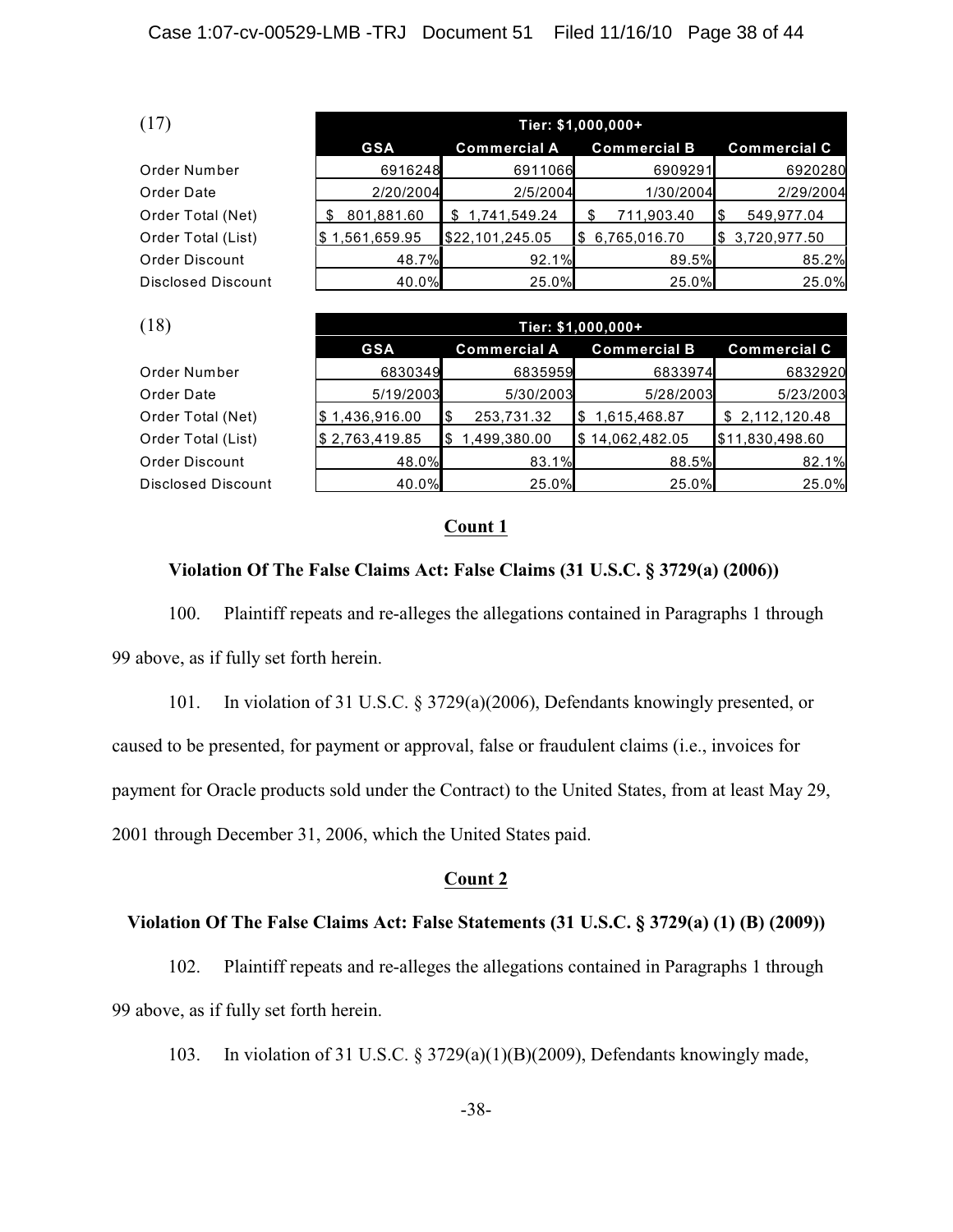used, or caused to be made or used, false records or statements material to a false or fraudulent claim (i.e., invoices for payment of Oracle products sold under the Contract) and/or to get the United States to pay or approve false or fraudulent claims, from at least May 29, 2001 through December 31, 2006.

## **Count 3**

## **Breach Of Contract**

104. Plaintiff repeats and re-alleges the allegations contained in Paragraphs 1 through 99 above, as if fully set forth herein.

105. By reason of the actions described above, Oracle materially breached the Contract by billing in violation of the contractual terms from at least May 29, 2001 through December 31, 2006.

106. Defendants further materially breached their Contract with the Government by failing to furnish accurate, complete, and current data regarding commercial prices and discounts in submissions made to GSA during the performance of the Contract, and by failing to comply with the Contract's PRC obligations.

107. By reason of these breaches, the United States has suffered damages in the amount to be determined at trial.

# **Count 4**

#### **Constructive Fraud**

108. Plaintiff repeats and re-alleges the allegations contained in Paragraphs 1 through 99 above, as if fully set forth herein.

109. Oracle falsely represented its commercial pricing and discounting practices in its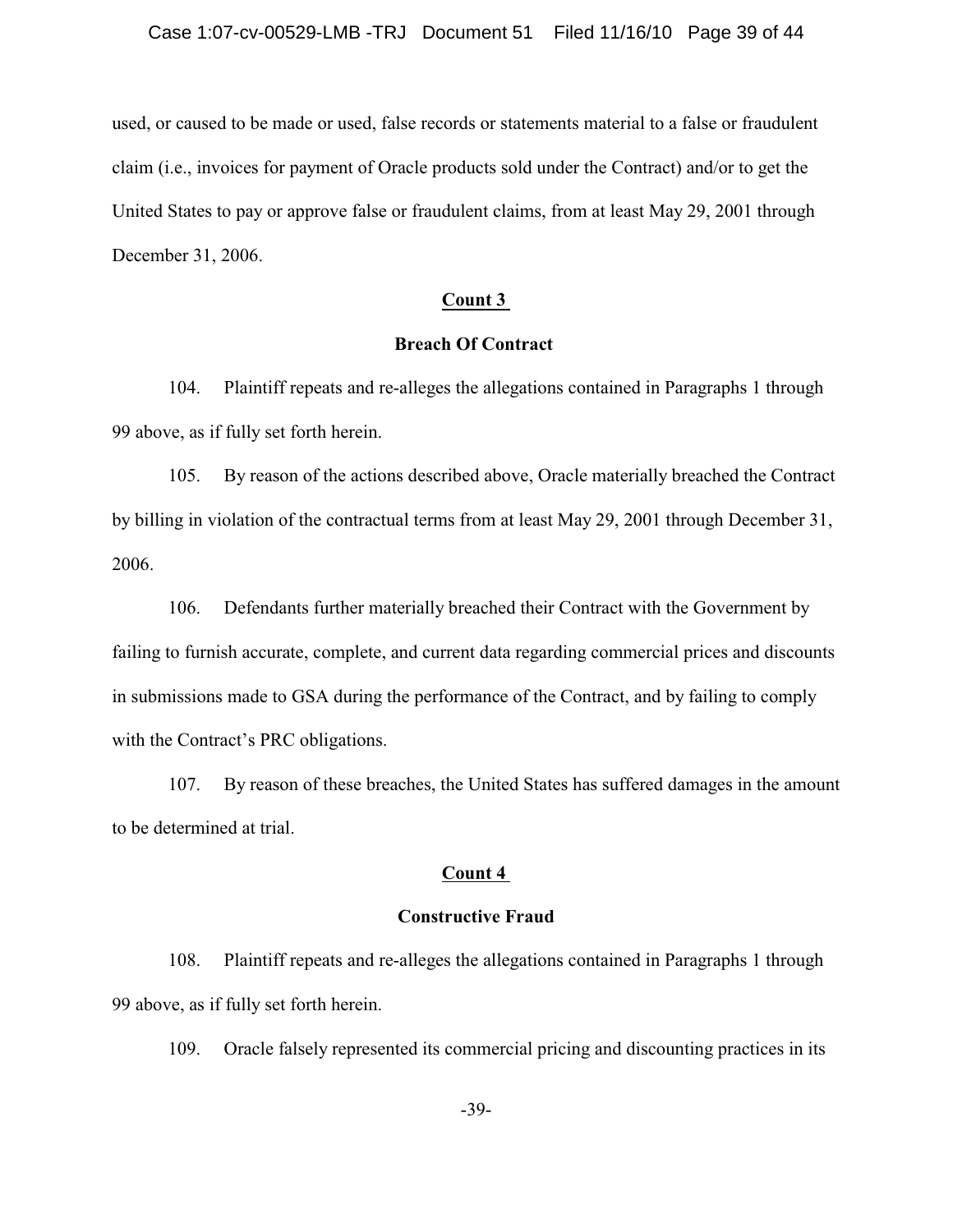submissions to GSA during the performance of the Contract from at least May 29, 2004 through December 31, 2006. Oracle knew that its representations were false when it made them.

110. Oracle's false representations were made with the intent to induce GSA representatives to believe that the representations were accurate and with the intent that GSA would rely on Oracle's representations in 1) keeping the original contract terms in place during the performance of the Contract; and 2) modifying the Contract.

111. By reason of its reliance on Oracle's false representations, the United States was damaged in an amount to be determined at trial.

### **Count 5**

### **Fraud By Omission**

112. Plaintiff repeats and re-alleges the allegations contained in Paragraphs 1 through 99 above, as if fully set forth herein.

113. Under the terms of the Solicitation and the Contract, Oracle had a duty to disclose "accurate, complete, and current" information regarding its commercial discounting and pricing practices to the GSA during performance of the Contract.

114. Oracle concealed material facts from the GSA regarding its discounting and pricing policies during performance of the Contract from at least May 29, 2004 to December 31, 2006.

115. At all times during performance of the Contract, Oracle knew that if it did not disclose its actual sales practices for sales to non-GSA customers, GSA would be unaware of those practices, would rely on the inaccurate and incomplete information that Oracle was providing, and would not request that Government purchasers receive these higher discounts.

-40-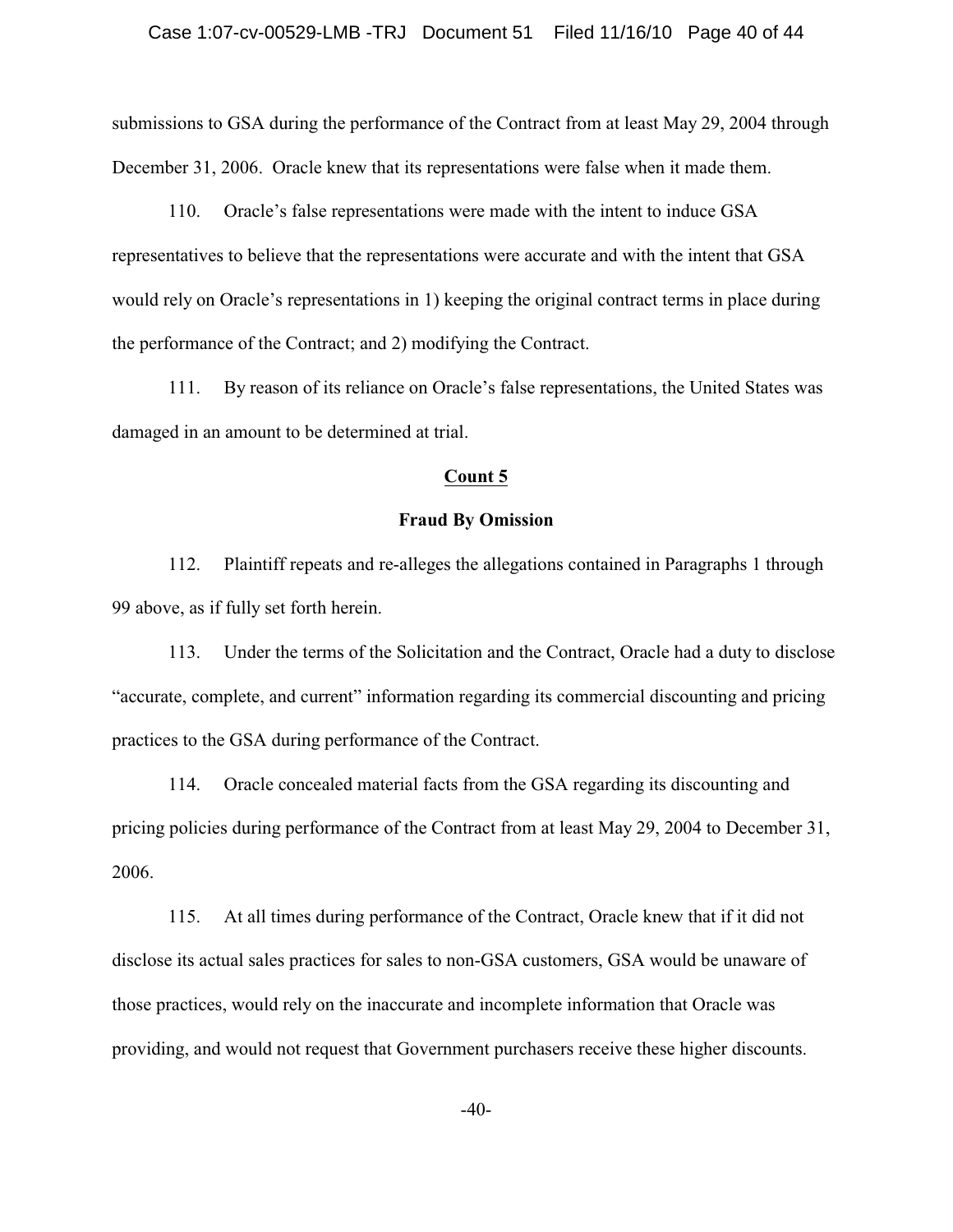116. By reason of Oracle's concealment of certain discounts that it was providing to non-GSA customers, and the United States' reliance on the false commercial sales practices information that Oracle disclosed to the United States, the United States was damaged in an amount to be determined at trial.

## **Count 6**

## **Payment by Mistake**

117. Plaintiff repeats and re-alleges the allegations contained in Paragraphs 1 through 99 above, as if fully set forth herein.

118. Defendants caused the United States to make payments for Oracle products based upon the United States' mistaken beliefs that Oracle had 1) complied with the Contract; 2) provided the Government with "accurate, complete, and current" pricing and/or sales data; 3) submitted truthful certifications of compliance during performance of the Contract; and 4) was complying with its PRC obligations under the Contract. In such circumstances, the payments made by the United States to Oracle were made by mistake.

119. The Government paid inflated payments on claims arising from the Contract from at least May 29, 2001 through December 31, 2006 in reliance on Oracle's representations.

120. Oracle's representations were material to the payments it made to Oracle under the Contract.

121. As a result of those mistaken payments, the United States has sustained damages in an amount to be determined at trial.

-41-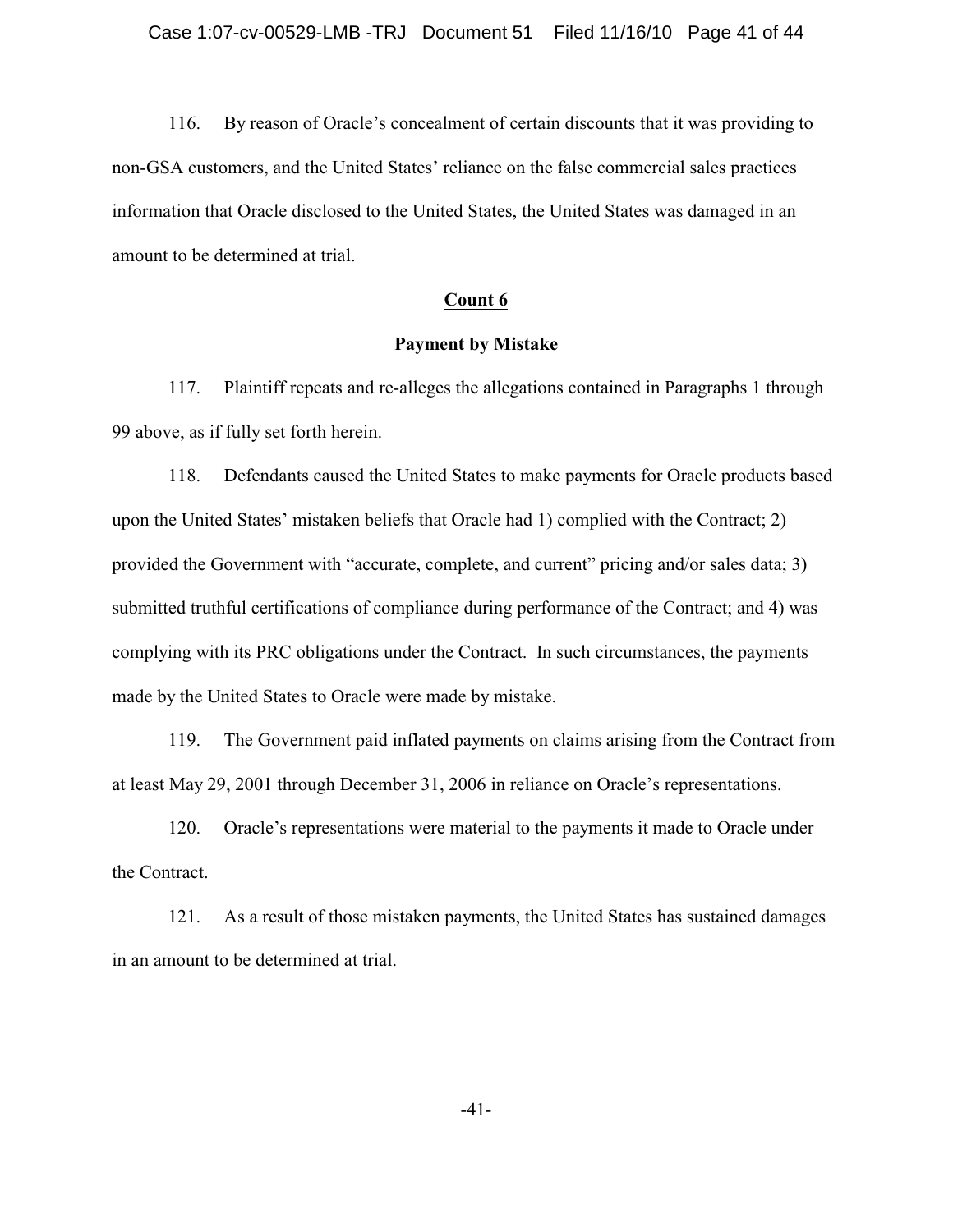# **Count 7**

# **Unjust Enrichment**

122. Plaintiff repeats and re-alleges the allegations contained in Paragraphs 1 through 99 above, as if fully set forth herein.

123. By reason of the Government's payments under the Contract from at least May 29, 2001 through December 31, 2006, Oracle received money to which it was not entitled and has thereby been unjustly enriched in an amount to be determined at trial.

## **Prayer for Relief**

WHEREFORE, Plaintiff, the United States of America, prays for judgment against Oracle as follows:

- A. On Count 1, pursuant to the False Claims Act, for judgment against Defendants for statutory penalties and damages as provided in the False Claims Act and for such other relief as the Court deems just and proper;
- B. On Count 2, pursuant to the False Claims Act, for judgment against Defendants for statutory penalties and damages as provided in the False Claims Act and for such other relief as the Court deems just and proper;
- C. On Count 3, for judgment against Defendants in an amount to be determined at trial.
- D. On Count 4, for judgment against Defendants in an amount to be determined at trial.
- E. On Count 5, for judgment against Defendants in an amount to be determined at trial.

-42-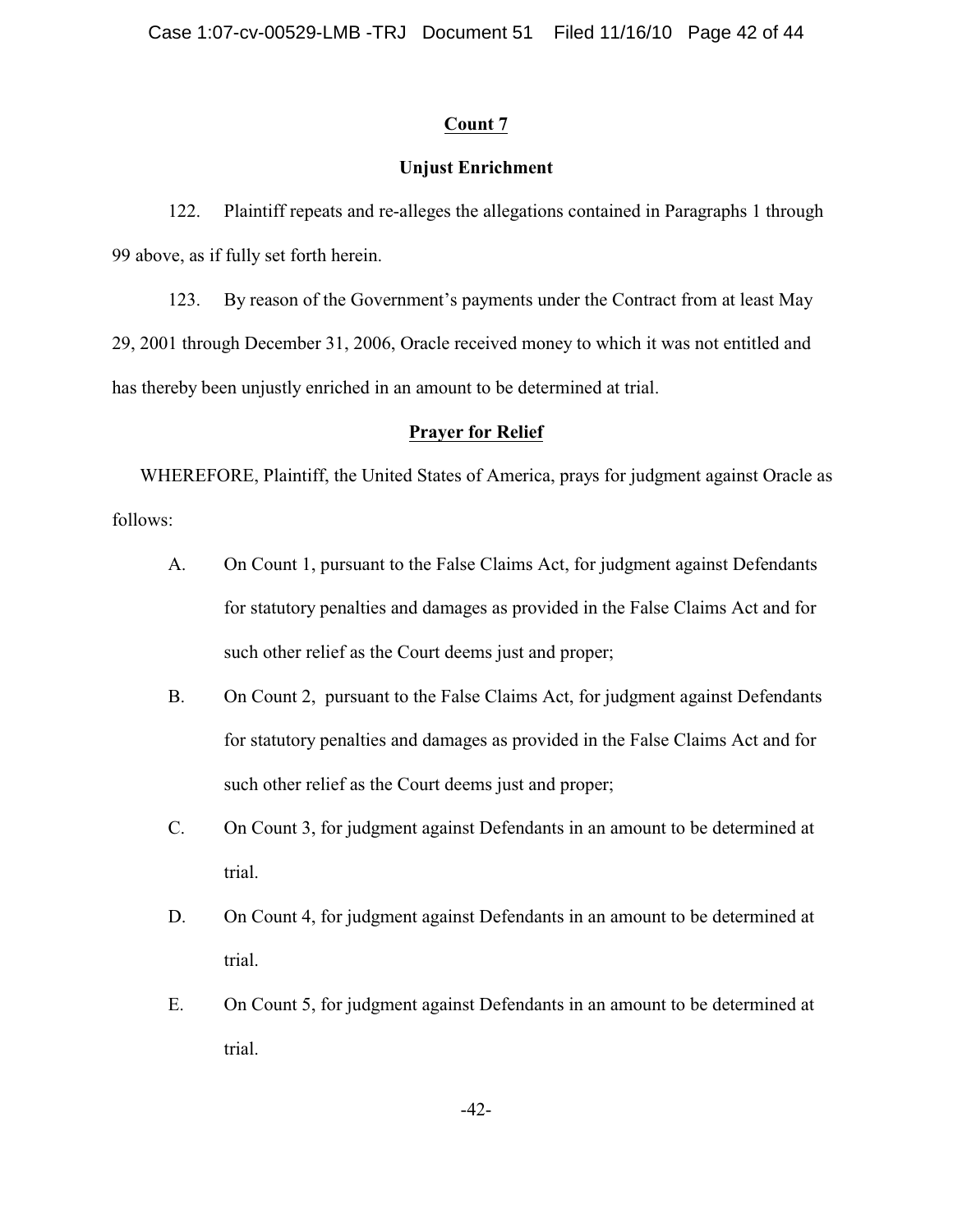- F. On Count 6, for judgment against Defendants in an amount to be determined at trial.
- G. On Count 7, for judgment against Defendants in an amount to be determined at trial.

## **JURY TRIAL DEMAND**

The United States demands trial by jury as to all issues so triable.

Respectfully submitted,

TONY WEST Assistant Attorney General

NEIL H. MACBRIDE United States Attorney

Dated: 11/16/2010 s/Richard Sponseller RICHARD W. SPONSELLER VSB: 39402 Assistant United States Attorney United States Attorney's Office Justin W. Williams U.S. Attorney's Building 2100 Jamieson Avenue Alexandria, VA 22314 Tel: 703.299.3700 Fax: 703.299.3898 Email: [Richard.sponseller@usdoj.gov](mailto:Richard.sponseller@usdoj.gov)

> s/David B. Wiseman JOYCE R. BRANDA SARA MCLEAN DAVID B. WISEMAN CHRISTELLE KLOVERS MELISSA HANDRIGAN Civil Division U.S. Department of Justice 601 D Street, NW, Room 9032 Washington, DC 20004 Tel: 202.514.0132